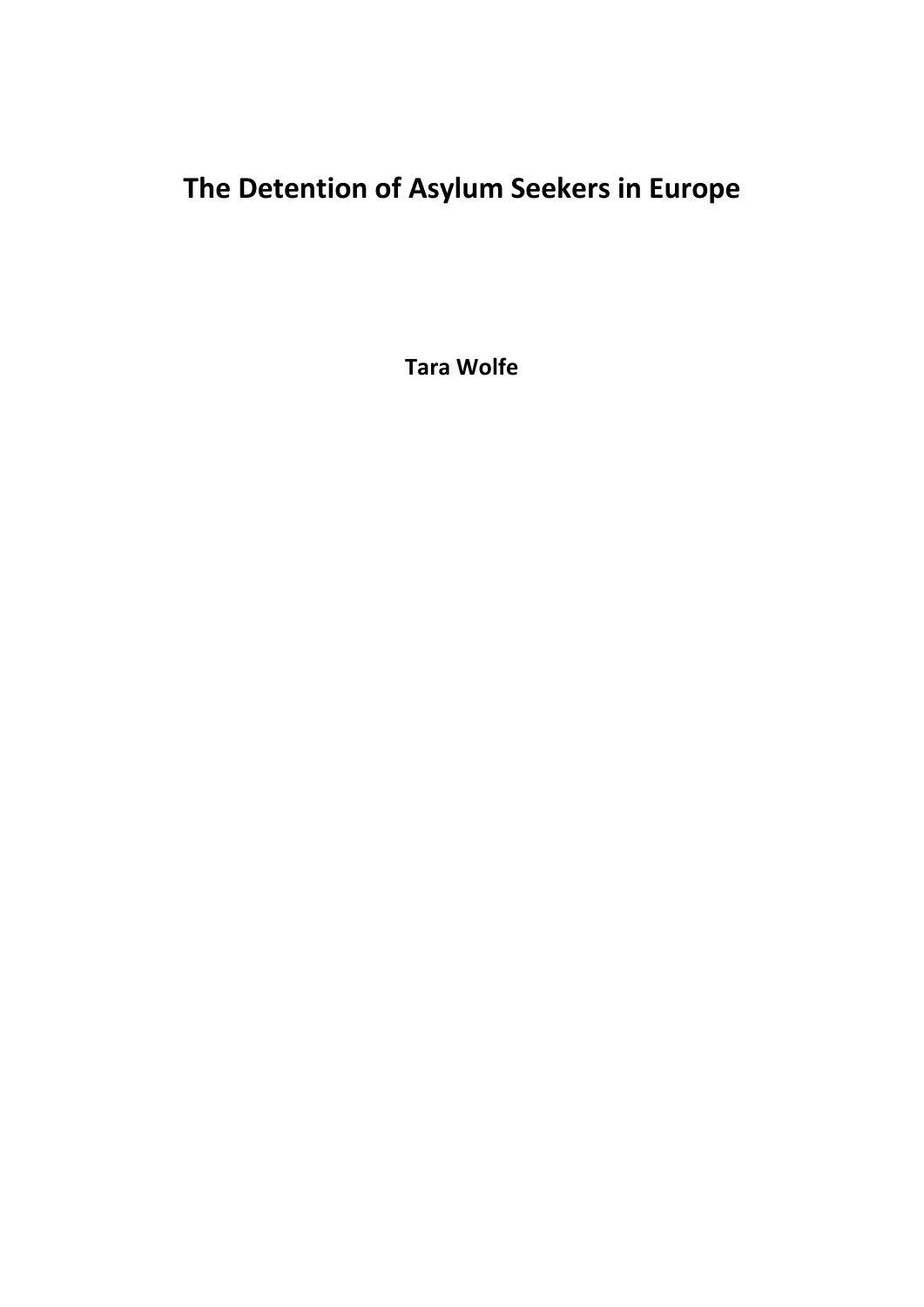## Summary:

This essay reviews the safeguards and standards existent in international refugee law, regional human rights law and EU law for the protection of asylum seekers against the use of detention by states in Europe. The use of detention in Europe, although varied, is widespread and is an interference with the individual's right to liberty. It is considered a legitimate expression of the states broadly unfettered right to control the admission and expulsion of non-nationals. The tension that exists between the interest of the state in controlling migration and the right of the asylum seeker to personal liberty is examined. It is argued that the only system capable of resolving this tension is the EU regime. It is capable of codifying high standards for the protection of asylum seekers against detention, to which Member states consent to being bound, consistent with the maintenance of an efficient system of migration control.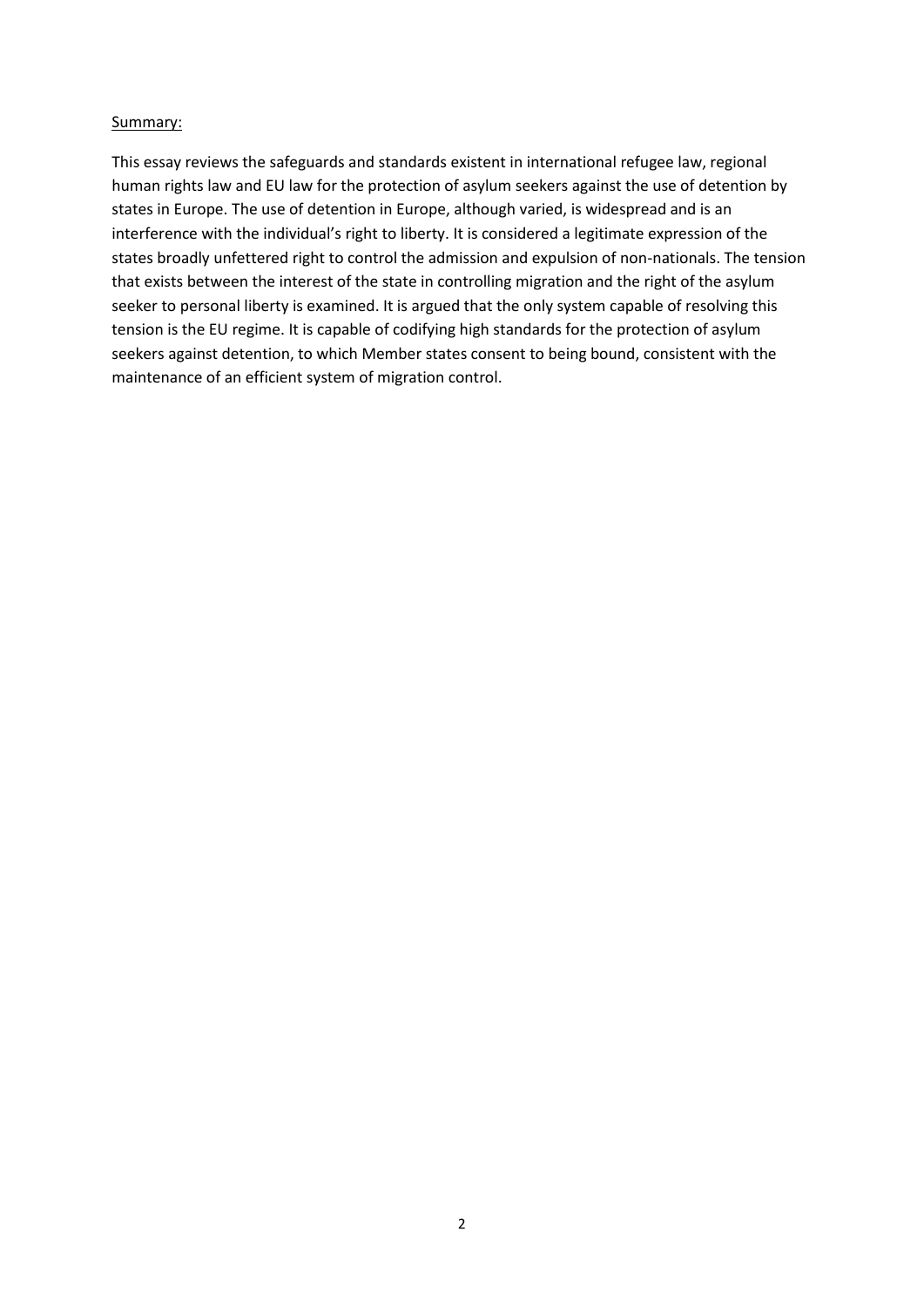## **Table of Contents**

| Chapter 1: International refugee law and the asylum seeker: the protection gap |
|--------------------------------------------------------------------------------|
|                                                                                |
|                                                                                |
|                                                                                |
|                                                                                |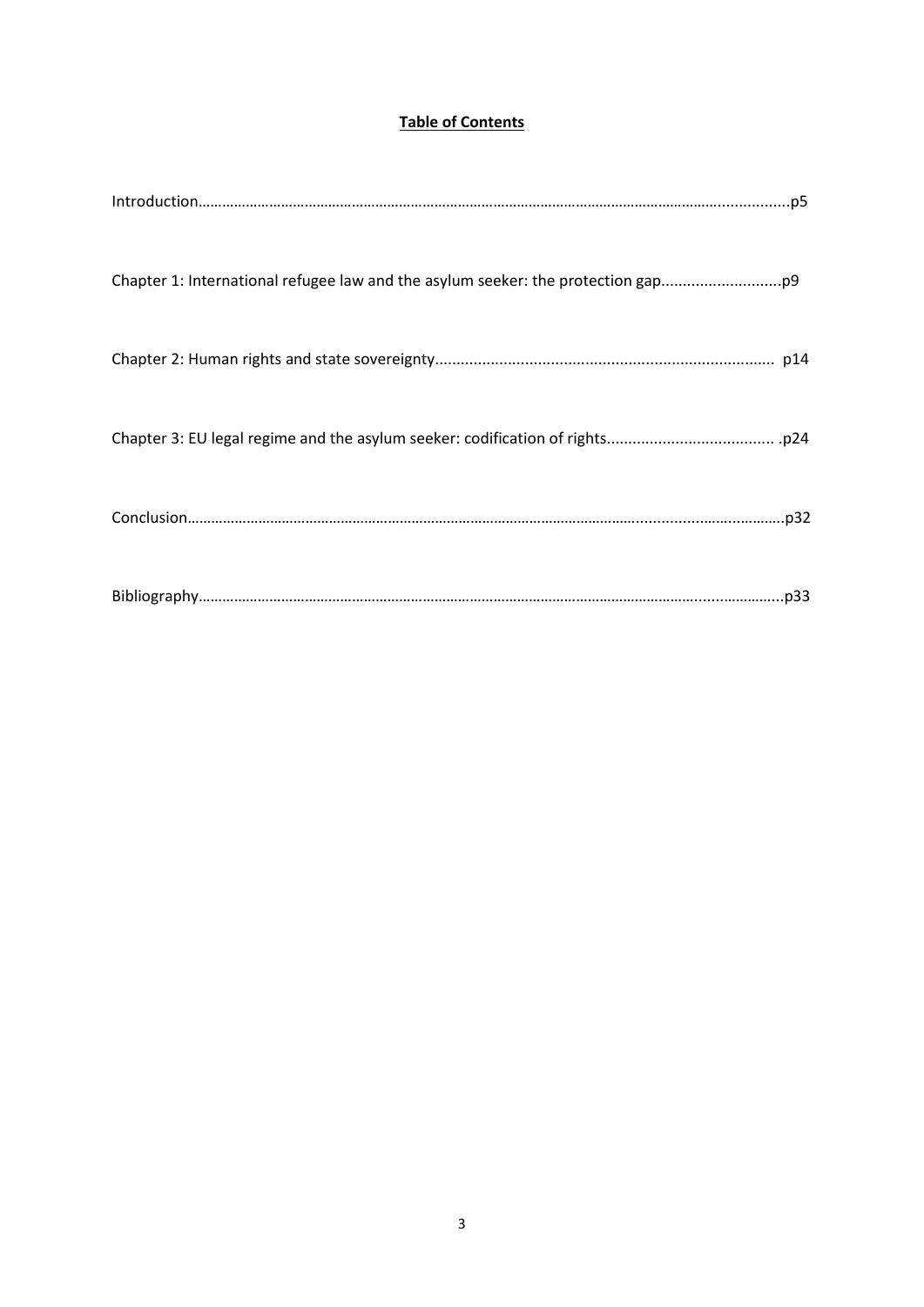#### **Introduction**

Liberty of the person and freedom of movement is a fundamental principle of liberal democracies protected in all international and regional human rights instruments<sup>1</sup>. Detention<sup>2</sup> constitutes an interference with this right. In recognition, there is international consensus that the detention of asylum seekers should only be a measure of last resort. The United Nations High Commissioner for Refugees (UNHCR) has called the practice "inherently undesirable" stating that "it should only be resorted to in cases of necessity"<sup>3</sup>. The Working Group on Arbitrary Detention has cited the "growing and preoccupying practice" of the administrative detention of those exercising their right to seek asylum under Article 14 of the Universal Declaration of Human Rights (UDHR) as an example of arbitrary detention<sup>4</sup>. In Europe the Committee of Ministers has called for alternative and noncustodial measures to be considered before resorting to measures of detention, reaffirming that any deprivation of liberty should be "exceptional"<sup>5</sup>.

Despite this, state practice within Europe reveals that the detention of asylum seekers is on the increase and is fast becoming routine practice<sup>6</sup>. In spite of legal restrictions preventing the detention of asylum seekers solely on account of their having made a claim for asylum,<sup>7</sup> state practice reveals that these restrictions are not always adhered to<sup>8</sup>. Although practices vary widely, all Member States of the European Union have enacted legislation which provides for the detention of asylum seekers; from Germany, where detention is exceptional, to Malta where detention is systematically applied to all those who enter the country illegally<sup>9</sup>. Recent EU directives, adopted under title IV of

<sup>&</sup>lt;sup>1</sup> Article 9(1) of the International Convention on Civil and Political Rights (ICCPR); Article 5(1) of the European Convention on Human Rights and Fundamental Freedoms 1950 (ECHR); Article 37(b) UN Convention on the Rights of a Child (CRC); Article 7(2) American Convention on Human Rights 1969 (American Convention); Article 5 African Charter on Human and People's Rights (African Charter); Article 16(4) of the International Convention on the Protection of All Migrant Workers and Members of their Families (ICMW)

 $2$  The following definition of detention will be used: the deprivation of liberty in a confined place, such as a prison or purpose built closed reception centre or holding centre which the asylum seeker is not at liberty to leave.

 $3$  UNHCR's Guidelines on Applicable Criteria and Standards relating to the Detention of Asylum-Seekers paragraph 1.

<sup>4</sup> UN Commissioner for Human Rights, *Fact Sheet No. 26* 

<sup>&</sup>lt;sup>5</sup> Council of Europe Committee of Ministers, Recommendation Rec (2003)5 of the Committee to member states on measures of detention of asylum seekers, Strasbourg, 16 April 2003; Council of Europe: Parliamentary Assembly, Resolution 1707 (2010): The detention of asylum seekers and irregular migrants in Europe, 28 January 2010

 $<sup>6</sup>$  For a recent detailed analysis of state practice within the EU the reader is referred to Cornelisse (2010),</sup> Chapter 1; *The Report from the Commission to the Council and to the European Parliament on the Application of Directive 2003/9/EC* dated 26.11.2007; EMN "*Reception Systems, their Capacities and the Social Situation of Asylum Applicants within the Reception System in the EU Member States"* May 2006; and, Guild (2006).

 $^7$  Article 31 of the UN Convention relating to the Status of Refugees 1951; Article 7 of the Reception Conditions Directive; and, Article 18(1) of the Procedures Directive.

<sup>8</sup> Cornelisse (2010), 11

<sup>&</sup>lt;sup>9</sup> Except for those with special needs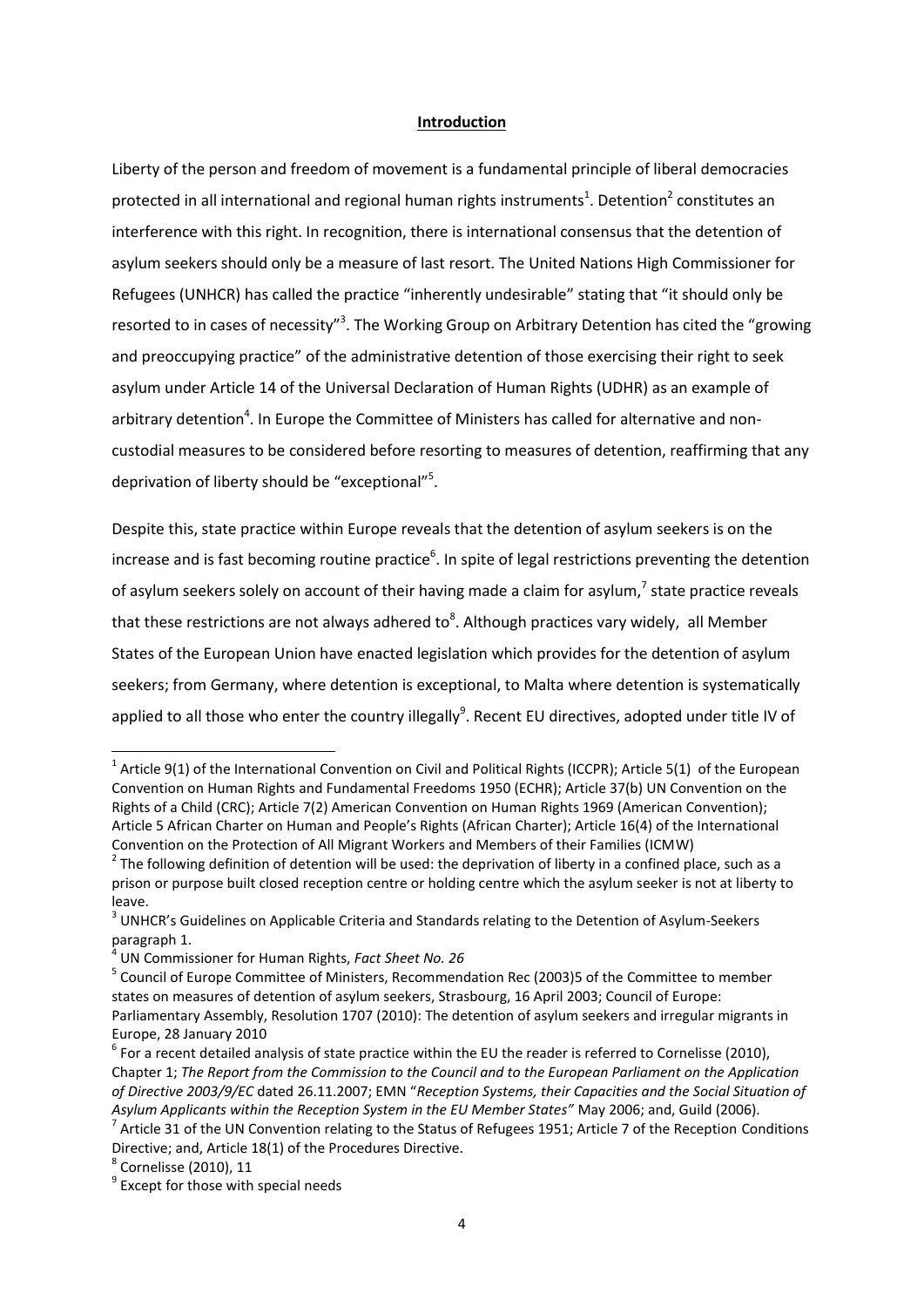the EC Treaty<sup>10</sup>, arguably give a wide margin of discretion for the detention of those who seek asylum.

It is beyond doubt that under international and European law states are competent to detain nonnationals for the purposes of regulating entry and pending removal, as confirmed by a number of judicial decisions. Equally, the individual is protected against arbitrary detention whatever their immigration status. Therefore, there exists a tension between the state's interest in maintaining and enforcing effective migration policies, which is largely influenced by economic and political<sup>11</sup> considerations, and the human rights of the individual. Immigration detention sits at the centre of this tension. As stated by Wilsher, "…any human right of non-nationals to respect for their liberty conflicts with the broadly unfettered right of States to control the admission and expulsion of nonnationals conferred by both national and public international law."<sup>12</sup>

In this essay I seek to examine first how far international refugee law, regional human rights law and EU law constrains or limits state sovereign power to detain asylum seekers for administrative purposes<sup>13</sup>. Second, I seek to examine whether and to what extent the different normative systems are capable of resolving the underlying conflict between the interest of the state to control migration and the human rights of the individual asylum seeker.

In my analysis I focus on the detention of asylum seekers, as opposed to all non-nationals who seek entry into Europe, for the following reasons. First, the category asylum seeker is problematic in a legal sense. Asylum seekers are not a class of persons known in international refugee law or regional human rights law, although they have been recently defined in the EU Reception Conditions Directive<sup>14</sup>. Their legal status remains undetermined. Second, despite recognising that the detention of non-nationals for administrative purposes also raises ethical and legal concerns, as a category the asylum seeker can and must be distinguished from other non-nationals seeking entry into Europe. Different rights should and do attach depending on whether the individual is seeking to enter to gain

<sup>&</sup>lt;sup>10</sup> Council Directive 2003/9/EC of 27 January 2003 laying down minimum standards for the reception of asylum seekers, OJ L 31/18, 6 February 2003 (Minimum Standards Directive); Council Directive 2005/85/EC of 1 December 2005 laying down minimum standards on procedures in Member States for granting and withdrawing refugee status, OJ L 326/13, 13 December 2005 (Procedures Directive); Council Directive 2008/115/EC on common standards and procedures in Member States for returning illegally staying thirdcountry nationals, OJ L 348/98, 24 December 2008 (Returns Directive).

<sup>&</sup>lt;sup>11</sup> In using the term political I am referring to the fact that State's are constrained and influenced on a practical level by what is possible to achieve in their political community. For a discussion of this issue the reader is referred to Gibney (2005)

<sup>12</sup> Wilsher (2004), 898

<sup>&</sup>lt;sup>13</sup> The detention of asylum seekers following criminal proceedings for immigration offences will be outside the ambit of this essay, save where relevant to the penalisation of asylum seekers who have entered clandestinely.  $14$  For the purposes of this essay, a broad definition is used: an asylum seeker is a non-national who has made a claim for refugee status or international protection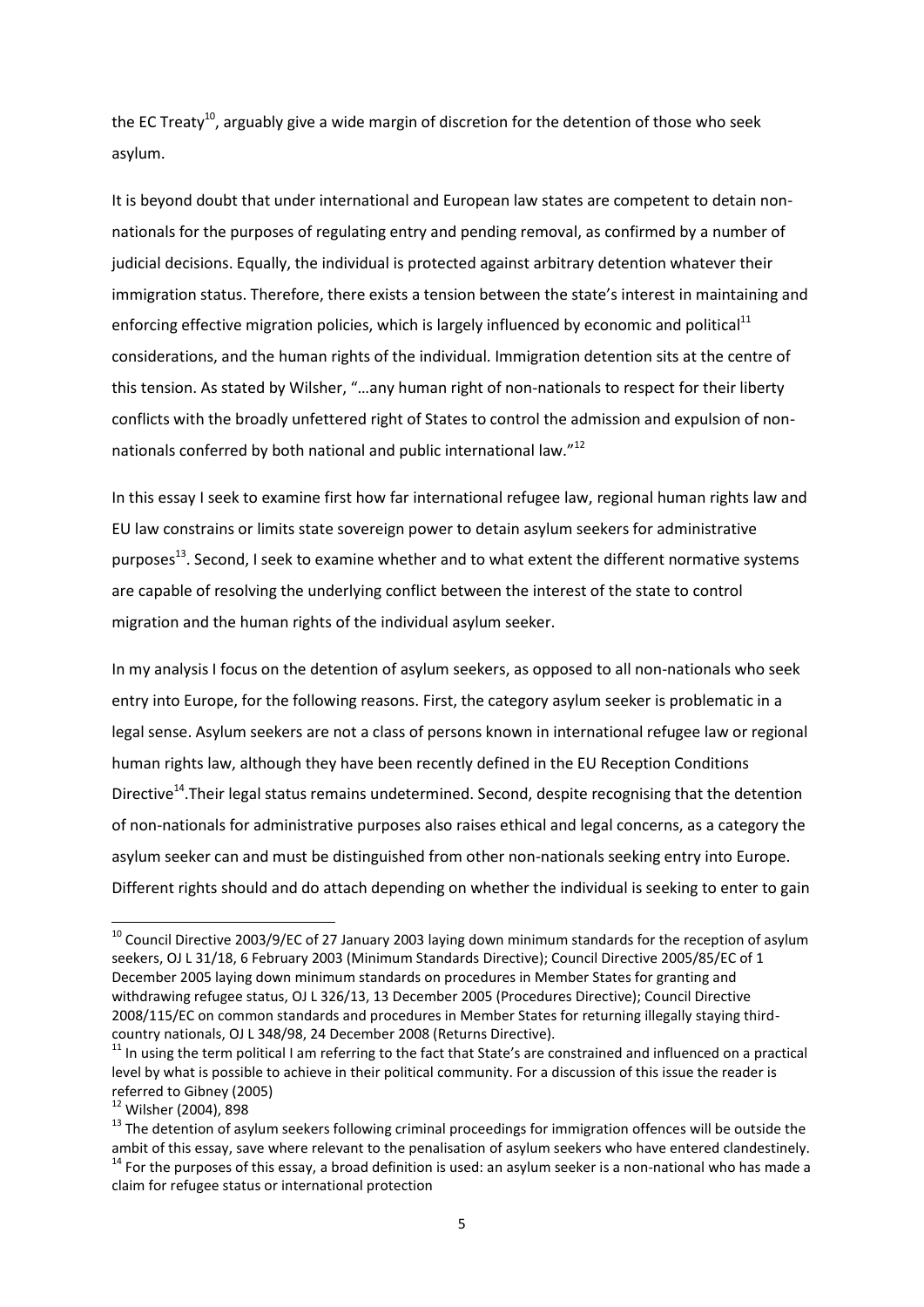international protection or for economic reasons. This differentiation can be justified. The asylum seeker is exercising their right to seek and enjoy asylum, as first articulated under Article 14 of the Universal Declaration of Human Rights (UDHR). It is the principle on which the refugee protection regime rests. Particularly relevant for the issue of detention is the right to enjoy asylum, which is given substance by Article 3-34 of the Refugee Convention. Although the right to seek and enjoy asylum is more of a Hohfeldian privilege than a right<sup>15</sup>, it does provide some legal justification for maintaining a distinction. Further, as highlighted by Skordas, the distinction is important on a practical level both for the protection of those who are entitled to international protection as well as to enable states to propose, enact and maintain effective migration policies<sup>16</sup>.

The further challenge is that there are undoubtedly those who use the asylum process in order to gain entry into Europe. Despite the controversy that surrounds such a statement, it is well documented. It has been reported by the Working Group on Arbitrary Detention, which concluded in a report on UK practice of immigration detention that a large majority of asylum seekers were economic migrants and a small percentage were genuine asylum seekers $^{17}$ . This has implications for the anomalous position of the asylum seeker in law and practice.

Using the typology of Guild<sup>18</sup> the detention of asylum seekers in Europe will be grouped into three stages: initial detention for the purposes of identification; detention during the asylum process; and, detention post-determination. I will analyse the ambit of state competence to detain asylum seekers at each of these stages of the determination process with particular focus on the first two stages.

My analysis will start with international refugee law. I will argue that, from the perspective of the asylum seeker, this legal regime is problematic for two reasons: it does not set out the procedure by which the rights of the de facto refugee at different stages of the process can be determined and it lacks any form of judicial enforcement. As such, it fails to offer clear and enforceable standards to which states must comply. In the second chapter I examine Article 5 of the European Convention of Human Rights (ECHR) through the jurisprudence of the European Court of Human Rights (ECtHR). I seek to show that the ECtHR has not formulated an adequate response to the detention of asylum seekers despite a few helpful cases. I argue that this is due to the inherent restraint that the concept of territorial sovereignty exerts on the protective reach of human rights in the context of immigration control which the court is reluctant to interfere with. Finally, I will examine the EU legal

<sup>&</sup>lt;sup>15</sup> O'Nions (2006), 3

<sup>16</sup> Skordas (2004), 24

<sup>17</sup> E/CN.4/1999/63/Add 3 para 20

 $18$  Guild (2005), 5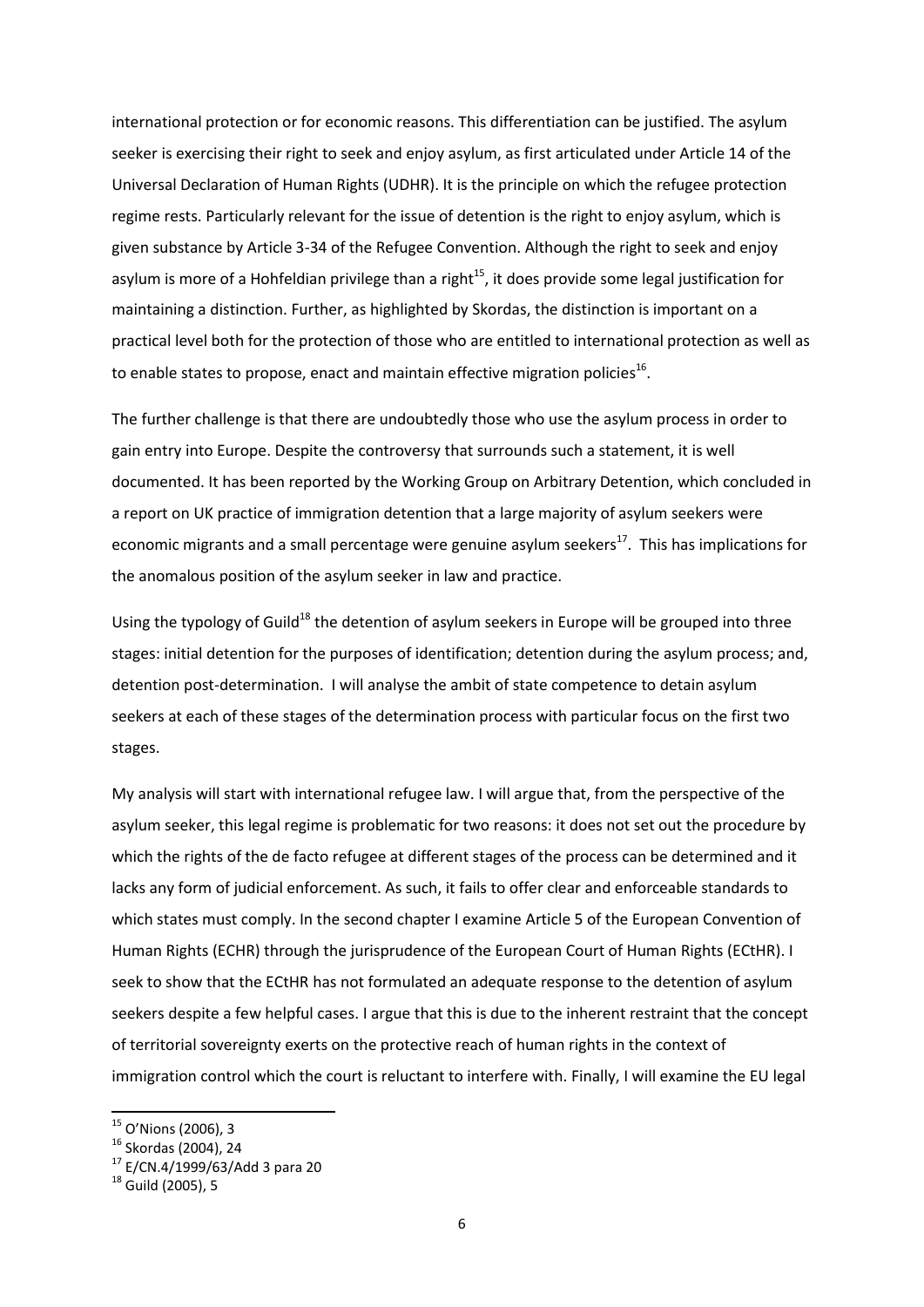regime. I will argue that although an adequate response has not yet been formulated, it is within this system that the tension is most likely to be resolved. The EU regime, with the correct political will, is capable of setting high standards for the protection of the asylum seekers' right to liberty consistent with the right of a state to maintain fair and efficient immigration controls.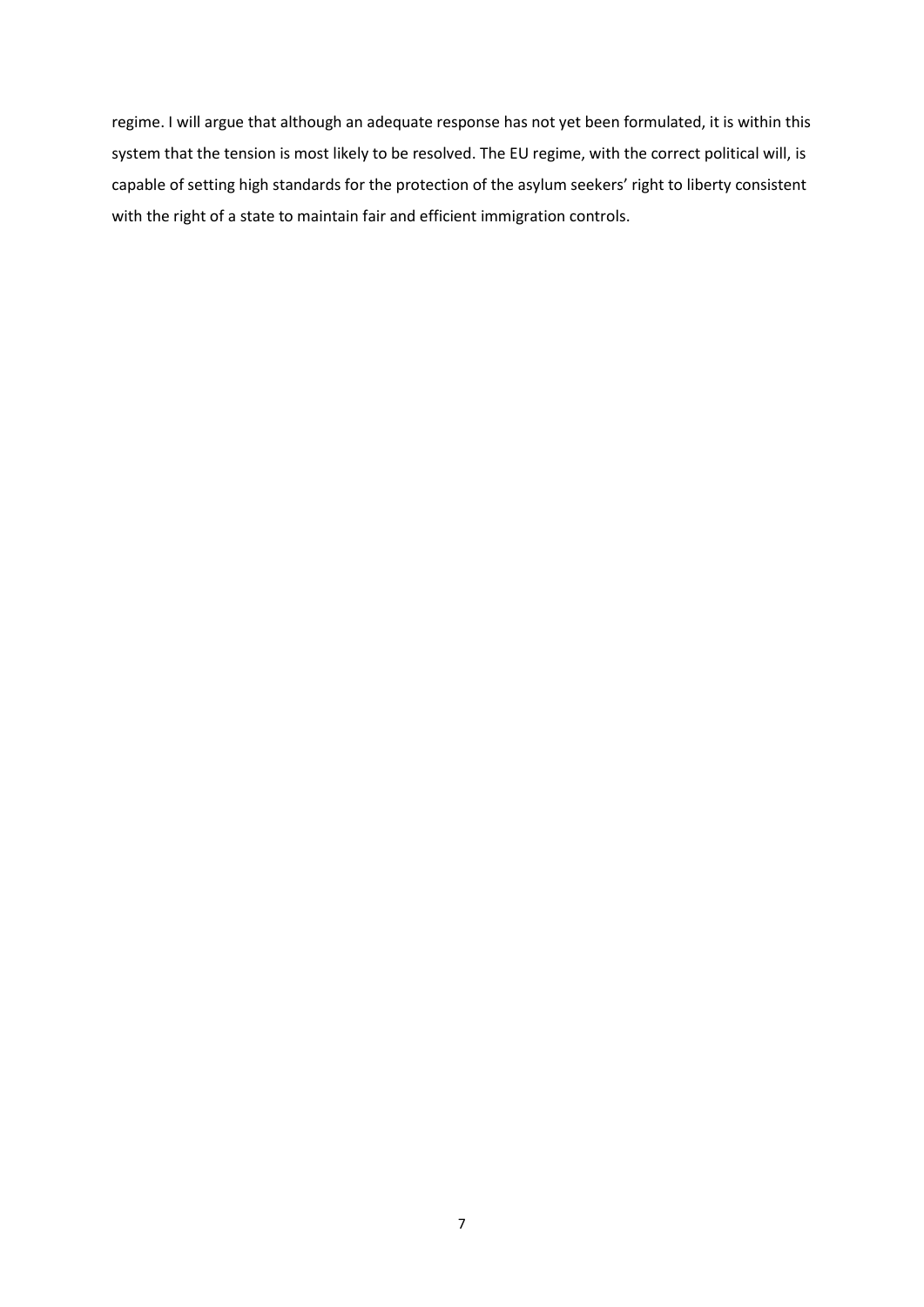#### **Chapter 1**

#### **International Refugee Law and the asylum seeker: the protection gap**

The UN Convention Relating to the Status of Refugees 1951 and its Protocol 1967 ("the Refugee Convention") remain the core international instruments providing for the protection of refugees, despite recent challenges to its relevance<sup>19</sup>. It defines the class of persons, refugees, deserving of protection under the convention and provides minimum standards for their treatment<sup>20</sup>. There are two provisions potentially relevant to the detention of asylum seekers: Article 31 and Article 26. Article 31(1) provides that refugees, having come directly, should not be penalised for their illegal entry or stay, provided that they present themselves without delay to the authorities and show good cause for their illegal entry or presence. Article 31(2) permits some restrictions on the movements of refugees who have entered or stayed illegally, but stipulates that they must be "necessary" and "shall only be applied until his or her status in the country is regularised or they obtain admission into another country." Article 26, which falls to apply after the refugee has had their status regularised, creates a presumptive right of freedom of movement to refugees "lawfully in" a contracting state subject to "regulations applicable to aliens generally in the same circumstances".

Interpretation of its articles must conform to the object and purpose of the Refugee Convention, stated in the preamble to assure to refugees the "widest possible exercise of these fundamental rights and freedoms"<sup>21</sup>. As a preliminary observation, it is notable that Article 31 does not apply to all refugees but only those who attempt to regularise their status. This is consistent with the object and purpose of the provision to provide an incentive to those forced to enter clandestinely to make themselves known to the host state<sup>22</sup>. Further, although administrative detention may constitute a penalty<sup>23</sup>, an initial period of detention for the purposes of identification is not prohibited<sup>24</sup>. This is the logical corollary of the state's justifiable need to identify whether the individual is an asylum seeker and thus potentially deserving of protection or to establish whether they pose a threat to national security such that provisional measures may be justified under Article 9. Obviously, any asylum seeker who has had a final, negative determination on their claim no longer benefits from immunity. Under Article 26, detention is not prohibited per se, but subject to restrictions.

 $^{19}$  Goodwin-Gill (2001)

<sup>&</sup>lt;sup>20</sup> See Article 5 Refugee Convention

 $21$  Article 31(1) of Vienna Convention on the Law of Treaties 1969

<sup>&</sup>lt;sup>22</sup> UN Dept of Social Affair, "A Study of Statelessness" UN Doc. E/1112, 1.2.49, at 20 cited in Hathaway (2005), 388

<sup>23</sup> Goodwin-Gill (2003), 194-195; Hathaway (2005), 421

<sup>24</sup> UNHCR Guidelines 1999; Goodwin-Gill (2007), 462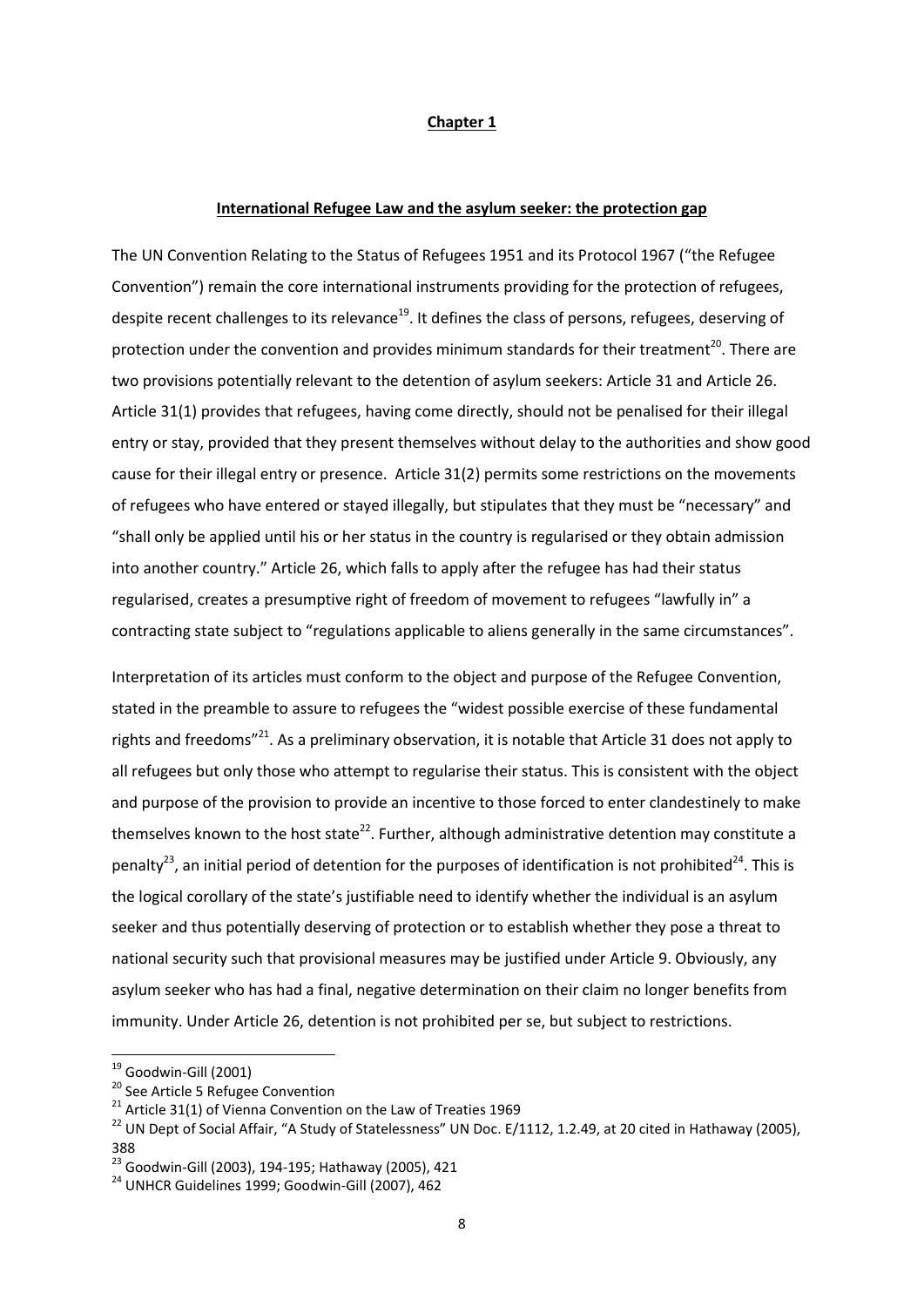#### The procedural gap

These provisions create a "critical legal standard for the protection of refugees."<sup>25</sup> The issue is whether and, if so, when these rights attach to asylum seekers who may (or may not) be refugees, but who have not had a determination on the issue by the country of asylum. The Refugee Convention does not deal expressly with the rights of asylum seekers: on the face of it, it is exclusively concerned with the rights of refugees. A refugee is defined under article 1(A)2 of the Refugee Convention. Once an individual satisfies the criteria within this definition they are entitled to the protections and rights guaranteed under the Refugee Convention which accrue according to an incremental "attachment system"<sup>26</sup>. Refugee recognition being a declaratory act entails that if a state denies certain rights to those who have made an application for asylum it risks failing to meet its obligations under the Refugee Convention.

On this basis, it must be correct that "certain rights..... inevitably attach until status is determined for the system of protection envisaged by the Convention to operate effectively."<sup>27</sup> Article 33, the protection against *non-refoulement,* is the most obvious example of such a right. Its application to those who have made a claim for asylum is now beyond dispute. There are also strong arguments for contending that Article 31 must apply in this manner. Given the proliferation of non-entrée policies and practices pursued, from visa requirements to carrier sanctions, it is albeit impossible for a refugee to enter a European state legally, as was recognised in the UK courts by Simon Brown LJ in *Adimi*<sup>28</sup>. Article 31 must operate to prevent prosecution or penalisation in these circumstances not only to provide protection for refugees but also "presumptive refugees."<sup>29</sup> This interpretation is supported by the drafters of the Refugee Convention and the stated purpose of the provision.<sup>30</sup>

Article 26 requires that the refugee be "lawfully in" the territory of the receiving state. Whether this applies to those who have made a claim for asylum is a matter of controversy. The weight of opinion seems to support the contention that once an individual has made an application for asylum they are "lawfully in" the state. Hathaway argues that a refugee is "lawfully in" a state, as distinct from "lawfully staying", once admitted to the asylum procedure. $31$  This interpretation is also supported by the UNHCR<sup>32</sup> and finds some support in judicial decisions<sup>33</sup>. Thus an asylum seeker should also

 $^{25}$  Hathaway – refugee law is not immigration law

<sup>&</sup>lt;sup>26</sup> Hathawav (2003), 3; for a full explanation of the nature of the rights regime see Hathway (2005) 156-192, Goodwin-Gill (2007),

<sup>&</sup>lt;sup>27</sup> Goodwin-Gill (2007), 412

<sup>28</sup> *R v. Uxbridge Magistrates Court and Another, Ex parte Adimi*, [1999] EWHC Admin 765; [2001] Q.B. 667

<sup>29</sup> Ibid; Goodwin-Gill (2003), 219

<sup>30</sup> Hathaway (2005) 157 - 159

<sup>&</sup>lt;sup>31</sup> Hathaway (2005), 417

<sup>32</sup> UNHCR (2007), 6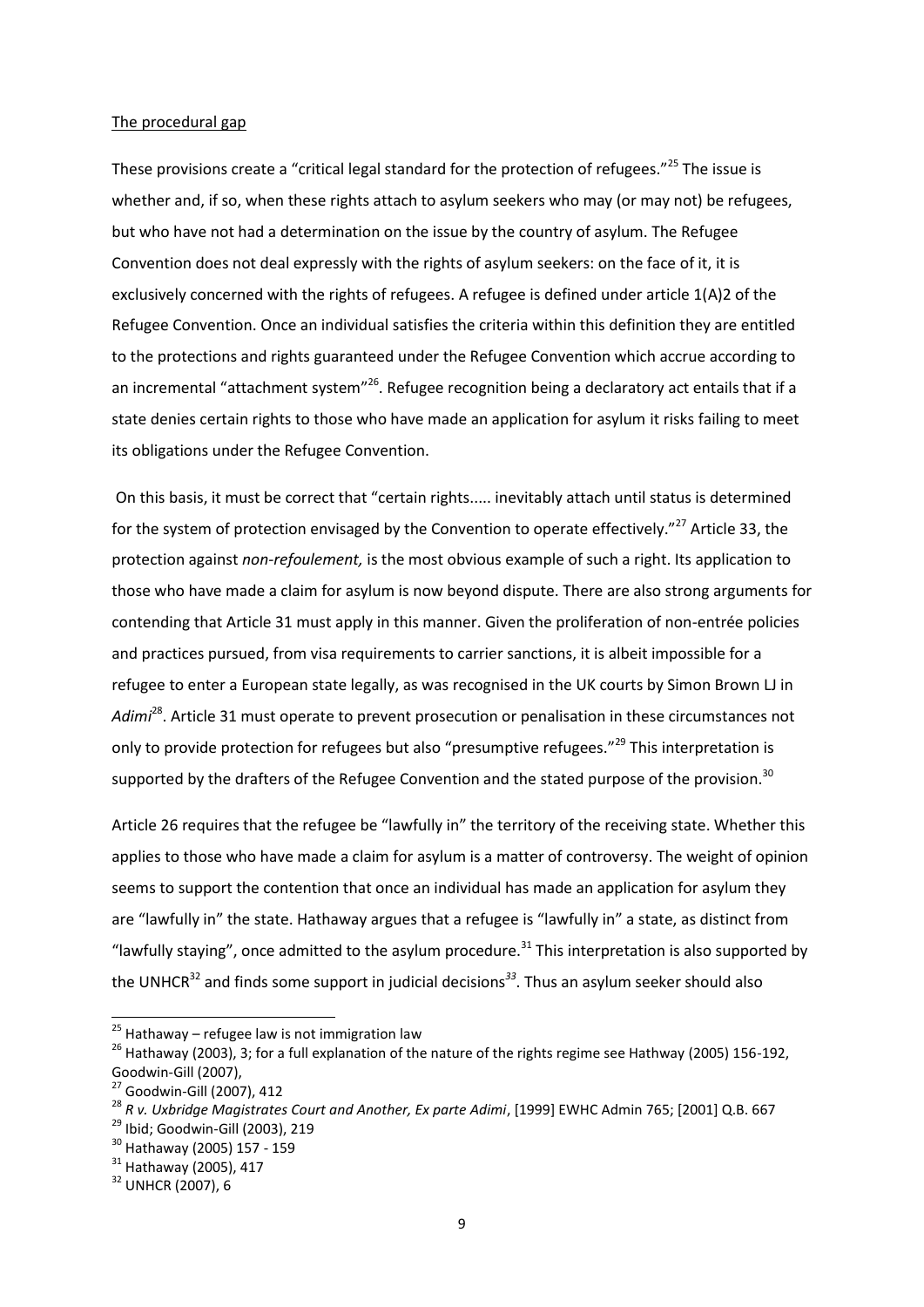benefit from this provision. This is the position taken by Edwards who argues that the protection accorded by Article 26 would be rendered meaningless if asylum seekers did not also benefit<sup>34</sup>.

But, what of the migrant who has used the request for asylum as a means to obtain entry through deception. The UNHCR states that the immunity from penalisation under Article 31(1) would not apply should there be reasonable grounds to suspect such action.<sup>35</sup> Does this mean that the provisions of the Refugee Convention only apply to bona fide asylum seekers – i.e. those who are genuinely searching for international protection? It would be surprising indeed if a contrary position was held. But, herein lies the problem. The Refugee Convention does not address the procedure to be followed by Contracting states to ensure that a balance is maintained between the rights of the refugee and the legitimate interests of the state. It is left to each party to establish the procedure that it considers most appropriate<sup>36</sup>. With irregular mixed population movements, illustrated most starkly by migration in the Mediterranean region, distinctions need to be made between irregular migrants and those seeking international protection for the purposes of establishing the beneficiaries under the Refugee Convention. At a practical level, however, devoid of clear procedural safeguards and standards, the Refugee Convention is unable to ensure that "presumptive refugees" receive the rights to which they are entitled.

It is important to state that the while the Refugee Convention does not set out the procedure that must be followed for the purposes of status determination, neither does it permit states to avoid granting the rights owed to refugees within their territory by delaying the decision making process<sup>37</sup>. The contracting state has an obligation to pursue the decision making process diligently and in good faith in order to ensure that they are not in breach of their obligation to secure the rights to all refugees who are in fact in their jurisdiction<sup>38</sup>. But, this duty of good administration is not sufficient to ensure adequate safeguards for the asylum seeker.

A second problem is that although the Refugee Convention is the core instrument for the protection of refugees, many of the rights as they apply to those during the determination procedure are abstract in nature and difficult to define. This difficulty is compounded by the lack of an enforcement

<sup>&</sup>lt;sup>33</sup> The UK Supreme Court held that a person admitted to asylum procedures and granted temporary admission was "lawfully in" the UK: *Szoma v DP* [2005] UKHL 64 para 24; HRC *Celepi v Sweden* (456/91) on an interpretation of "lawfully within" for the purposes of Article 12 ICCPR – however, in that decision the asylum seeker, who was subject to a deportation order, had been granted formal permission to remain in Sweden although he was not granted refugee status.

 $34$  UNHCR (2011b), 13

<sup>&</sup>lt;sup>35</sup> UNHCR (2007), 5

<sup>&</sup>lt;sup>36</sup> UNHCR Handbook para 189

<sup>&</sup>lt;sup>37</sup> See Hathway(2003)

<sup>&</sup>lt;sup>38</sup> See also Article 27 VCLT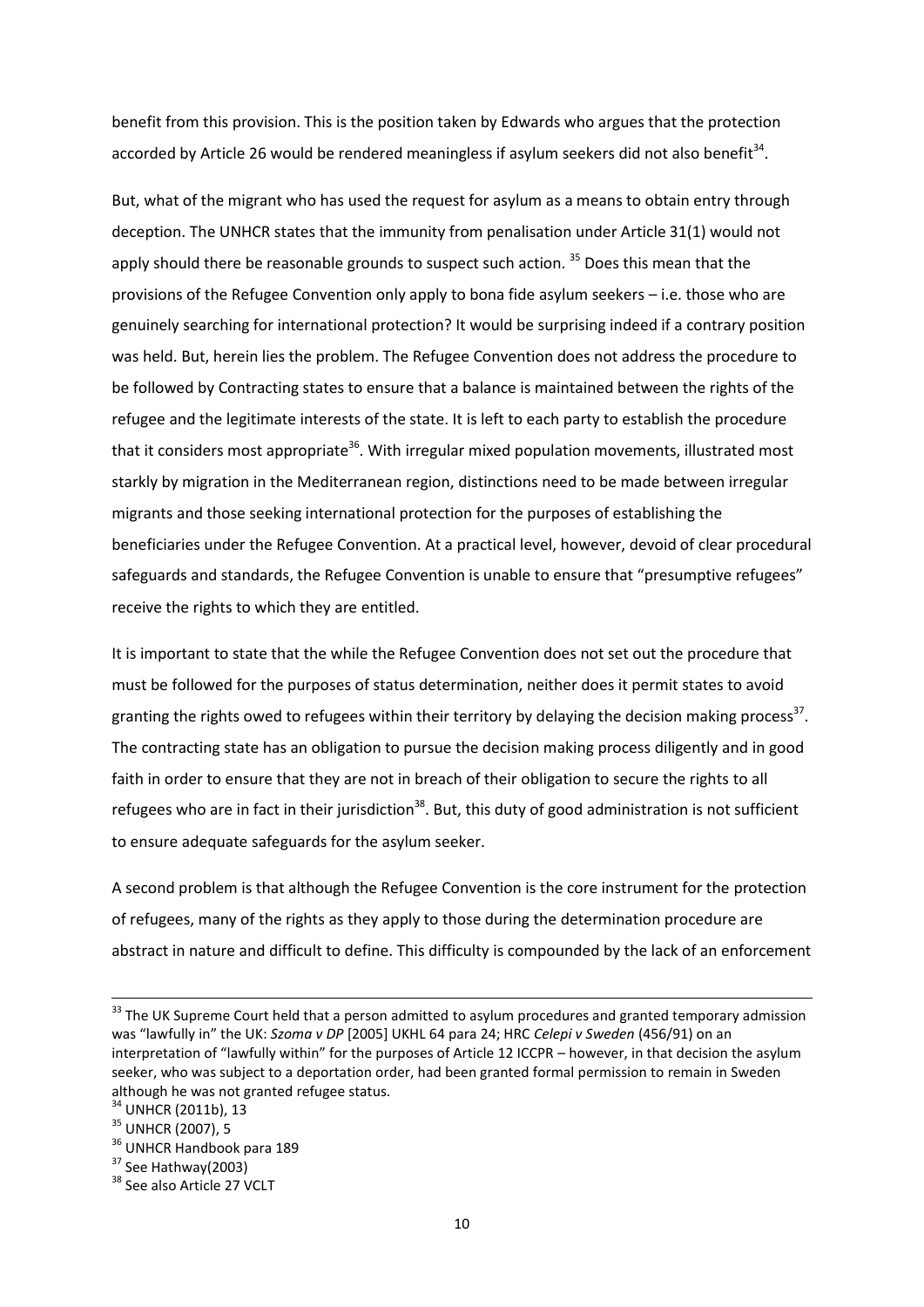mechanism or judicial or quasi-judicial body to rule on the interpretation, scope and effect of the rights enshrined in the Refugee Convention. Under Article 31(1) detention may be prohibited unless "necessary", an objective test. But, it does not provide criteria as to what constitutes "necessary". States are given a wide margin of discretion as to what interpretation to adopt. The same applies to the term "regularise", the ambit of which is crucial for determining who the beneficiaries of protection are.

True, the UNHCR, as the body responsible for supervising the Refugee Convention<sup>39</sup>, has provided guidelines as to how to interpret the term "necessary". The Executive Committee in Conclusion No44 (XXXVII) examines what is meant by the term "necessary" and set out exceptions to the general rule that detention should be avoided: to verify identity; to determine the elements on which the claim for refugee status is based; where asylum seekers have destroyed or used fraudulent travel documents and to protect national security and public order. The UNHCR Guidelines reiterate these exceptions. But, these exceptions remain wide; too wide to place adequate limitations upon state discretion. This may be a necessary corollary of the role of the UNHCR which, in order to deliver its protective mandate, must both supervise, challenge and lobby governments for support: a delicate path to tread.<sup>40</sup> Further, such recommendations and guidelines are soft law only. As illustrated by the approach of the UK Supreme Court and the ECtHR in *Saadi*, they are not binding<sup>41</sup>. UNHCR's protection efforts are as effective as a State would have them.<sup>42</sup> In the current political climate of restrictive entrance policies, this does not bode well.

Commentators have been at pains to ensure that a conceptual distinction is maintained between refugee protection and migration control. In the words of Hathaway, "In principle, refugee protection is not about immigration. It is intended to be a situation-specific human rights remedy."<sup>43</sup> As argued by Edwards "the inclusion of Article 14 of the UDHR alongside unanimously agreed human rights and fundamental freedoms squarely places international refugee law within the human rights paradigm."<sup>44</sup> However, without any mechanism for the interpretation or enforcement of the rights it contains these rights offer limited protection for the asylum seeker who is subject to administrative detention, save ensuring that the determination procedure is pursued diligently and in good faith.

<sup>40</sup> See Forsythe (2001) for a detailed examination of the political "non-political" role of the UNHCR

<sup>&</sup>lt;sup>39</sup> UNHCR Mandate Article 8; Article 35 of the Refugee Convention

 $41$  Both courts declined to adopt the approach taken by the UNHCR to whether or not an asylum seeker is "lawfully in" the host state, as evidenced by their Written Submissions to the Grand Chamber, (2007). In relation to the SC, this position was criticised by Hathaway (2005), 417

<sup>42</sup> UNHCR (2006),18

<sup>43</sup> Hathaway (1997), 117; Edwards (2005)

<sup>44</sup> Edwards (2005), 297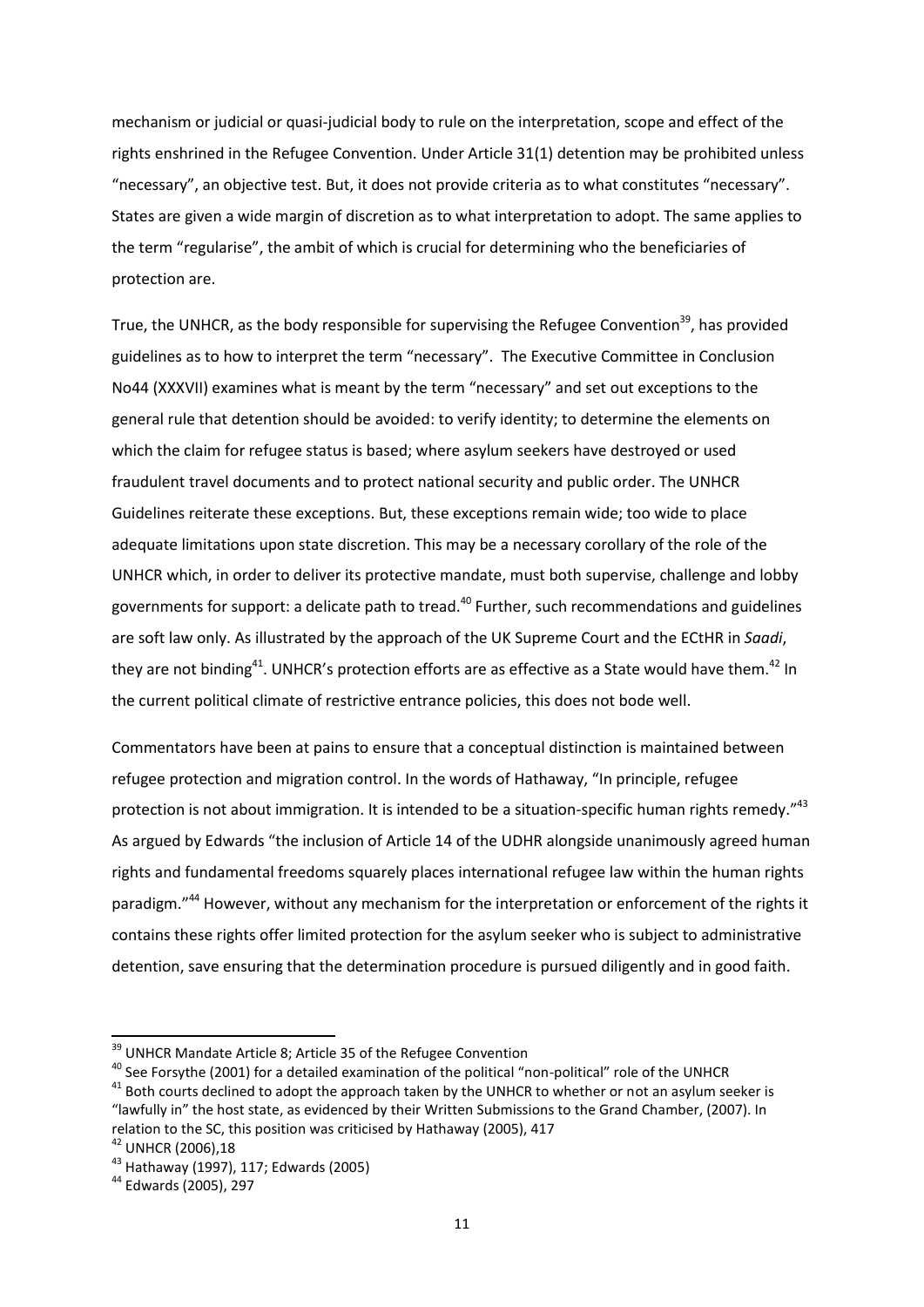## Concluding remarks

This is not to argue that the Refugee Convention is not able to provide effective protection to those who flee persecution. The difficulty is in attaching the rights guaranteed in the Convention to the asylum seeker. It may be true that international refugee law has the "fundamental purpose of balancing the rights of involuntary migrants and those of the states to which refugees flee"<sup>45</sup>. But, it fails to resolve the underlying conflict between the state's interest in maintaining effective border control and the human rights of those involuntary migrants who seek to enter in contravention of those controls and who lack formal status.

<sup>&</sup>lt;sup>45</sup> Hathaway (1997), 116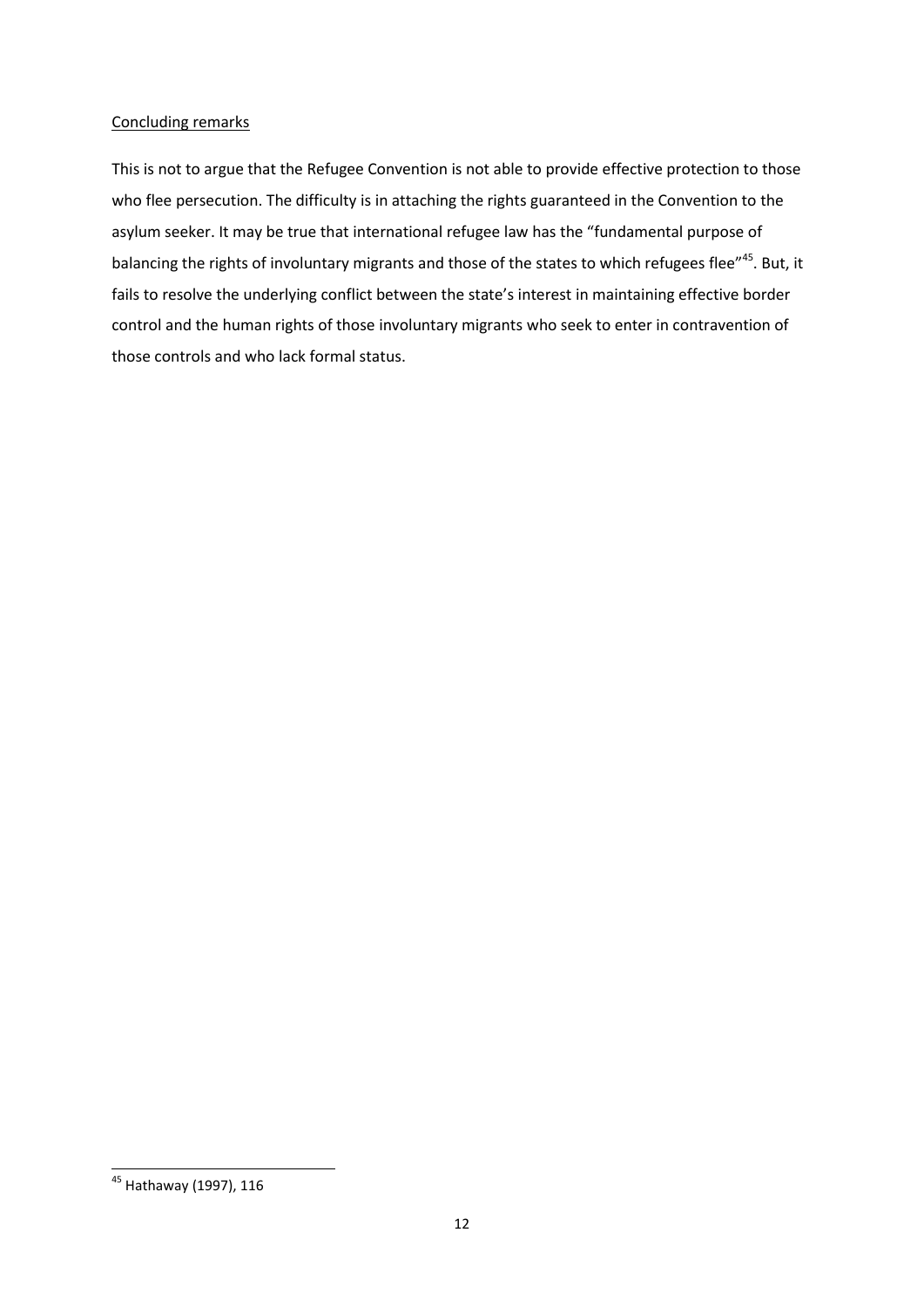#### **Chapter 2**

#### **Human rights and State Sovereignty**

#### Introduction

The application of the class asylum seeker within international human rights law is not problematic. Save a few provisions that expressly exclude non-nationals<sup>46</sup>, the human rights standards elucidated under international law are owed to "all human beings". Human rights law pierces "the veil of sovereignty" such that the state owes obligations to those within its territory regardless of nationality.<sup>47</sup> In the context of immigration detention this is important since customary international law permits states a wide discretion to detain irregular migrants as a "crucial aspect of traditional notions of territorial sovereignty."<sup>48</sup> The question is to what extent human rights norms are capable of providing real and effective limitations on the exercise of the sovereign right of Member states to detain those who seek asylum.

Since the focus of my examination is the protection of rights within Europe, I will examine the question through an analysis of the jurisprudence of the European Court of Human Rights (ECtHR). First, the ECtHR is emerging as the Constitutional Court of Europe: promoting national compliance with its norms and convergence in the national institutions of European states<sup>49</sup>. Second, unlike the International Covenant on Civil and Political Rights (ICCPR) and the Refugee Convention there is real possibility for the effective enforcement of rights and obligations contained in the ECHR through the individual application procedure in Article 25 and the jurisprudence of the ECtHR that has followed such applications. For this reason, it is widely considered the "most effective trans-national judicial process for complaints brought by individuals and organisations against their own governments."<sup>50</sup>

An analysis of the jurisprudence of the ECtHR on Article 5 reveals that its approach has been less than liberal in the context of the detention of asylum seekers. Although it sets standards and safeguards for the manner in which the decision to detain is executed, it does not place adequate restrictions on the decision to detain itself i.e. the substantive conditions that must be satisfied for detention to be lawful. Procedural rights are secured; substantive rights are compromised. It is argued that this difference in approach can be explained by its perception of detention as a

<sup>&</sup>lt;sup>46</sup> For example article 16 ECHR

<sup>47</sup> Cornelisse (2011)

<sup>48</sup> Wilsher (2007), 396

<sup>49</sup> Greer (2006), 317

 $50$  Greer (2006), 1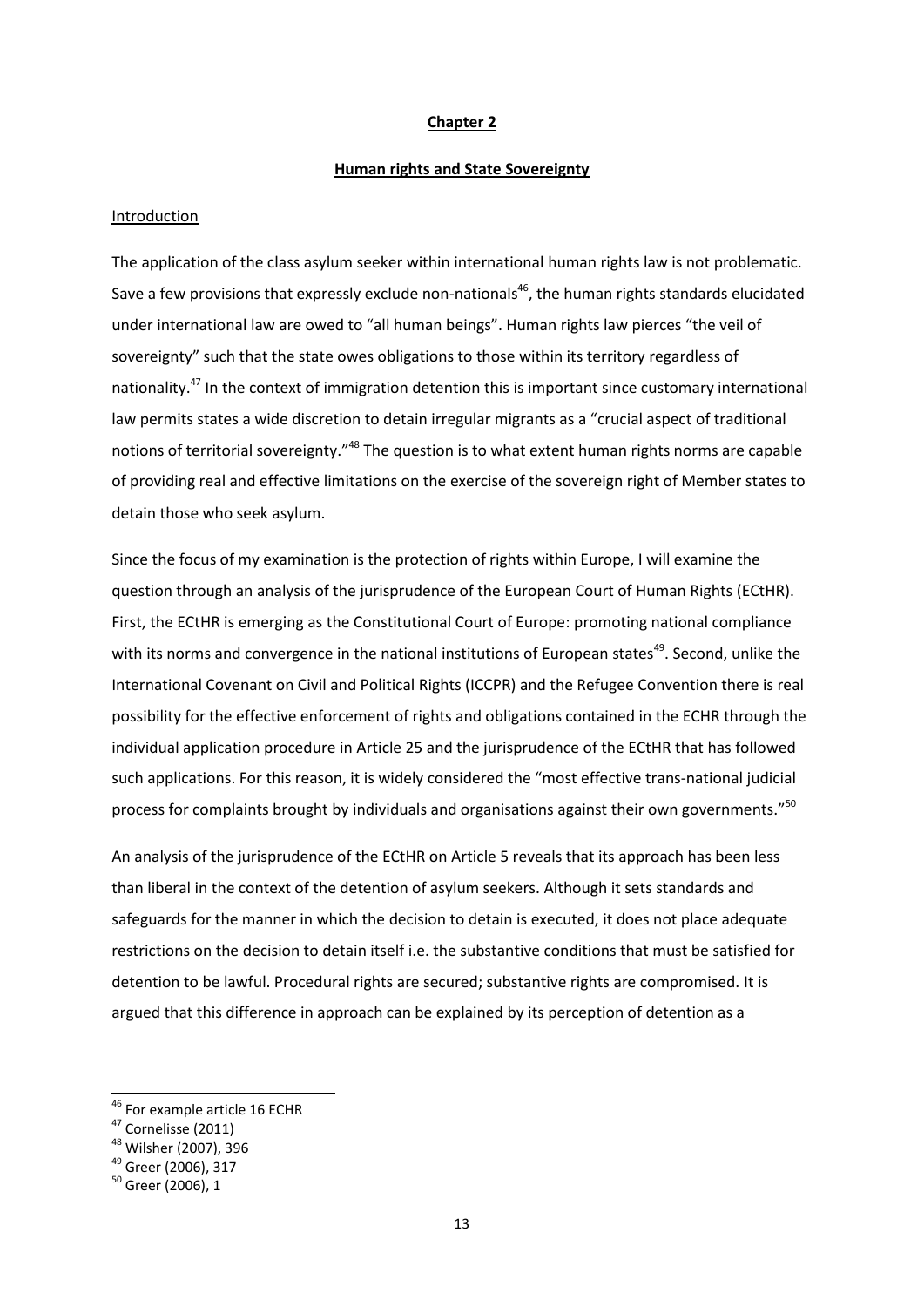"necessary adjunct" to the sovereign state's undeniable right of control.<sup>51</sup> As will be seen, the court is reluctant to interfere in the sovereign right of the state to regulate migration and as such fails to harmonise the competing interests of the state in migration control and the human rights of the asylum seeker.

## The European Convention on Human Rights and the asylum seeker: Article 5

Article 5 balances the individual right to personal liberty with the right of the state to detain nonnationals pursuant to immigration control. The text of Article 5 provides that "Everyone has the right to liberty and security of person. No one shall be deprived of his liberty save in the following cases..." and an exhaustive list of exceptions follows. If the ground of detention does not appear in the list, the detention is presumed to be arbitrary. For our purposes the key provision is Article 5(1)(f) which authorises the detention of a person to "prevent his effecting an unauthorised entry into the country" or against whom "action is being taken with a view to deportation or extradition". The first limb of Article 5(1)(f) is most applicable to first two stages identified by Guild, initial detention for the purposes of identification or detention during the asylum process, and, the second limb of Article 5(1)(f) will only apply to the third stage, at the end of the process once the asylum seeker has had a final negative decision on their claim. Importantly for the purposes of analysis, at this point they are liable to removal or deportation on the same basis as irregular migrants<sup>52</sup>. It is clear that Article 5 permits the detention of non-nationals for the purpose of immigration control<sup>53</sup>. The question is how the court has applied this provision to the detention of asylum seekers at the various stages of their application.

#### Procedural guarantees

It is clear that the court has maintained a rigorous approach to the procedural rights of asylum seekers subject to decisions to detain. Detention is only lawful under Article 5(1)(f) when it is both in accordance with a "procedure prescribed by law" and where the deprivation of liberty is in keeping with the purpose of Article 5, namely to protect the individual from arbitrariness<sup>54</sup>. The ECtHR has consistently held that a "procedure prescribed by law" refers not only to the narrow meaning that the detention must have a legal basis in domestic law but also that the quality of the law must be

<sup>51</sup> *Saadi v UK* para 64, see also Cornelisse (2011), Ch 8

<sup>&</sup>lt;sup>52</sup> Although as will be seen there may be some differentiation in terms of the length of their detention in the court's review of whether or not the state has acted with "due diligence" in the individual circumstances of the case.

<sup>53</sup> *Amuur v France*; *Chahal v UK*; *Abdulaziz Cabales and Balkandali v UK* App no 94, 28th May 1985

<sup>54</sup> *Amuur v France* para 50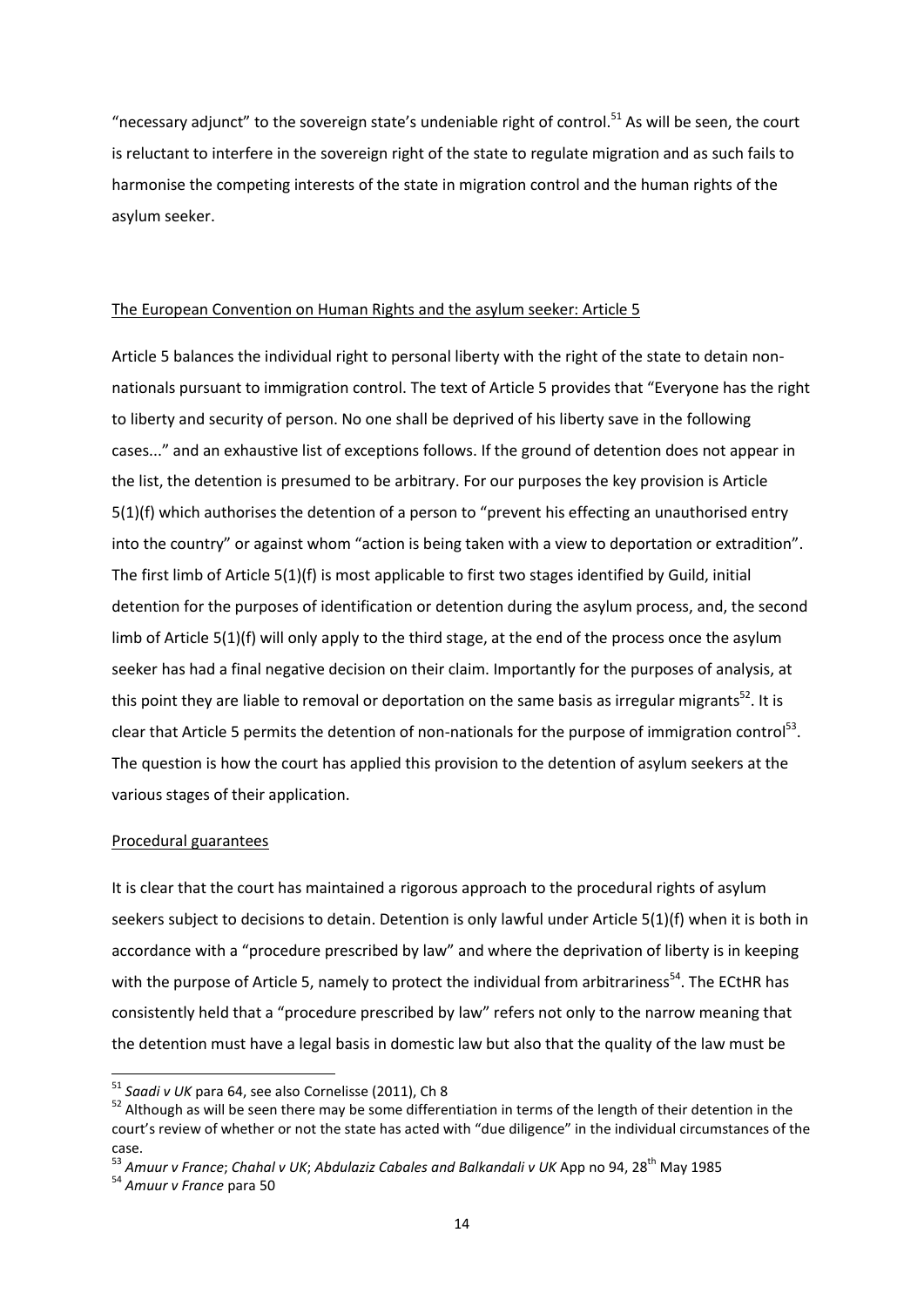"sufficiently accessible and precise in order to avoid all risk of arbitrariness."<sup>55</sup> There must also be reliable communications between the individual and the authorities<sup>56</sup> and under Article 5(2) the individual must be informed promptly of the reasons for his or her detention<sup>57</sup>, in his or her own language<sup>58</sup> and the quality of the information must be such as to enable the detainee to challenge the lawfulness of the decision<sup>59</sup>. Immigration detainees are entitled to the remedy of *habeas corpus* under Article 5(4). The right to judicial review must not be "theoretical...but practical and effective"<sup>60</sup> and must be "wide enough to bear on those conditions which are essential for the 'lawful' detention of a person according to Article 5(1)(f)."<sup>61</sup> Thus, a blanket policy of detaining all asylum seekers would be unlawful<sup>62</sup>. Security concerns cannot justify a lack of judicial control<sup>63</sup>. It has also been established that where the decision to detain, despite being in accordance with national law, is tainted by bad faith, the subsequent detention will be arbitrary $^{64}$ .

The procedural requirements that the court places upon state behaviour in the context of immigration control should not be downplayed. Procedural rights go a long way to providing protection for the immigration detainee against arbitrary interferences by the state. In addition, they can contribute to the implementation and formation of effective immigration policies<sup>65</sup>. They are a reflection of the "strong procedural bias" of the court, observed by Wildhaber, and in keeping with "the objective underlying the system: to ensure that persons throughout the Convention community are able fully to assert their Convention rights within the domestic legal system."<sup>66</sup>

But, as will be seen, the court does not maintain this rigorous approach when reviewing the substantive conditions that must be satisfied in order for the detention to be lawful. This difference in approach will be illustrated through an examination of how the court has interpreted "unauthorised entry" under the first limb of Article 5(1)(f) and "lawfulness" under Article 5(1).

<sup>55</sup> *Amuur v France* para 50; *Dougoz v Greece* para 55; *Mayeka and Mitunga v Belgium* no. 13178/03, judgment of 12 October 2006

<sup>56</sup> C*onka v Belgium* 51564/99 2002-I para 42

<sup>57</sup> In *Saadi v UK* 76 hours was not considered prompt: para 84

<sup>58</sup> *Rusu v Austria*, 2 October 2008, App no 34802/02 para 43

<sup>59</sup> *Conka v Belgium*

<sup>60</sup> *Conka v Belgium* para 45

<sup>61</sup> Dougoz v Greece, 6 March 2001, Reports 2001-II, para 61

<sup>62</sup> Lambert (2006), 22

<sup>63</sup> Chahal v UK

<sup>64</sup> *Conka v Belgium* no. 51564/99 2002-I ; *Bozano v France*, judgment of 18 December 1986, Series A no.111

<sup>65</sup> See Skordas (200x) 324

<sup>66</sup> Wildhaber (2002), 161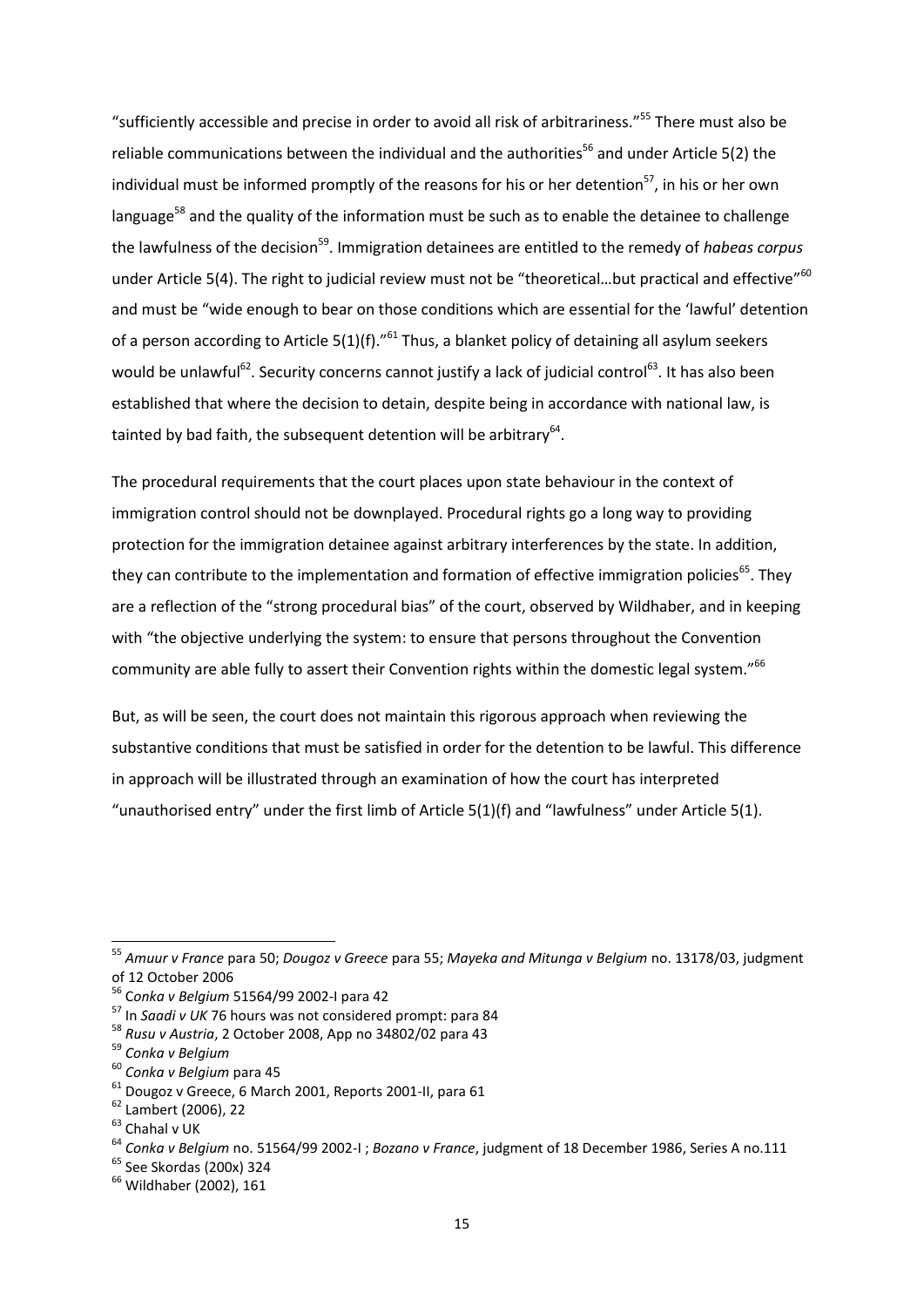#### The lawful but "unauthorised" entrant

What constitutes "unauthorised entry" has important implications for the circumstances in which an asylum seeker can lawfully be detained on entry or during the asylum process: unless an asylum seekers' situation can be brought within this exception, Article 5's general prohibition on detention will apply. This matter has now been considered by the court in *Saadi v UK.* The facts of the case are significant. Mr Saadi entered the UK and claimed asylum immediately upon arrival. He was granted temporary admission in the UK. The decision therefore concerns the detention of an asylum seeker during the asylum process after the initial identity checks had been carried out. The court found by a narrow majority that "until a State has "authorised" entry to the country, any entry is "unauthorised"".<sup>67</sup> This is so whether the potential immigrant is an asylum seeker or not.<sup>68</sup> Given that Mr Saadi had been admitted into the UK, albeit not in possession of a residence permit, this interpretation is surprising and has been subject to much criticism $^{69}$ .

The interpretation of the court does not sit easily with either international refugee or human rights law<sup>70</sup>. Under the VCLT, the terms of the provision must be interpreted in light of its object and purpose<sup>71</sup>. The context of the provision – "a treaty for the effective protection of individual human rights"<sup>72</sup> - must also be considered as well as rules and principles of international law<sup>73</sup>. First, this interpretation is at odds with Article 31 of the Refugee Convention, as discussed in the previous chapter. As stated by Hathaway, "a focus on the purpose and context of Article 31(2) suggests that "regularisation" of a status occurs when a refugee has met the host state's requirements to have his or her entitlement to protection evaluated."<sup>74</sup> Thus, an asylum seeker who has submitted to the asylum procedure is "lawfully in" the state and it cannot be said that their stay is "unauthorised". Second, this interpretation contrasts with the Human Rights Committee (HRC), which found that a person who has presented an application for asylum is "lawfully within the territory."<sup>75</sup> Finally, it is at odds with the notion that the exceptions to the right of liberty should be interpreted restrictively.<sup>76</sup> As stated in the dissenting judgment, the purpose of the first limb of Article 5(1)(f) is to prevent entry in contravention of immigration controls. Applying the exception restrictively, it was open to

<sup>67</sup> *Saadi v UK*, para 65

<sup>68</sup>*Saadi v UK* para 44

 $^{69}$  Wilsher (2007); O'Nions (2008a) and (2008b); Cornelisse (2010); UNHCR (2011b)

<sup>70</sup> See Hathaway (2005), 417

 $71$  Article 31(1) VCLT

<sup>72</sup> *Saadi v UK* para 62

<sup>73</sup> Article 31(3)(c) VCLT; *Al-Adsani v UK* no 35763/97 2001-XI at para 55

<sup>74</sup> Hathaway (2005), 417

<sup>75</sup> *Celepi v Sweden* CCPR/C/51/D/456/1991

<sup>76</sup> *Winterwerp v the Netherlands*, judgment of 24 October 1979, Series A no 33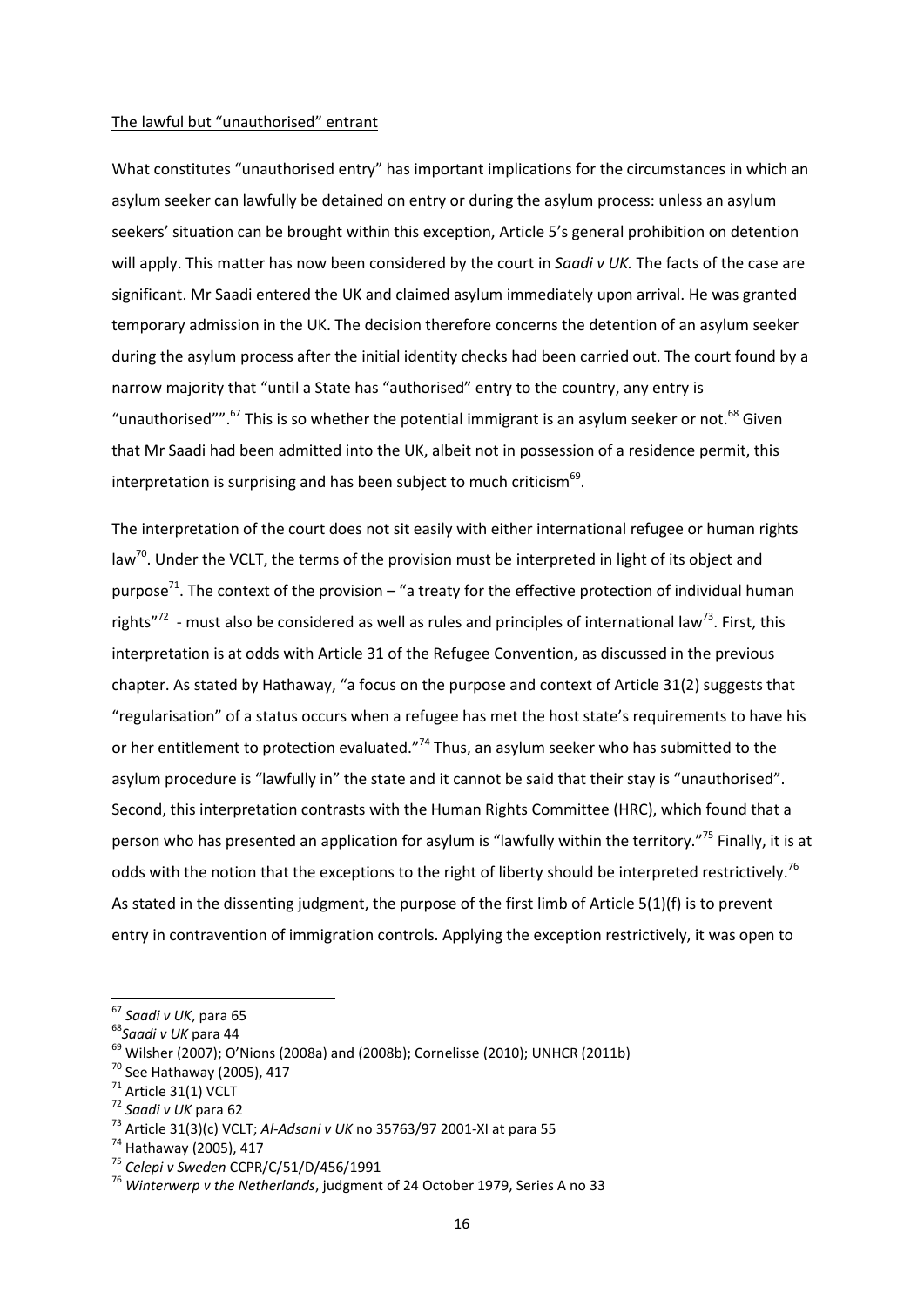the court to find that Mr Saadi was not effecting an "unauthorised entry" since he had made a claim for asylum on arrival.

The interpretation adopted in *Saadi* highlights a subtle inconsistency in the court's approach. The court has recognised that an asylum seeker has a right to gain effective access to the procedure for determining refugee status<sup>77</sup>. This is inconsistent with its finding that such an individual's presence is not authorised. This inconsistency is further demonstrated by the approach taken by the court in cases that do not involve the decision to detain. In *Paramanathan v Germany*, a case concerning Article 2(1) of Protocol 4, the European Commission on Human Rights held that an asylum seeker who had been admitted conditionally, pending the determination of his asylum application, would lose his *lawful status* if he breached the conditions of his temporary admission.<sup>78</sup> This is similarly illustrated by the court in *Sultani v France* in which it was held, in a case concerning Article 1 of the seventh Protocol, that a failed asylum seeker can *no longer* be regarded as lawfully in the territory<sup>79</sup>.

The consequence of the decision is that, subject to the prohibition of arbitrariness, it is only asylum seekers who enter through regular channels who fall to be protected by the general prohibition on detention under Article 5. In light of the proliferation of non-entrée practices and policies this will prove to be a small minority. Most importantly, it fails to recognise an application for asylum as a lawful act.<sup>80</sup> The court rejected the argument that at all times Mr Saadi had been seeking to enter the country lawfully in order to claim asylum. This is problematic. It makes a mockery of the right to seek and enjoy asylum, which has at least in part been recognised by the court<sup>81</sup>. And, on a practical level, effective migration policies require a clear distinction to be made between those who seek international protection and irregular migrants. This decision fails to distinguish between the two groups in that both asylum seekers and irregular migrants are held to have affected an "unauthorized" entry<sup>82</sup>. In the words of the court, "the position regarding potential immigrants, *whether they are applying for asylum or not* (my italics), is different in that, until their application for immigration clearance/ asylum has been dealt with they are not authorised to be on the territory."<sup>83</sup> This undermines the court's own recognition that asylum seekers are a particularly vulnerable group in need of "special protection" <sup>84</sup>.

<sup>&</sup>lt;sup>77</sup> Amuur v France, App no 19776/92 of 25<sup>th</sup> June 1996, para 43

 $^{78}$  App No. 12068/86 51 DR 237, 240 as cited by UNHCR (2007), 5

<sup>79</sup> Sultani v France, 20 September 2007

<sup>80</sup> UNHCR (2011b), 31

<sup>81</sup> *M.S.S. v Belgium and Greece* App No. 30696/09*,* para 251

<sup>82</sup> Skordas (2004), 324

<sup>83</sup> *Saadi v UK* para 44

<sup>84</sup> *M.S.S v Belgium and Greece* para 251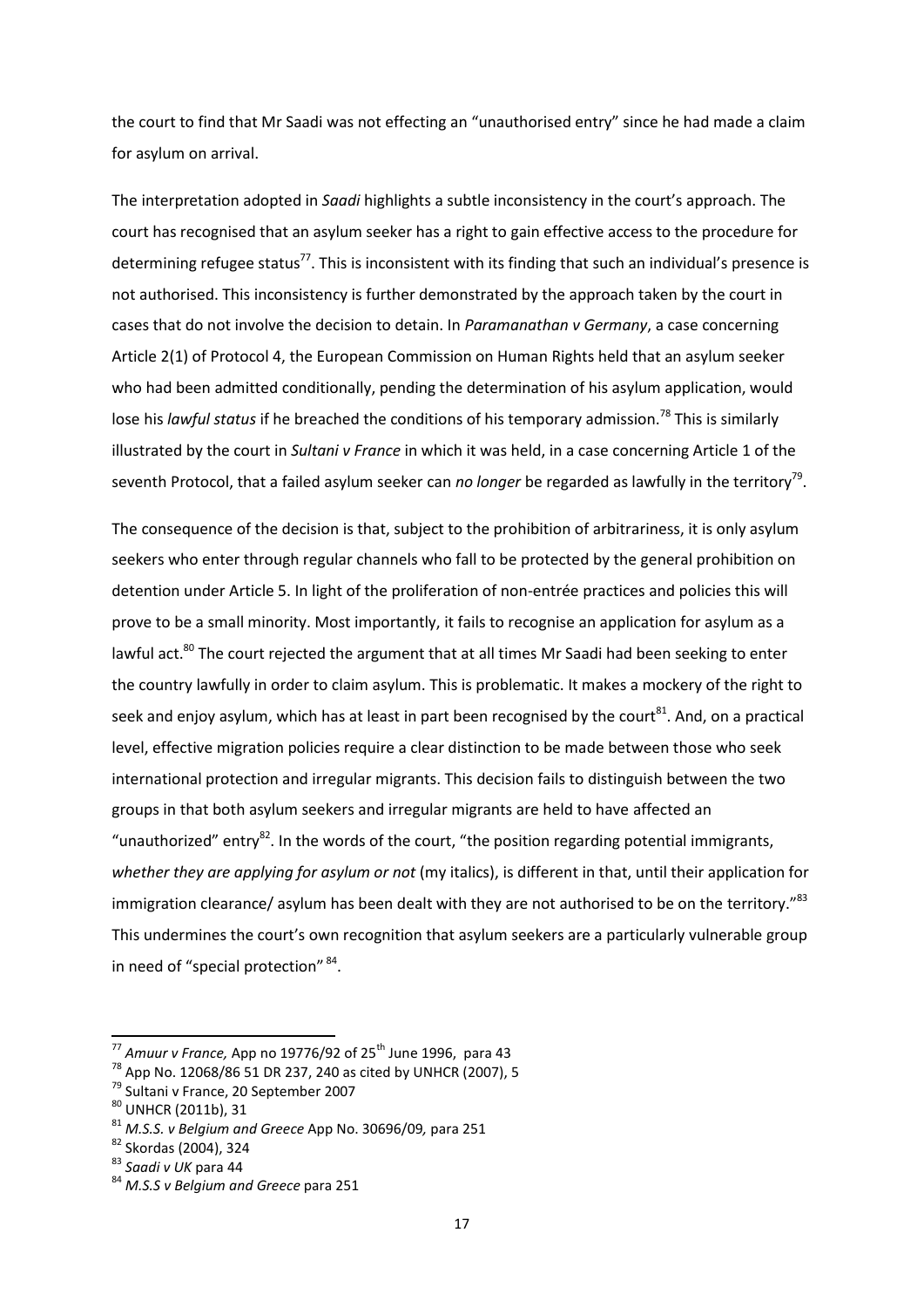#### Lawful detention – unnecessary and disproportionate

The manner in which the court has defined the scope of arbitrariness in the context of immigration detention is also problematic and fails to adequately differentiate between the asylum seeker and irregular migrant. This is illustrated by the manner in which the court has reviewed the lawfulness of detention in both pre-determination and pre-deportation cases. In *Chahal v UK<sup>85</sup>*, a pre-deportation case, the court found that Article 5(1)(f) does not demand that "the detention of a person against whom action is being taken with a view to deportation be reasonably considered necessary… all that is required… is that 'action is being taken with a view to deportation.'"<sup>86</sup> The court separates the concepts of proportionality and necessity from that of arbitrariness. That the detention may be unnecessary to achieve the intended purpose, deportation, but remain lawful under Article 5, has been confirmed in subsequent decisions of the court<sup>87</sup>. For the detention to be lawful the state need only show that 'action is being taken'. A literal reading of the text is preferred.

The same approach was followed in the pre-determination case of *Saadi v UK*: there was no requirement for the detention of an asylum seeker to be "reasonably considered necessary". They found that it would be "artificial to apply a different proportionality test to cases of detention at the point of entry than that which applies to deportation, extradition or expulsion of a person already in the country"<sup>88</sup>. The result is that a state may detain an asylum seeker in order to prevent an "unauthorised entry" even where it is not necessary to do so to achieve the stated purpose<sup>89</sup>. Under the jurisprudence of the court there is no strict necessity test in respect of either pre-determination or pre-deportation cases. The reasoning of the court is flawed and difficult to defend.

At the outset, it is not argued here that the principle of proportionality has no function in the context of the court's review of the lawfulness of immigration detention. First, detention must not exceed a period that is reasonable in view of the purpose for which the individual is detained. In *Saadi,* the court found it significant that Mr Saadi had only been detained for 7 days in order to enable the swift processing of his asylum claim<sup>90</sup>. In *Chaha*l<sup>91</sup> deportation was only deemed lawful whilst deportation proceedings were in progress and being executed with due diligence. Second, the court in assessing whether not the state has acted with due diligence considers the individual circumstances of the case. Thus, in *Chahal* the court considered that the extremely complex and

<sup>&</sup>lt;sup>85</sup> 23 EHRR 413

<sup>86</sup> *Chahal v UK*

<sup>87</sup> *Conka v Belgium* (2002) para 38

<sup>88</sup> *Saadi v UK,* para 73

<sup>89</sup> See O'Nions (2008) for a detailed analysis

<sup>90</sup> Saadi v UK, para 79

<sup>&</sup>lt;sup>91</sup> Chahal v UK, para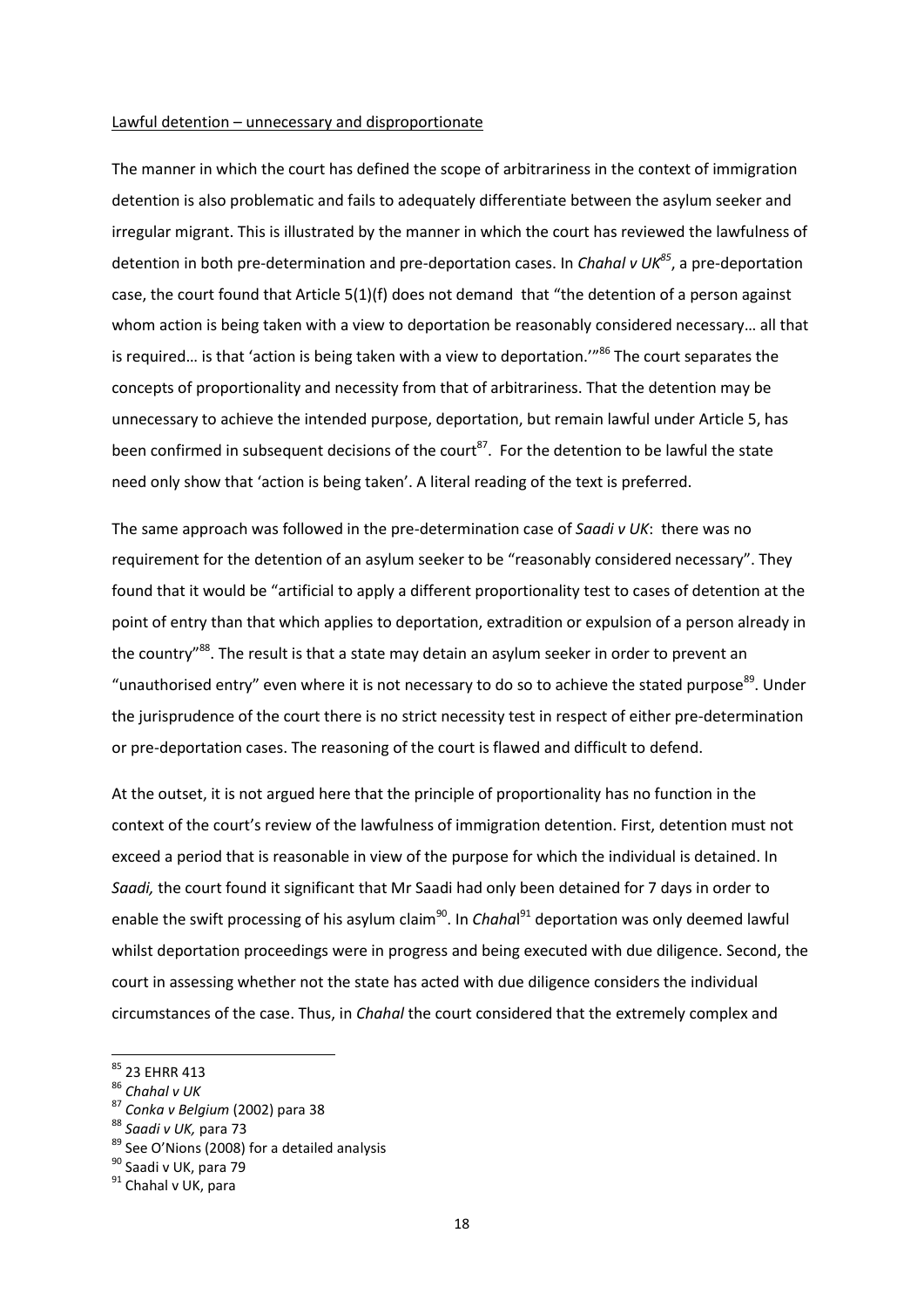serious nature of the case, which included national security concerns, justified the lengthy period of detention. The concept of due diligence may also serve to ensure that the asylum seekers' period of detention at the start of the determination process is kept to a minimum. What is argued is that the application of the principle is narrowly applied and amounts to little more than a duty of good administration and good faith.

The court's definition of what constitutes arbitrary detention in the immigration context is very restrictive and denotes a radical departure from the position under international human rights law. As mentioned above, under VCLT, the rules and principles of international law are material for the purposes of interpretation. The main international instrument for the purposes of comparison is the ICCPR as interpreted by the HRC, the body responsible for supervising its application. Article 9(1) of the ICCPR, emanating from Article 3 of the UDHR, is the key provision relevant to the detention of asylum seekers. It sets out the basic right of all to "liberty and freedom of the person" and provides that "no one shall be subjected to arbitrary arrest or detention" or deprived of liberty "except on such grounds and in accordance with such procedures as are established by law." It is clear that detention pursuant to immigration control is not prohibited per se, although it must satisfy the requirements of arbitrariness and legality in order to conform to Article  $9(1)^{92}$ . The notion of arbitrariness, contrary to the position taken by the court, has been interpreted broadly to encompass "inappropriateness and injustice."<sup>93</sup>

More significantly, the HRC has linked the concept with that of necessity: detention may be considered "arbitrary if it is not necessary in all the circumstances of the case, for example to prevent flight or interference with evidence: the consideration of proportionality becomes relevant in this context." In order to avoid a characterisation of arbitrariness, detention "should not continue beyond the period for which a state can provide appropriate justification" and a failure to consider "less invasive means of considering the same ends" could render the detention arbitrary. But, there may also be justifications for detention during the asylum process: "such as the likelihood of absconding and lack of cooperation."<sup>94</sup> But, it is notable that "without such factors detention may be considered arbitrary, even if the entry was illegal."<sup>95</sup> Thus proportionality, necessity and reasonableness are central to the notion of arbitrariness under the ICCPR, an approach that is shared

<sup>92</sup> *A v Australia* Comm. No. 560/1993, 3 April 1997 ; *Van-Alphen v the Netherlands* No 305/1988; *C v Australia* No 900/1999

<sup>93</sup> Ibid; see also MJ Bossuyt *Guide to the 'Travaux Preparatoires'of the International Covenant on Civil and Political Rights (*Dordrecht Martinus Nijhoff Publishers 1987) as cited in Wilsher (2004), 901

<sup>&</sup>lt;sup>94</sup> A v Australia; and, as confirmed and applied in subsequent decisions.

<sup>95</sup> *A v Australia*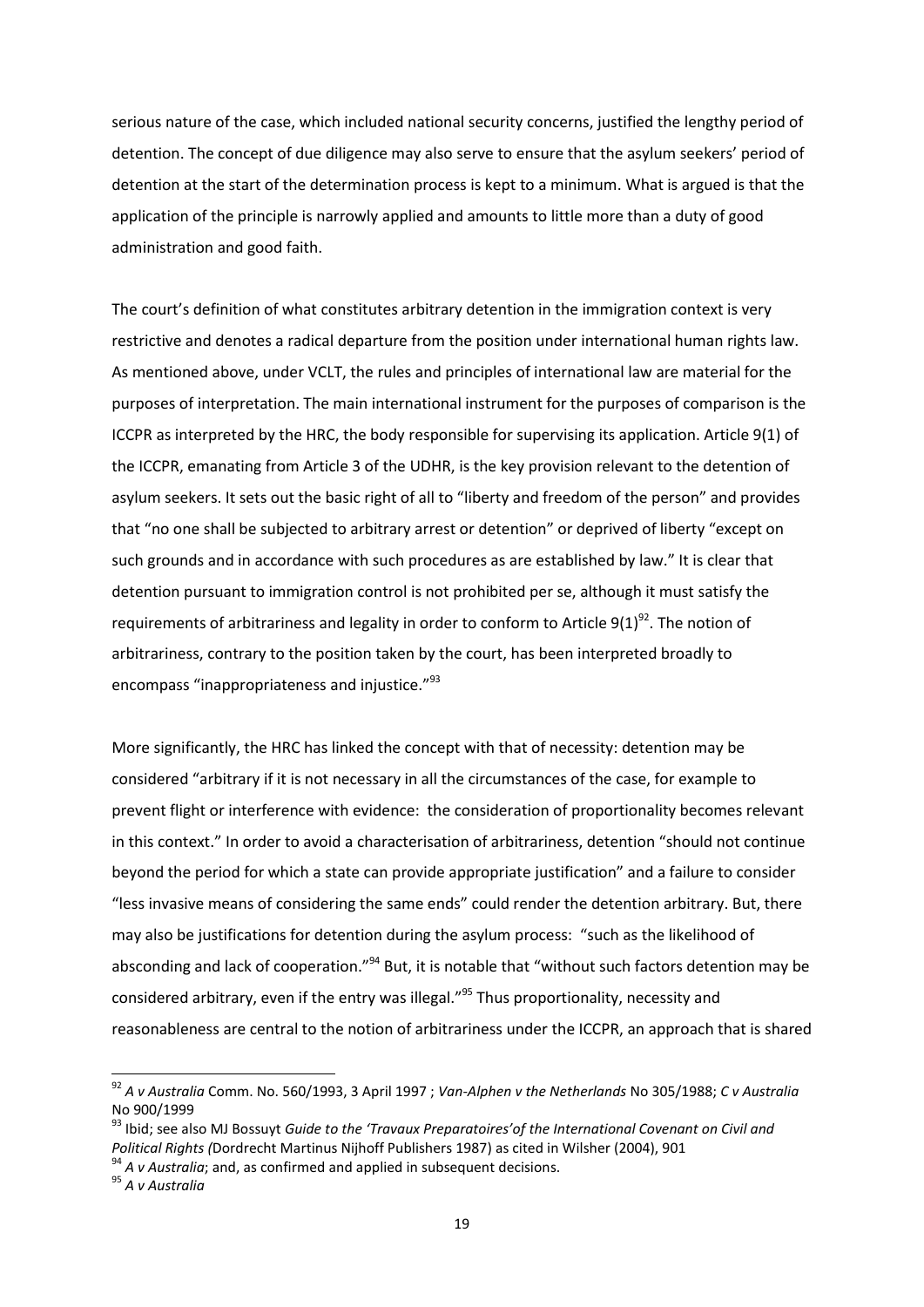by the UN Working Group on Arbitrary Detention<sup>96</sup>. The court's approach demonstrates a clear departure from the principles established under international law and offers the asylum seeker less protection.

The court in eschewing a strict necessity test, removes the requirement that detention must be a measure of last resort. There must be some relationship between the ground of permitted deprivation of liberty relied on and the place and conditions of detention<sup>97</sup> but this falls short of requiring that detention is necessary to achieve the stated aim. This is inconsistent with the position in international law in which detention must only ever be used once other less coercive means have been found to be insufficient<sup>98</sup>. Further, the court's reasoning produces an incoherent result. As illustrated by Edwards, it divorces the purpose of detention with its necessity: "if the detention is not necessary, how can it achieve or be related to its purpose? The purpose would not therefore exist"<sup>99</sup>. The reasoning of the court implies that the concept of necessity is being applied to the immigration system a whole as opposed to on an individual basis: the detention is necessary to achieve the purpose of an effective system of immigration control. This is further evidenced by its reference to the "escalating flow of huge numbers of asylum seekers" and the benefit to be had to all asylum seekers from "the provision of a more efficient system of determining large numbers of asylum claims."<sup>100</sup> Human rights protection requires individualised assessments. A state needs to adopt a flexible approach in response to an increase in uncontrolled migration, but the function of the court must be to ensure that this is not done at the expense of the protection of the individual's right to liberty. In this instance, it has failed to do so.

The court's reasoning is also internally inconsistent. It rejects the proportionality test in respect of immigration detention which it applies in Article  $5(1)(e)^{101}$ , in the context of the detention of the mentally ill. In its interpretation of permissive grounds for detention under Article 5(1)(e) the court applies a necessity test: the detention must be necessary to achieve the stated aim<sup>102</sup>. As held by the court in *Litwa v Poland* unless detention under paragraph (e) is "necessary in the circumstances" and "where other less severe measures have been considered and found to be insufficient" it is

<sup>96</sup> UN Commission on Human Rights, *Report of the Working Group on Arbitrary Detention*, 28 December 1999, E/CN.4/2000/4 para 27, 29 and 33

<sup>97</sup> *Mayeka and Mitunga v Belgium*, 12 October 2006, App no 13178/03; *Muskhadzhiyeva v Belgium*, unreported 19 January 2010

 $^{98}$  UNHCR Guidelines para 1; UN Commissioner for Human Rights, Fact Sheet no 26; Committee of Ministers, Rec (2003) 5 (supra 5)

<sup>99</sup> UNHCR (2011), 31

<sup>100</sup> *Saadi v UK,* para 80

<sup>101</sup> For a detailed analysis see Cornelisse (2004)

<sup>102</sup> *Litwa v Poland* Report*s 2000-III*; *Varbanov v Bulgaria*, 5 October 2000, Reports 2000-X para 46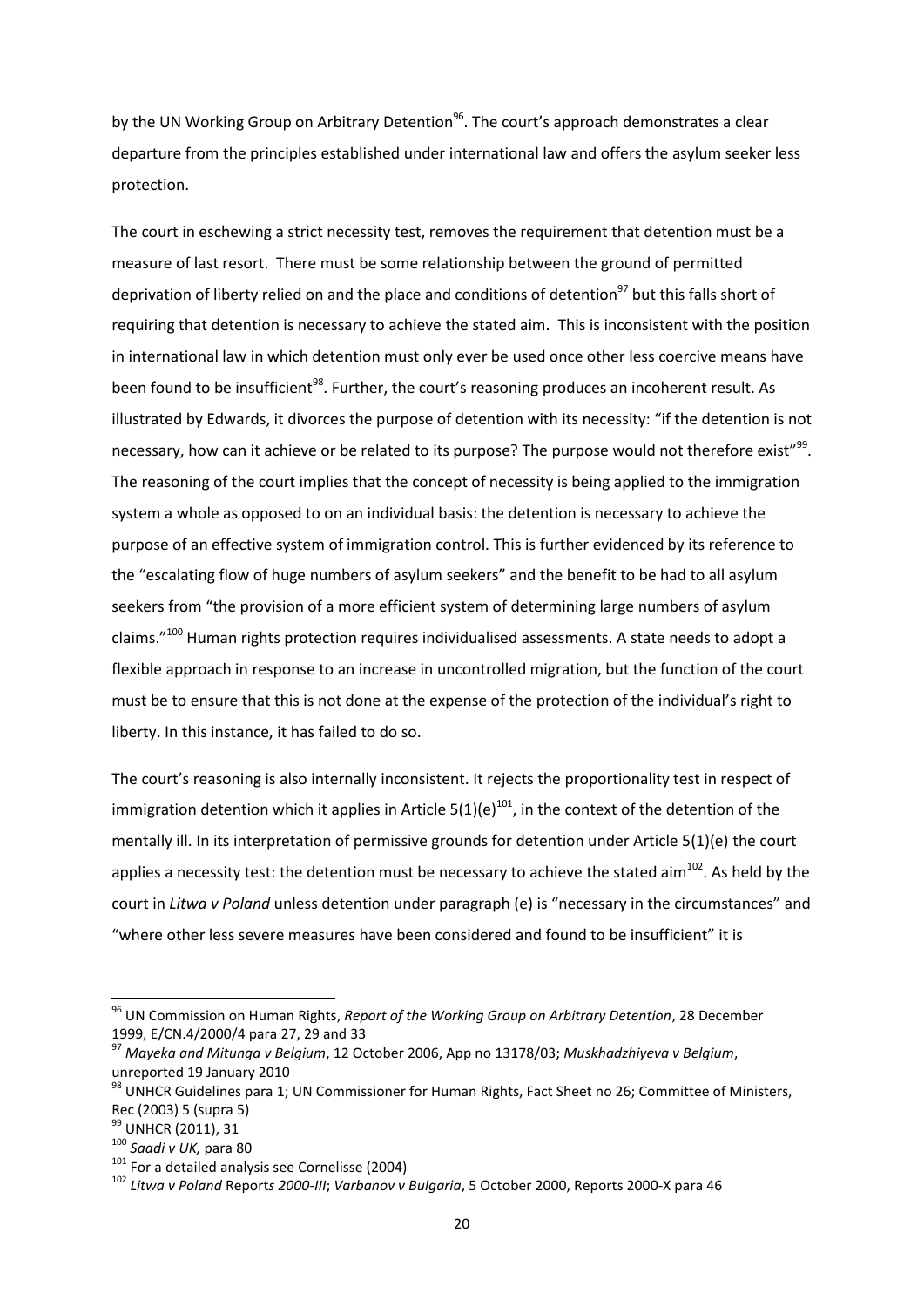unlawful<sup>103</sup>. This variance in approach cannot be justified from the text of the article.<sup>104</sup> Neither subparagraph contains a proportionality test<sup>105</sup>. A literal reading is preferred in the context of sub-para (f) but not (e).

Further, why is it "artificial", as the court claims, to apply a different proportionality test in respect of the first and second limb of Article 5(1)(f)? The text does not support such an interpretation. In the first limb detention is only justified in order to "prevent" an illegal entry. As opined by Wilsher, this implies a necessity test<sup>106</sup>. The state must show that the measure is necessary to *prevent* illegal entry. In respect of the second limb the state arguably need only show that "action is being taken." Further, assimilating the tests in both limbs erodes the ability of the court to maintain effective distinctions between different classes of non-nationals. It was open to the court to apply a different test in respect of those who seek to enter and those whom the state has deemed have no right to remain. Such distinctions are not only necessary for ensuring that the unique protection needs of the different groups of non-national are met but also to promote effective migration policies.

The court's limited application of the principle of proportionality, confined to consideration of whether the state has acted with "due diligence", is regrettable. Proportionality is a general principle of the ECHR and the mechanism by which the court is capable of harmonising state interests with individual rights. This is most explicit in the jurisprudence concerning the application of Articles 8-11 of the ECHR. It also features elsewhere, as evidenced above in the context of Article 5(1)(e). The court's restrictive approach has two consequences. It limits the ability of the court to strike a fair balance between the interests of the state and the individual and, importantly for the asylum seeker it curbs the ability of the court to assess the legitimacy of state coercion in light of the unique circumstances of the individual.

## Concluding remarks

It has been suggested that the approach of the court can be explained by its perception of immigration detention as a "necessary adjunct" to the core sovereign powers of the state. Until the asylum seeker is authorised to be on the territory and is no longer in breach of the territorial sovereignty of the state, "the court accepts that the State has a broader discretion to decide

*<sup>103</sup> Litwa v Poland* para 78

<sup>&</sup>lt;sup>104</sup> In the way that it can explain a divergent approach between detention in a criminal and immigration context See Article 5(1)(c)

<sup>105</sup> Wilsher (2007), 399

 $106$  (2004), 907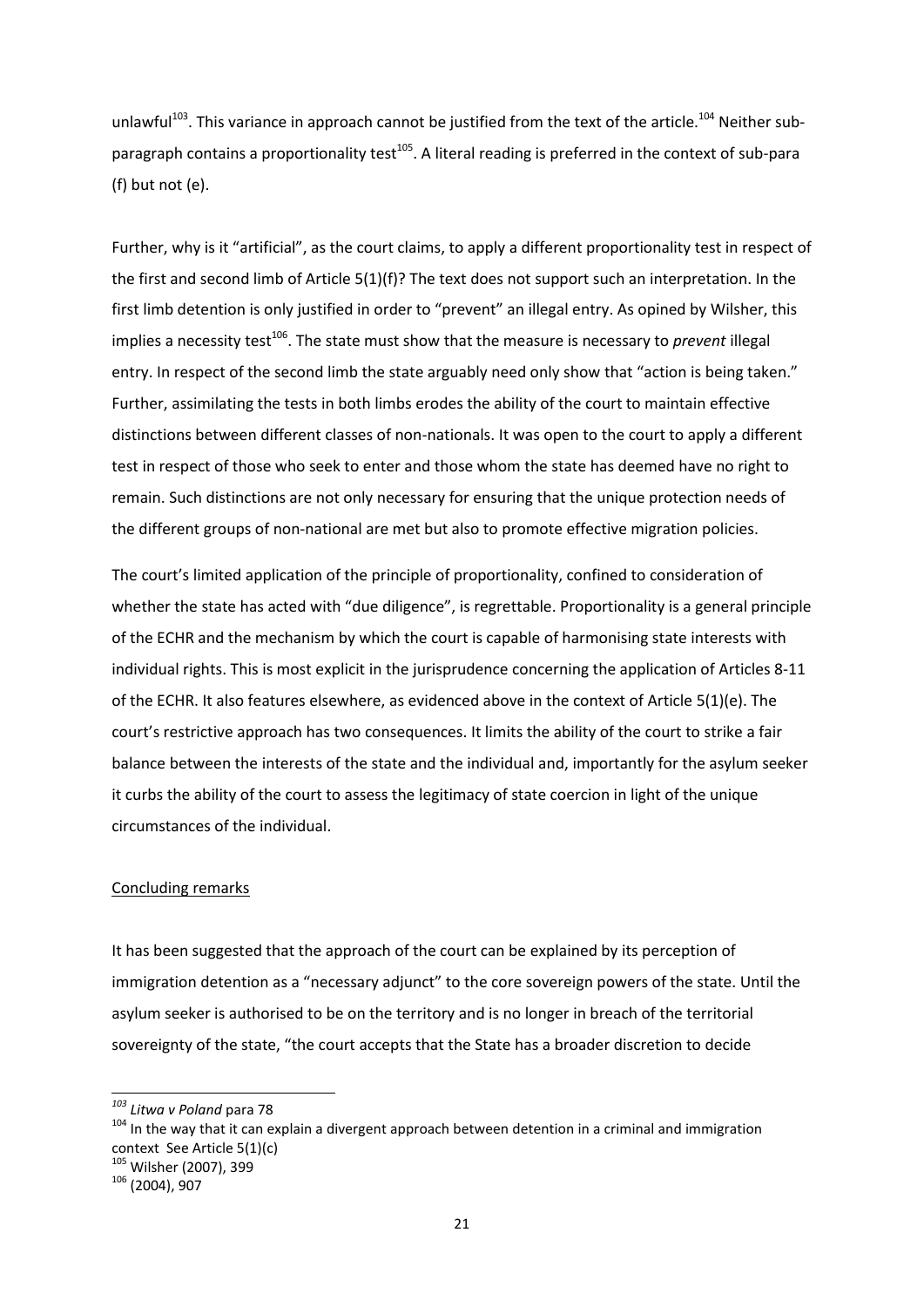whether to detain potential immigrants than is the case for other interferences with the right to liberty."<sup>107</sup> There exists a wide margin of discretion to detain in the context of immigration control. As convincingly argued by Cornelisse, this portrayal can be explained by the court's "perception of territorialised sovereignty as a natural and innocent concept" resulting in a "clear failure to address the legitimacy of the coercive means that are used to assert this right."<sup>108</sup> Whilst this assertion is undoubtedly true, the concept of territorial sovereignty lies at the root of international law. It is beyond the function of the court to challenge the inherent constraint this concept exerts on the protective scope of human rights. As argued by Greer, the ECHR is "at best an instrument for gently encouraging, rather than for instigating change."<sup>109</sup> Further, it is tentatively suggested that the court cannot stray too far from what is politically acceptable. To do so is to threaten its legitimacy and position as the Constitutional Court of Europe. This has been particularly evident in the response of the UK parliament and press following the recent case of Othman v UK<sup>110</sup>.

The result is that, on balance, human rights norms, as enforced by ECtHR, are unable to provide effective protection to those who seek asylum in the context of immigration detention. The court has failed to harmonise the right of the asylum seeker to personal liberty with the interest of the state to control migration. It has deferred to the sovereign right of the state to control the entry and expulsion of migrants. As evidenced by the court's remark in Saadi<sup>111</sup>, "the Strasbourg case-law reflects the customary international law view that the right of territorial sovereignty permits States a peculiarly unfettered discretion in relation to the detention of non-nationals pursuant to their exclusion."112

<sup>107</sup> *Saadi v UK* para 44

<sup>108</sup> Cornelisse (2011), 310

<sup>109</sup> Greer (2006), 57

<sup>110</sup> App No 8139/09, 21 January 2012

 $^{111}$  Above n44

<sup>112</sup> Wilsher (2004), 908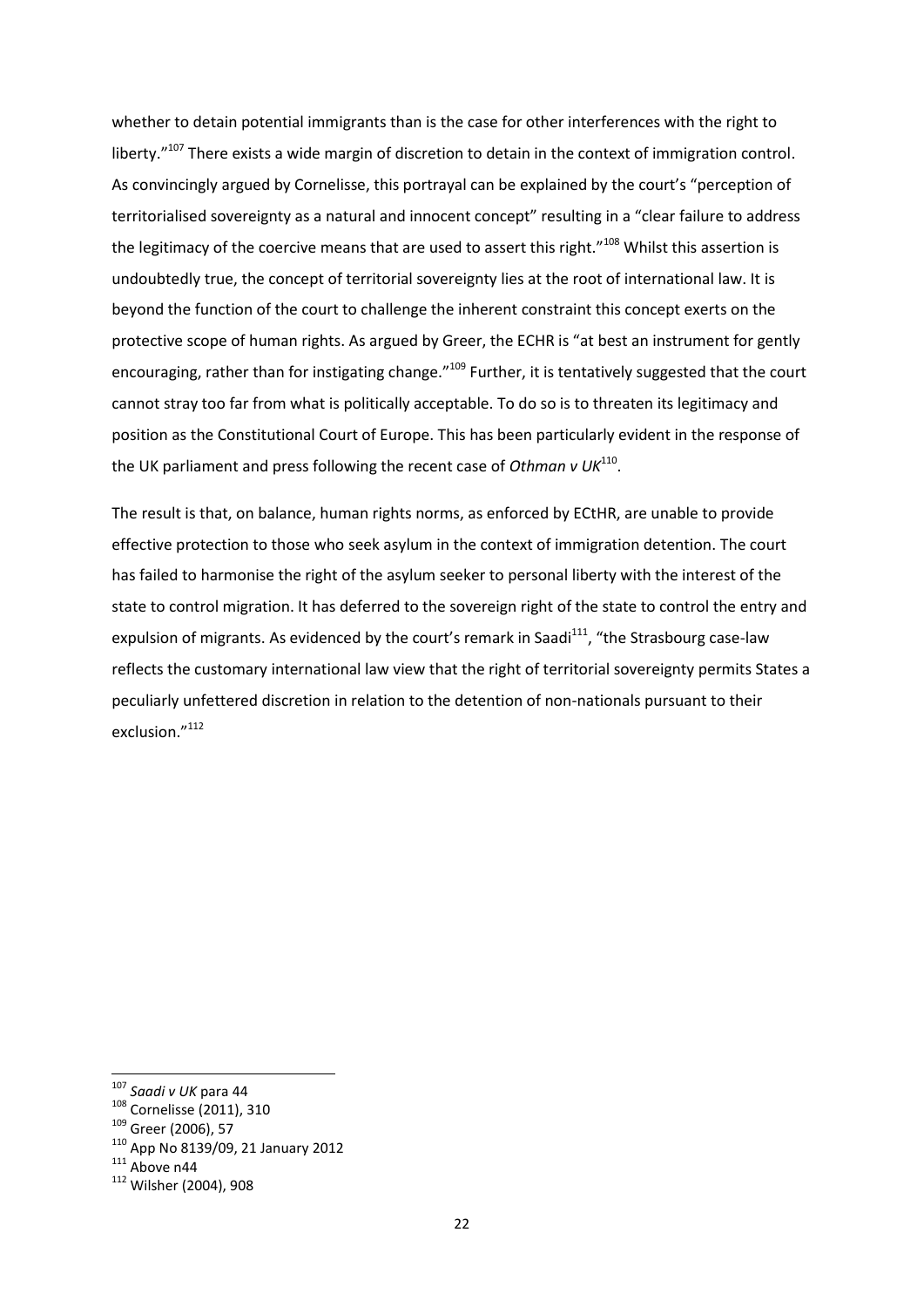#### **Chapter 3**

#### **The EU Regime and the asylum seeker: a codification of rights**

In contrast to the regional human rights system, the EU legal regime relating to immigration and asylum is capable of effecting systemic legal change: its legislative rules are directly effective in Member states and are subject to interpretation and enforcement by the European Court of Justice<sup>113</sup> (ECJ) whose decisions are directly binding. Since the Treaty of Amsterdam 1997 immigration and asylum matters are no longer of purely national concern subject to intergovernmental agreements. The Treaty of Amsterdam brought "core issues of national sovereignty" within the competence of the EC (as it then was)<sup>114</sup>. Pursuant to the powers entrusted to it under Article 63(1) of the TEC, following the entry into force of the Treaty of Amsterdam 1997, the Council adopted various legislative measures relating to immigration and asylum $^{115}$  in the first phase towards a Common European Asylum System<sup>116</sup> (CEAS) - namely the reception conditions Directive and the procedures Directive. Pursuant to the second phase, the basis of which was the Hague Programme adopted in November 2004, the EU adopted the controversial Returns Directive<sup>117</sup>. The Treaty of Lisbon 2009 has further extended EU competence in the area of immigration and asylum, enabling legislation to provide not "minimum"<sup>118</sup> but "common" or "uniform"<sup>119</sup> standards. The Commission has submitted a number of directives recasting those currently in existence. Further, the EU Charter of Fundamental Rights<sup>120</sup>, which has the same status as the Treaties<sup>121</sup> reaffirms that everyone has a right to liberty and security of person<sup>122</sup> and guarantees the right to asylum<sup>123</sup>. Thus it has the potential to provide effective protection to the asylum seeker against arbitrary detention by Member states through the codification of procedural and substantive safeguards peculiar to that group.

<sup>&</sup>lt;sup>113</sup> The Treaty of Lisbon has removed the restrictions previously in place relating to immigration and asylum matters: Art 19, revised TEU, and Arts 251-281 TFEU

 $114$  Hailbronner (2010) 2; although due to the "political 'sensitiveness' of immigration and asylum issues for a 5 year transitional period the Council could only act unanimously on a proposal from the Commission or on the initiative of a Member State and only after consulting with Parliament.

<sup>115</sup> Relevant for our purposes: Directive 2003/9 ([2003] OJ L 31/18); Directive 2004/83 ([2004] OJ L 304/12) and Directive 2005/85 ([2005] OJ L 326/13)

<sup>&</sup>lt;sup>116</sup> First declared by States at the Tampere Summit in 1999

<sup>117</sup> Directive 2008/115 ([2008] OJ L 348/98)

<sup>&</sup>lt;sup>118</sup> A limit inherent in the scope of the EC's competence under Title IV of the EC Treaty

<sup>&</sup>lt;sup>119</sup> Article 78 Treaty on the Functioning of the European Union

<sup>120</sup> OJ 364/3

 $121$  Article 6(1) TEU

 $122$  Article 6

 $123$  Article 18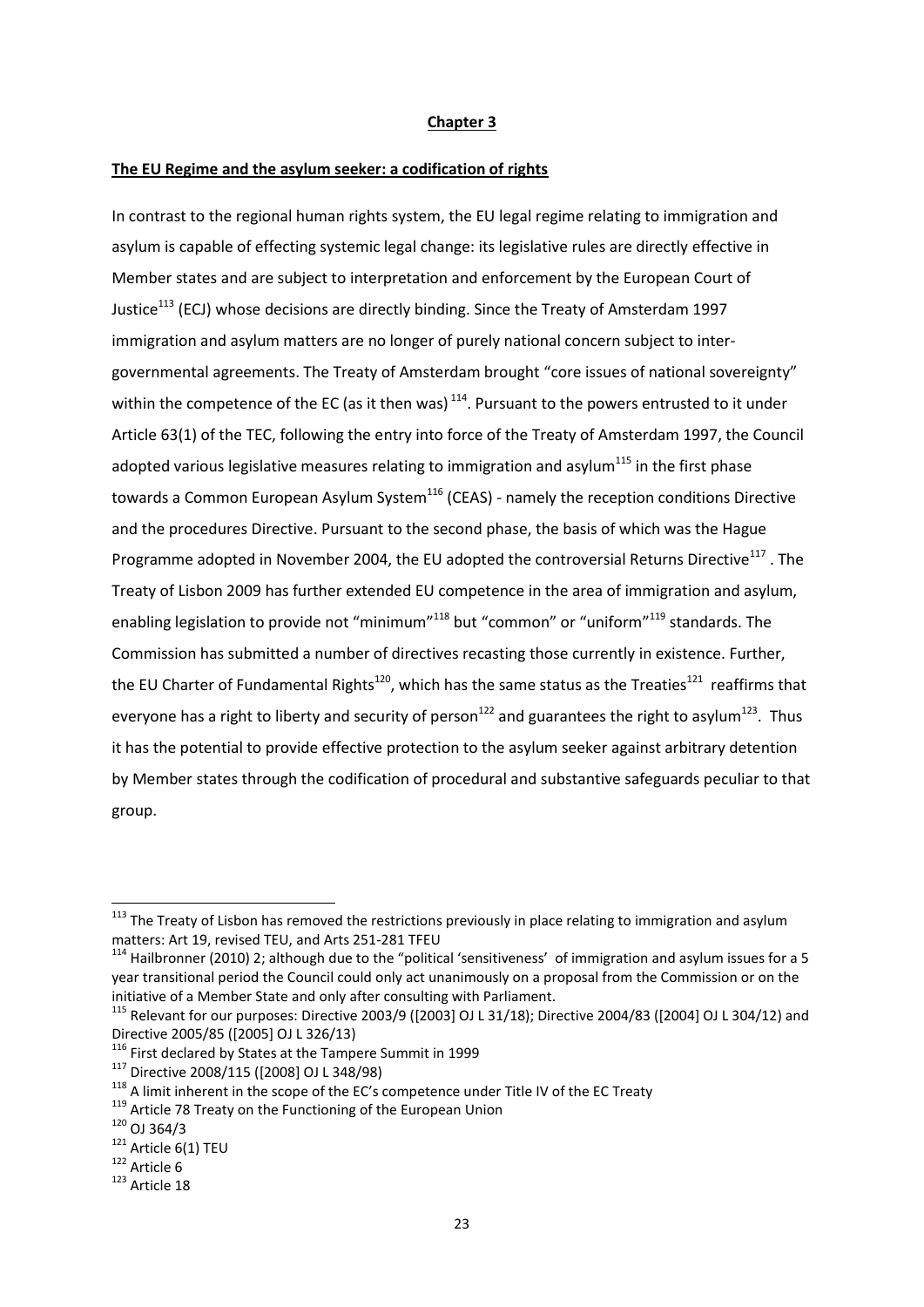In this chapter I will examine whether this potential of the EU legal regime is borne out in practice. I will commence with an examination of the legislative provisions under the Procedures Directive and the Reception Conditions Directive as they relate to the detention of asylum seekers prior to final determination of their claim. I will argue that the measures as they stand at present are disappointing and to a large extent endorse current state practice. The tension between Member state sovereignty and individual rights is resolved in favour of the State and to the detriment of the goal to harmonise EU asylum law.<sup>124</sup>

However, an analysis of the Returns Directive and the latest proposal to recast the Reception Conditions Directive demonstrate that a fair and efficient legal framework regulating the detention of asylum seekers remains possible. I seek to argue that it is only through the setting of high standards and clear procedural safeguards that a fair and humane approach to detention can be achieved: if left to the discretion of Member States, the inevitable race to the bottom follows.

#### Pre-determination detention: endorsing current state practice

The Reception Conditions Directive's rules on detention are minimal, abstract and disappointing. The Directive contains the main EU law provisions on detention, partly by default which perhaps serves as an explanation for its confused text.<sup>125</sup> Article 7 relates to the detention of asylum seekers. It is headed "Residence and Freedom of Movement". It provides that asylum seekers are entitled to freedom of movement within a Member state or an assigned area. Article 7(3) provides that Member states may "confine" an asylum seeker to a particular place "when it proves necessary, for example for legal reasons or reasons of public order." It is notable that there is a complete omission of the term detention from this Article although it clearly covers it given that the Directive defines detention as the "confinement of an asylum seeker....within a particular place"  $^{126}$  Article 7(2) concerns lesser restrictions on liberty and therefore will not be considered. The Article sets out a general right to free movement for asylum seekers in Member states to which Article 7(3) is an exception. This interpretation derives support from the Commission who consider that under the Directive "detention is an exception to the general rule of free movement."<sup>127</sup> However, the exception is articulated in such abstract and ambiguous terms that arguably it will be of little or no assistance to asylum seekers wishing to challenge a decision by a Member state to detain them.

 $124$  As set out in Preamble (3), (5) and (6)

<sup>125</sup> Wilsher (2007), 420

<sup>126</sup> Article 2k

<sup>127</sup> COM (2007) 745, 26 November 2007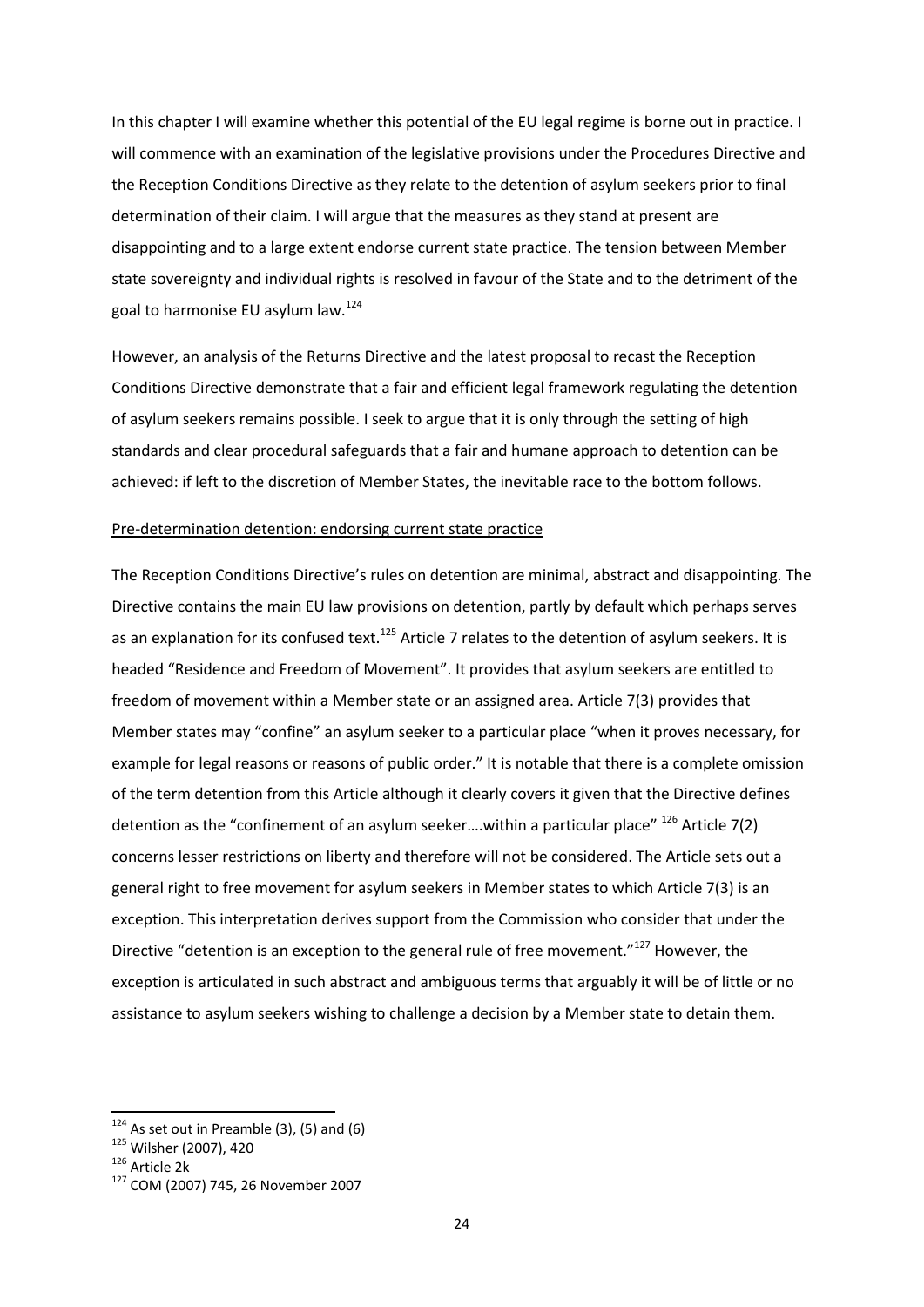As a preliminary point, the scope of the Reception Directive is limited to third country nationals<sup>128</sup> who have made a claim for asylum under the Refugee Convention.<sup>129</sup> Those who expressly seek a different form of protection than that covered by the Refugee Convention are not covered. This is unlikely to constitute a significant group<sup>130</sup>. Further, an individual will not be covered once they have had a final decision on their claim defined as either being granted or denied refugee status, that decision no longer being subject to a remedy under the Procedures Directive.

It is welcome that detention must only be used when it proves "necessary." It implies a proportionality test and the notion that alternative means must be considered in order for the decision to detain to be lawful. This is consistent with the soft law of the UNHCR and the HRC's interpretation of Article 9 of the ICCPR, as discussed above. It also accords with Article 78 TFEU which requires that EU asylum policy be consistent with the protection guaranteed by the Refugee Convention and other international treaties. The challenge lies with how the term "necessary" is to be interpreted, especially in light of the examples of what may constitute necessary detention that follow in the provision. Does it require an individual necessity test or might it be interpreted consistently with the ECtHR approach in *Saadi*?

The ECJ has ruled that EU asylum legislation must be interpreted "whilst respecting" the Refugee Convention and other international treaties $^{131}$ . Such treaties are the sources of general principles of EU law and as such are relevant for the purposes of interpretation. The ECJ has also stated that it "must take account" of the judgments of the ECtHR $^{132}$ . The EU Charter of Fundamental Rights is also relevant. But, these sources present diverse and, in the case of the HRC and the ECtHR, a conflicting approach to what constitutes "necessary" in the context of immigration detention<sup>133</sup>. As discussed above the UNHCR Guidelines and the Executive Committee Conclusion No. 44 leave a wide margin of discretion for states to detain for administrative purposes, despite the fact that the position of both is that immigration detention should only be used as a last resort. Furthermore, it is likely that the ECJ would only be concerned with the core text of the Refugee Convention as opposed to the nonbinding opinions of the supervisory bodies $^{134}$ . It is perhaps notable that the ECJ has not referred to

<sup>&</sup>lt;sup>128</sup> Thereby excluding EU nationals

<sup>129</sup> Peek (2010), 890

 $130$  The vast majority of Member States chose to apply the directive to those seeking subsidiary status also

<sup>131</sup> *Abdulla and others*, judgment of 2 March 2010, joined cases C-175/08, C176/08, C-178/08 and C-179/08 para 53

<sup>132</sup> Case C-105/03 *Pupino* [2005] ECR I-5285 as cited in Peers (2011)

<sup>&</sup>lt;sup>133</sup> With the HRC requiring that for detention to be lawful it must be necessary (A v Australia) and the EctHR holding that there is no requirement that detention for administrative purposes be necessary (Saadi v UK)

<sup>&</sup>lt;sup>134</sup> By analogy with its approach to the non-binding judgments of the HRC; although see Peers' argument to the contrary: Peers (2005), 29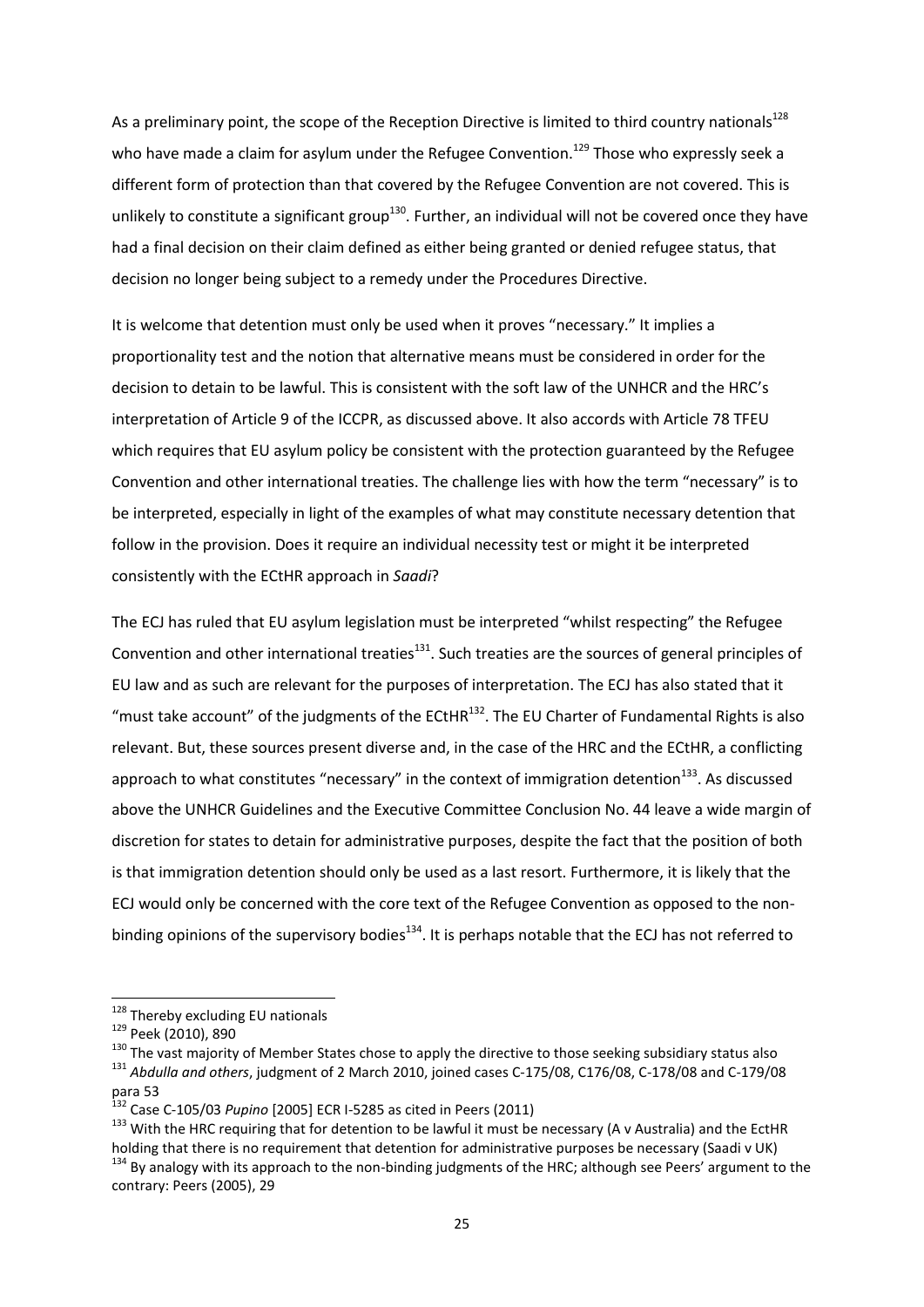the soft law of the UNHCR in any case referred to it by national courts on the interpretation of the Qualification directive<sup>135</sup>. It is therefore unlikely to be of assistance.

And, what of the conflict between the HRC and ECtHR approach? The ECJ has held that the ECHR occupies a "special significance" as a source of the general principles of EU law<sup>136</sup>. This has now been confirmed in Article 6 TEU. Article 6(2) requires EU accession to the ECHR. Conversely, despite the fact that the ECJ has referred to the ICCPR as a source of the general principles and held that its provisions must be considered<sup>137</sup>, it has been dismissive of the HRC<sup>138</sup>. In *Grant*, a case that concerned a conflict between the ECtHR and HRC, the ECJ adopted the ECtHR position<sup>139</sup>. In light of the ECtHR's approach in *Saadi*, as set out above, this does not bode well for the manner in which the ECJ may interpret when detention is necessary "for legal reasons." This phrase is ambiguous and potentially gives states a very wide margin of discretion to states for detaining asylum seekers for administrative purposes. Further, it remains to be seen how the ECJ will approach what constitutes "legal reasons", but it seems unlikely, given the "special significance" of the ECHR and the recent case-law of the ECtHR, that the rigorous approach to administrative detention that was maintained in *Oulane<sup>140</sup>*, which concerned the detention of a purported French national, will be adopted in respect of asylum seekers.

The Reception Conditions Directive is also notable for what is omitted from its provisions. It is highly regrettable that there is no defined limit to the permissible period for detention and there are no mandatory reviews of detention to ensure that it remains "necessary"<sup>141</sup>. In short, from the perspective of the asylum seeker, it fails to provide sufficient substantive or procedural safeguards against the use of detention.

The Procedures Directive fails to regulate the use of detention by Member states adequately or at all. Its only provision concerning detention has correctly been described as "skeletal" leaving the regulation of detention in a "dangerous limbo of uncertainty."<sup>142</sup> It merely provides that detention is

<sup>135</sup> *Elgafagi and Elgafagi* [2009] ECR I-921; *Abdulla and others*, judgment of 2 March 2010, joined cases C-175/08, C176/08, C-178/08 and C-179/08; C-31/09 *Bolbol*, judgment of 17 June 2010 and C-57/09 and C-101/09 *B and D,* judgment of 1 June 2010

<sup>136</sup> Case 222/84 *Johnston* [1986] ECR 1651; Case C-540/03 *EP v Council* [2006] ECR I-5769

<sup>137</sup> Case C-540/03 *EP v Council* [2006] ECR I-5769

<sup>138</sup> C249/96 *Grant* [1998] ECR I-621

<sup>&</sup>lt;sup>139</sup> See Peers (2005) for a persuasive argument for why the court should limit or overturn this approach <sup>140</sup> Notably this case involved the administrative detention of an EU national and the court has held that it is not possible to equate an EU national with a third country national in immigration related cases: Case 8/77 *Sagulo* [1977] ECR 1495.

<sup>141</sup> See Peers (2011), 372; Wilsher (2007), 421

<sup>142</sup> Wilsher (2007), 424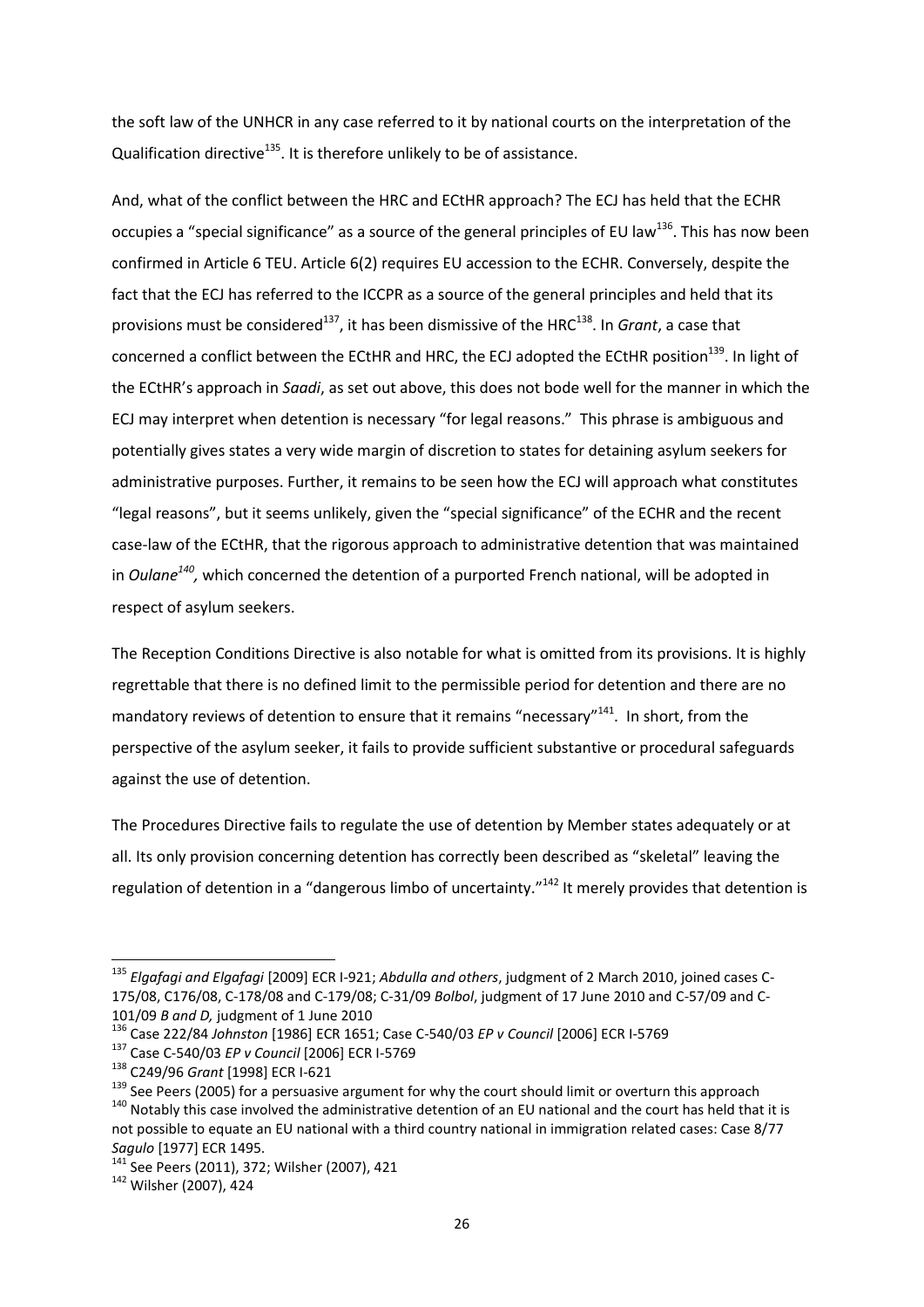not permissible for "the sole reason" that the individual has made a claim for asylum $^{143}$ . In that, it arguably offers more protection to the asylum seeker than to the irregular migrant and precludes the possibility of the mandatory and automatic detention of asylum seekers, but this minimal safeguard adds nothing to the obligations that all Member States are already subject to under international law. It does not prevent the detention of specific groups of asylum seekers<sup>144</sup>. The only procedural protection it offers is "the possibility of speedy judicial review"<sup>145</sup>. This is weak. It does not ensure the mandatory judicial oversight of decisions to detain which are often made by administrative officials. As argued by Wilsher, the result is that the EU authorises the detention of asylum seekers for administrative purposes but leaves the rules regulating detention to the national law of Member States<sup>146</sup>. The Procedures Directive is devoid of procedural rules essential for the regulation of the use of detention.

Thus the current EU regime in so far as it relates to the detention of asylum seekers is disappointing. Despite its potential to set high standards of liberty for the asylum seeker through legislative implementation it fails to do so. There is a reluctance on the part of Member states to codify provisions providing effective and enforceable provisions for the protection of individual rights. Thus, significant protection gaps remain. Member state sovereignty remains largely intact. In light of Member State practice this is a matter of concern.

#### The move towards effective protection

But, as an analysis of the Returns Directive and the Proposal to recast the Reception Conditions Directive demonstrate, although not free from criticism, there have been significant improvements in the rules and proposals relating to detention. These indicate that, with political will, effective protection in line with minimal international and regional human rights standards is more than a mere theoretical possibility in Europe.

Despite the fact that the Returns Directive has been subject to much criticism, the procedural and substantive limitations it places upon the circumstances in which a failed asylum seeker, as any other "illegally staying third country national"<sup>147</sup>, can be detained amounts to a significant improvement on the opaque and ambiguous provisions in the Reception Conditions and Procedures Directives. Importantly, in Article 15 the Returns Directive sets out three conditions that detention for the purposes of removal must satisfy in order to be lawful: detention is taking place to prepare

 $143$  Article 18(1)

<sup>144</sup> Peers (2011), 352

 $145$  Article 18(2)

 $146$  Wilsher (2007), 425

 $147$  Article 1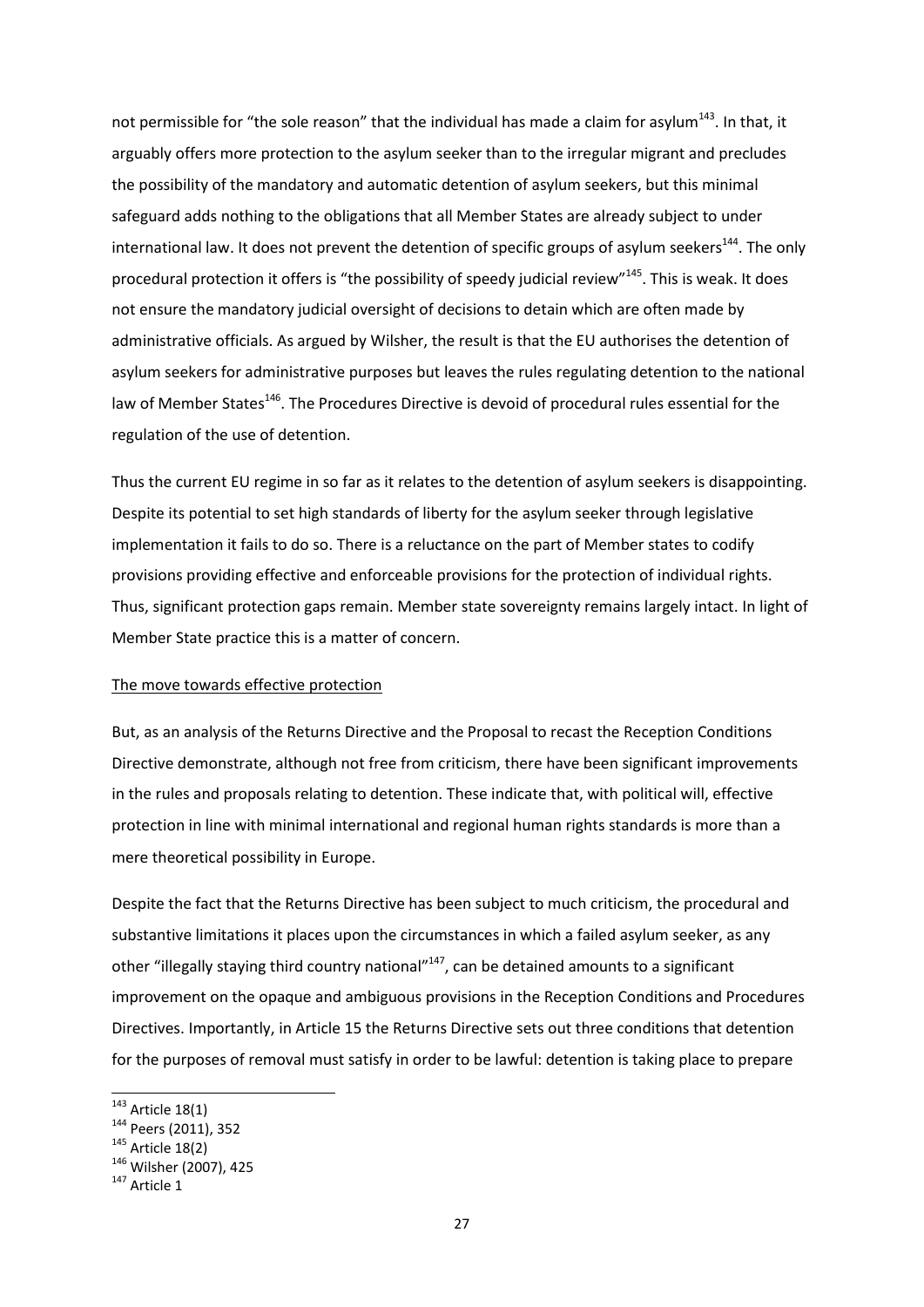the return/ and or carry out the removal process; the application of less coercive measures would not be sufficient and there is a risk of absconding or the third country national hampers the removal process<sup>148</sup>. The Directive outlines an individual necessity test that must be applied in each specific case consistent with the ICCPR. This enables Member States to adopt nuanced detention policies in the context of immigration capable of differentiating between the different groups of third country nationals liable to return under the Directive. Further, the Directive provides for a maximum limit to the duration of permissible detention.

The importance of a clear codified system in the context of immigration detention is illustrated by the recent rulings of the ECJ on the Returns Directive. In *Kadzoev<sup>149</sup>*, the ECJ was concerned with the interpretation of Article 15 which sets out the procedural and administrative guarantees granted to irregular migrants. Importantly, the court confirmed that Member states may not depart from the standards in the Directive by applying stricter standards, that the list of grounds for detention was exhaustive and that detention beyond the 18 months permissible under the Directive could not be extended even on grounds of public order or safety. This ruling of the ECJ is based "strictly upon the letter and objectives of the directive."<sup>150</sup> In *El-Dridi<sup>151</sup>* the ECJ followed an equally strict approach and held that Member states must only use detention as a last resort and that they cannot depart from the standards set either through the imposition of stricter standards or through criminal legislation. The high standards provided by the legislation promise effective and enforceable protection. This is of particular importance in the context of a sensitive area such as immigration.

The protection gaps apparent in the Reception Conditions Directive have been addressed, in part, by the amended Commission proposal. The amended proposed Article 8 includes significant restrictions on the right of a Member state to detain an asylum seeker broadly in line with the international soft law standards of the UNHCR and international standards. Detention must only be used where "less coercive alternative measures cannot be applied effectively"<sup>152</sup>. The conditions set out in Article 8(3) must apply for detention to be lawful. And, importantly, under Article 8(4) Member states shall ensure that rules concerning alternatives to detention, such as regular reporting to authorities are laid down in national law. From the perspective of individual rights these proposals are welcome.

Regrettably, the stringent safeguards set out are in part undone by the inclusion of Article 8(3)(c) which provides that detention may be used "in the context of a procedure, to decide on the right to

<sup>&</sup>lt;sup>148</sup> Schieffer (2010), 1542

<sup>149</sup> C-357/09 PPU, 30 November 2009

<sup>150</sup> Mincheva (2010), 361

<sup>&</sup>lt;sup>151</sup> C-61/11 PPU Not yet reported

<sup>&</sup>lt;sup>152</sup> COM(2011) 320 final Article 8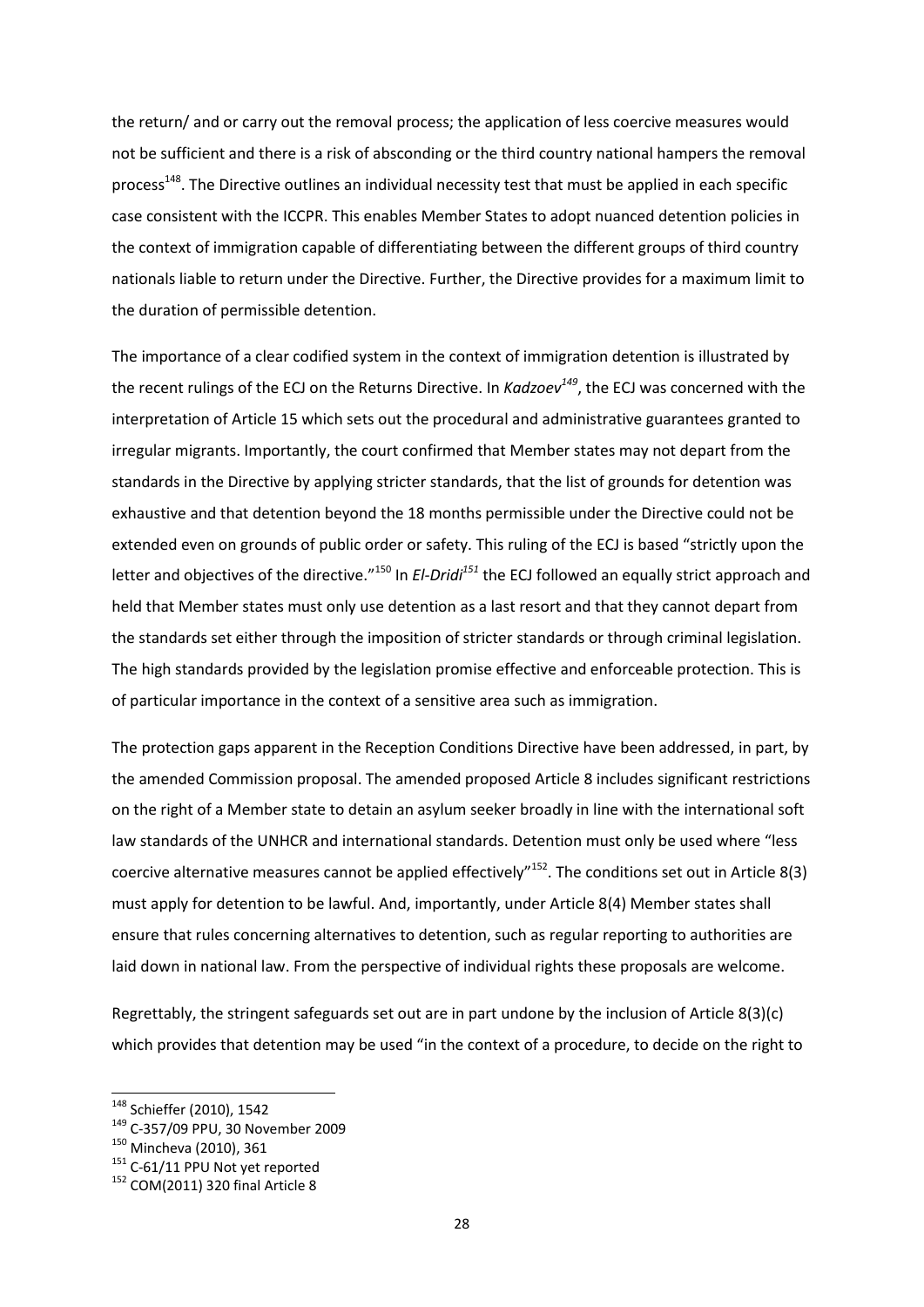enter the territory." Arguably this is a result of the tension between the dual purpose of the recast proposal: "to address possible abuses of their reception systems" whilst "maintain(ing) high standards of treatments in line with fundamental rights."<sup>153</sup> The former requires the retention of state discretion and flexibility in its formation of immigration policy: the later requires the imposition of clear procedural and substantive safeguards. Article 9 reflects a similar compromise. Whilst it is welcome that there must be judicial oversight of the decision to detain (Article 9(2)) it is unfortunate that there is no clear limit on the length of permissible detention, particularly in light of the time limits that have been set in the Returns Directive. In essence, the limit is one of due diligence. Arguably, as a result of the two provisions, an asylum seeker may be detained "in accordance with a procedure, to decide on the right to enter the territory" so long as the administrative procedure relevant is executed with due diligence.

While a discussion of issues of governance and decision making processes within the EU are outside of the ambit of this essay, it is perhaps notable that the improved rules under the Returns Directive and the proposed amended recast of the Reception Conditions Directive were a result of the codecision process which has been in force since  $1<sup>st</sup>$  January 2005. Under this procedure the Council, historically protective of Member state's interest in maintaining competence in matters of immigration and asylum, only requires a qualified majority as opposed to unanimity to adopt a new proposal. Parliament, historically perceived as adopting a more migrant-friendly approach, is a colegislator as opposed to merely subject to consultation. By comparison, the Procedures Directive was adopted under the old decision making process. A number of commentators have highlighted that the inconsistencies and incongruities present in the Procedures Directive are on account of its "troublesome legislative history."<sup>154</sup> The proposals put forward in respect of detention by both Parliament<sup>155</sup> and the Commission<sup>156</sup> to a greater or lesser extent secured some essential safeguards against the discretion of states to detain and effectively regulated most instances of immigration detention. These were rejected by the Council. Under the new "ordinary legislative procedure" it is hoped that there is greater opportunity for the harmonisation of the interest of Member states in maintaining and enforcing a fair and efficient asylum system with the protection of the asylum seekers right to liberty.

## Concluding Remarks

 $153$  Ibid, 3

<sup>154</sup> Spijkerboer (2010), 1257; Wilsher (2007), 421-425; Burle (2010); Peers (2011)

 $155$  A5-0029/2001

<sup>&</sup>lt;sup>156</sup> Amended Proposal, COM (2002) 326 final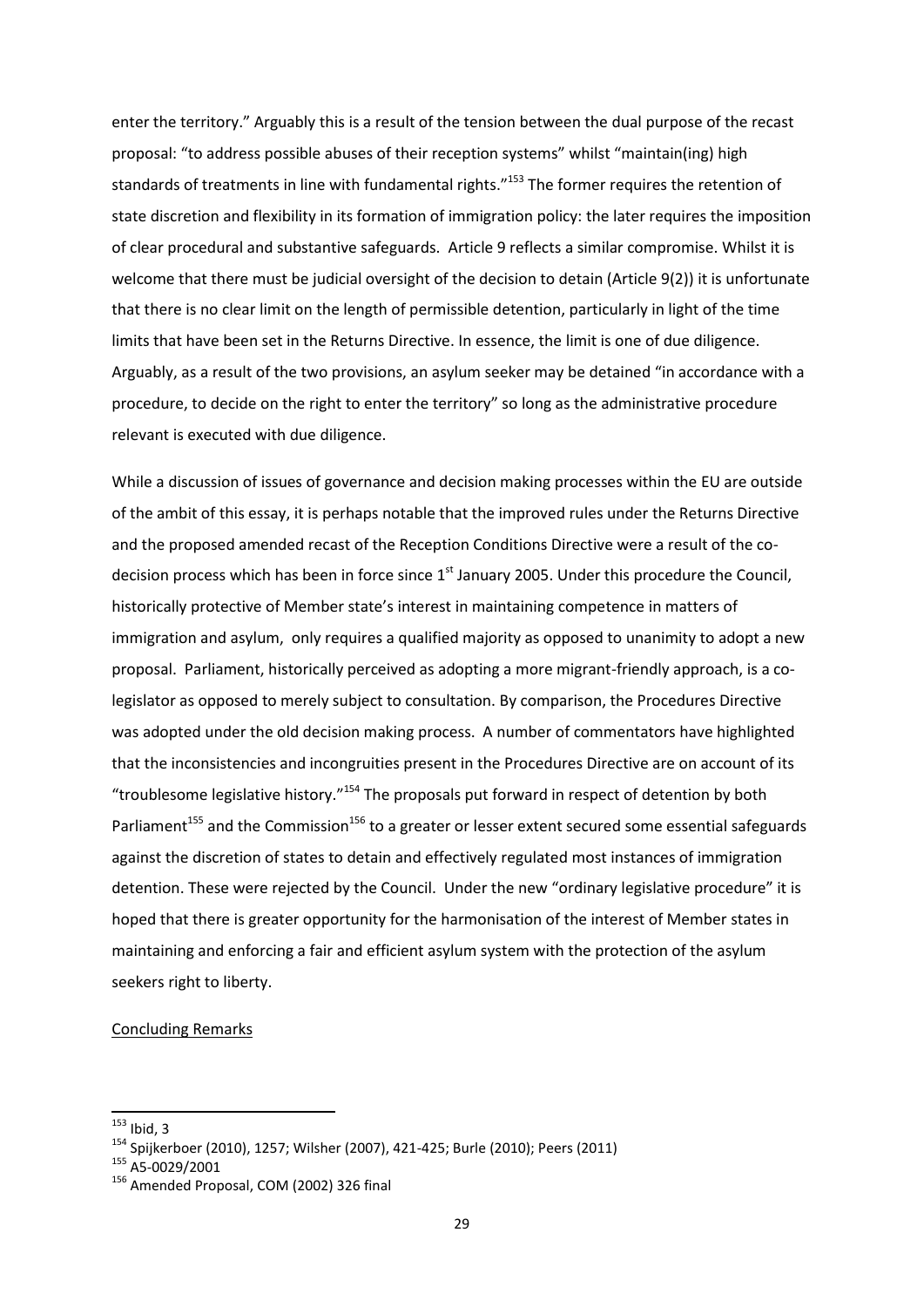It is argued that without clear and high standards effective substantive and procedural protection cannot be achieved. Such standards can ensure that the interests of Member states in maintaining an efficient and effective immigration system are conducted in a manner which is consistent with the asylum seekers' right to liberty of person. At present the EU regime fails to secure effective protection for the asylum seeker against detention: nor does it provide adequate procedural safeguards essential for a fair and efficient immigration system. However, it is clear that with the correct political will, it is capable of delivering high standards for the protection of the right to liberty of the asylum seeker consistent with the regulation of migration.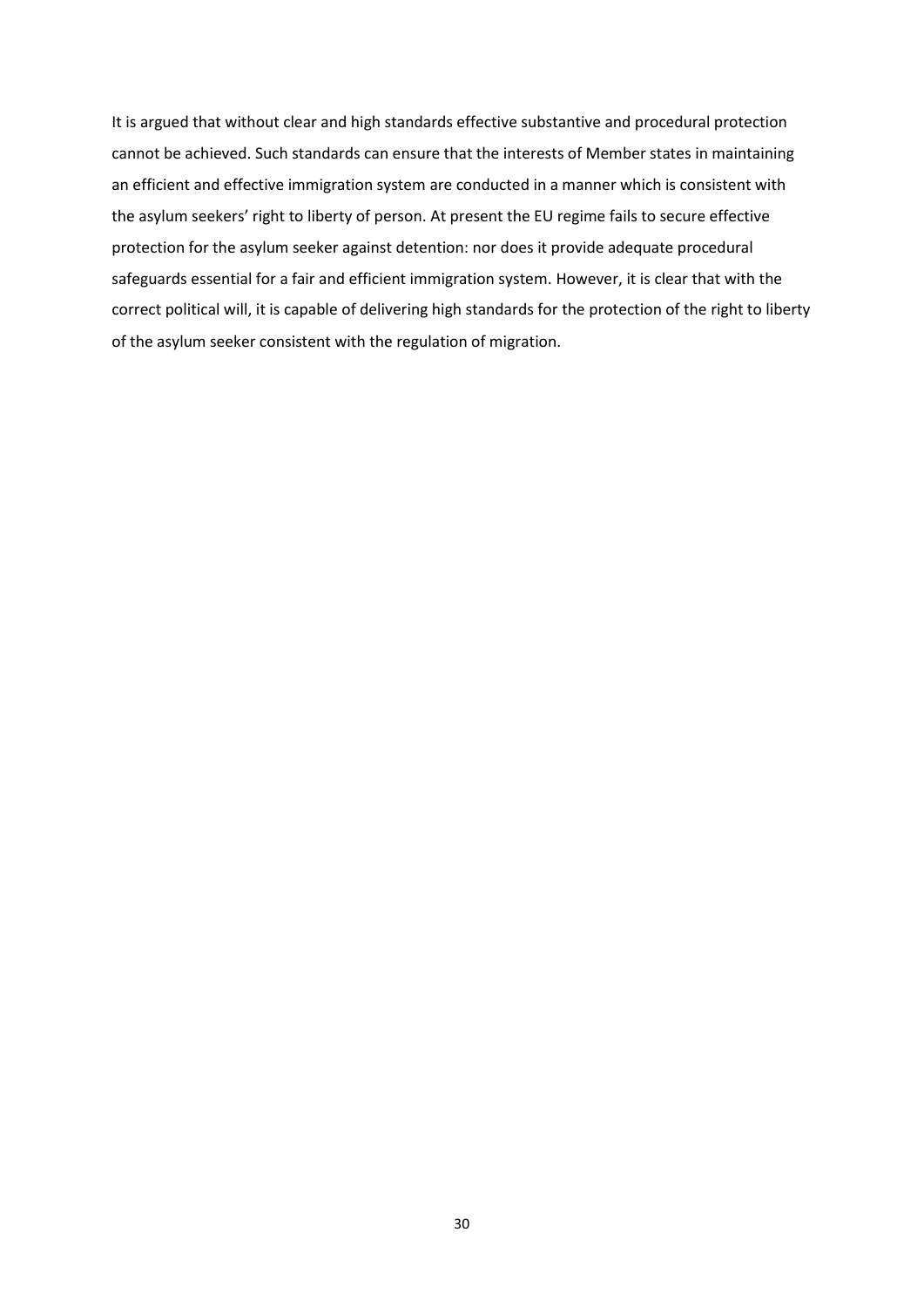#### **Conclusion**

As has been demonstrated, immigration detention sits at the centre of the tension between the interest of the state to control immigration and the individual's right to liberty. Within that sphere, the asylum seeker poses a particular challenge as an individual potentially deserving of international protection but who awaits a final determination of their right to remain.

Effective immigration policy is one that identifies those who require international protection and permits them to stay whilst removing those who do not meet the criteria in a fair and efficient way. The right of a state to use detention pursuant to the maintenance of effective immigration control is beyond doubt. The issue is how far international refugee law, regional human rights law and EU law restrain or limit the exercise of this undeniable sovereign right.

It has been argued that asylum seekers form a special class of non-national and that effective immigration policy requires that a distinction is maintained between the asylum seeker and other non-nationals. The international refugee law regime, lacking in procedural rules and judicial enforcement, is unable to secure the rights to which this class are entitled. There is a protective procedural gap into which the asylum seeker falls. The ECtHR fails to differentiate adequately between the asylum seeker and other potential immigrants: both are "unauthorised" on the territory of the Contracting state. Detention is perceived as a "necessary adjunct" to immigration control even in the context of the asylum process, with no requirement that such detention satisfy a condition that it be necessary. The concept of territorial sovereignty, which the court lacks both the teeth and the will to challenge, serves to limit the protective reach of Article 5 in the context of immigration detention.

By contrast, the EU regime specifically deals with the class asylum seeker. It has proposed safeguards and standards that are peculiar to what are considered to be appropriate measures in the context of the asylum system. It is true that the current EU regime, as far as it relates to detention is disappointing. But, there is hope, as evidenced in the recent Returns Directive and the recast proposals for the Receptions Conditions Directive, that the EU will set high standards of liberty for the asylum seeker, consistent with the state's right and prerogative to control migration, and capable of enforcement by the ECJ. It is within this system that there is most evidence that the tension between the interest of the state and the asylum seeker can be reconciled.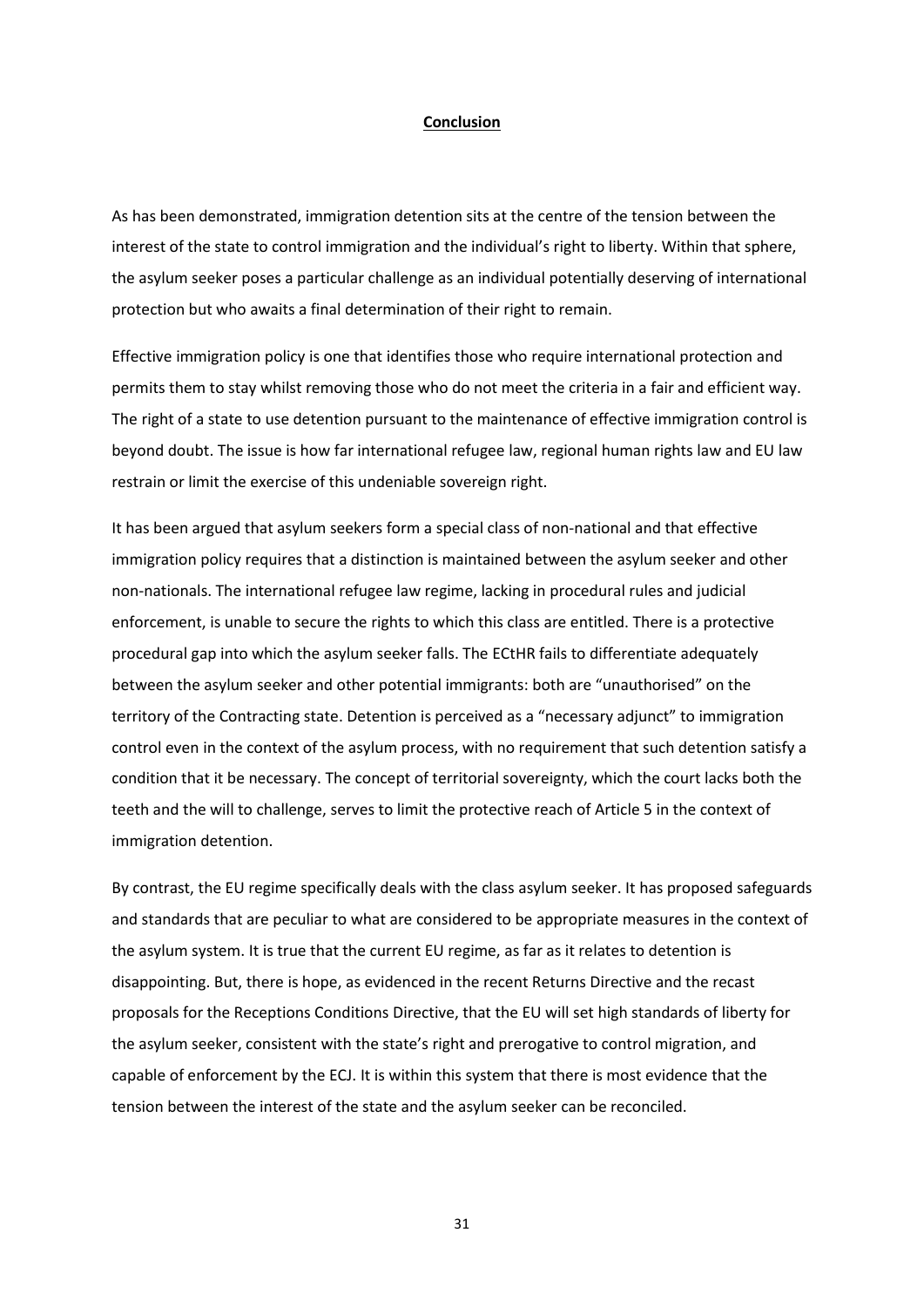## **Bibliography**

## **Books:**

Baldaccini A., Guild E., and Toner H., (eds), *Whose Freedom, Security and Justice? EU Immigration and Asylum Law and Policy*, Hart Publishing, 2007

Gibney M., *The Ethics and Politics of Asylum*, Cambridge University Press 2004

Cholewinski R., Perruchaoud R., MacDonald E. (eds), *International Migration Law – Developing Paradigms and Key Challenges*, TMC Asser Press 2007

Cornelisse, G., *Immigration Detention and Human Rights: Rethinking Territorial Sovereignty,*The Hague: Martinus Nijhoff Publishers 2010

Clayton, G., *Immigration and Asylum Law Textbook*,

Goodwin-Gill G.S. and McAdam J., The Refugee in International Law, 3<sup>rd</sup> edition, Oxford University Press 2007

Greer, S., *The European Convention on Human Rights: Achievements, Problems and Prospects*, Cambridge University Press 2006

Hailbronner K., (ed) *EU Immigration and Asylum Law – Commentary,* Hart Publishing 2010

Hathaway J., *The Rights of Refugees under International Law,* Cambridge University Press 2005

Hughes, J. and Liebaut F., eds., *Detention of asylum seekers in Europe: Analysis and perspectives,* The Hague: Kluwer 1998

Feller E., Turk V. and Nicholson, F., eds *Refugee Protection in International Law: UNHCR's Global Consultations on International Protection*, Cambridge University Press, 2003

Nowak M., *UN Convention on Civil and Political Rights CCPR Commentary,* N.P. Engel, Kehl am Rhein, Strasbourg, Arlington, Engel, 1993

Ovey C. and White R.C.A *European Convention on Human Rights,* 4<sup>th</sup> Edition, Oxford University Press, 2006

Peers, S., EU Justice and Home Affairs Law, 3<sup>rd</sup> Edition, Oxford University Press, 2011

Urbano de Sousa/ Philippe de Bruycker (eds.) *The Emergence of a European Asylum Policy* (Bruylant 2004)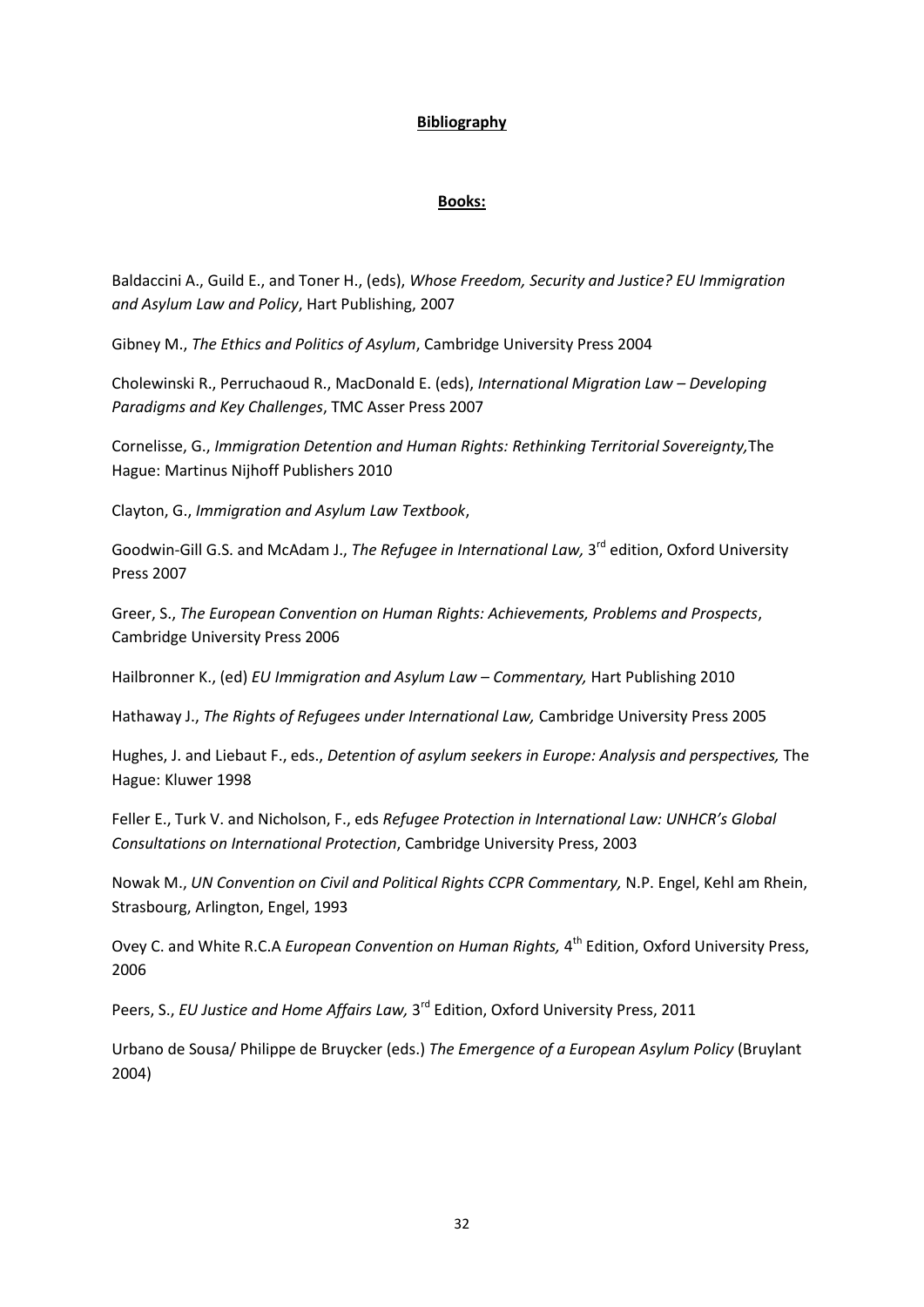## **Articles:**

Acosta, D., (2009) "The Good, the Bad and the Ugly in EU Migration Law: Is the European Parliament Becoming bad and Ugly? (The Adoption of Directive 2008/15: The Returns Directive) *European Journal of Migration and Law* Vol 11(1), 19

Baldaccini A., (2010) "The EU Directive on Return: Principles and Protests" *Refugee Survey Quarterly Vol. 28 No 4.*

Baldaccini A., (2009) "The Return and Removal of Irregular Migrants under EU Law: An Analysis of the Returns Directive" *European Journal of Migration and Law* Vol 11, Issue 1, 1

Burle C., "Detention and the 2005 EU Council Directive on minimum standards on procedures in Member States for granting and withdrawing refugee status" Jesuit Refugee Service - Europe, 31 January 2007 available at: [www.detention-in-europe.org](http://www.detention-in-europe.org/)

Byrne R., (2005) "Remedies of Limited Effect: Appeals under the forthcoming Directive on EU Minimum Standards on Procedures" *European Journal of Migration and Law* 7, 71

Cornelisse, G., (2004) "Human Rights for Immigration Detainees in Strasbourg: Limited Sovereignty or a Limited Discourse?" *European Journal Migration and Law Vol. 6, Issue 2 93-110*

Cholewinski, R., (2000) "Economic and Social Rights of Refugees and Asylum Seekers in Europe" 14 *Georgetown Immigration Law Journal* (1999-2000) 709

Costello C., (2006) "The Bosphorus Ruling of the European Court of Human Rihjts: Fundamental Rights and Blurred Boundaries in Europe" *Human Rights Law Review* Vol 6(1) (2006), 87-130

Costello C., (2007) "The Asylum Procedures Directive in Legal Context: Equivocal Standards Meet General Principles" in Baldaccini A., Guild E., and Toner H., (eds), *Whose Freedom, Security and Justice? EU Immigration and Asylum Law and Policy*, Hart Publishing, 2007

Costello C., (2005) "The Asylum Procedures Directive and the Proliferation of Safe Country Practices: Deterrence, Deflection and the Dismantling of International Protection?" *European Journal of Migration and Law* Vol. 7, 35

Edwards A. (2005) "Human Rights, Refugees and the Right "To Enjoy" Asylum" *International Journal of Refugee Law 17 293-313* 

Edwards A., (2008) "The Optional Protocol to the Convention against Torture and the detention of refugees" *International and Comparative Law Quarterly 789*

Edwards A., (2009) "Human Security and the Rights of Refugees: Transcending Territorial and Disciplinary Borders" *30 Michigan Journal of International Law 763* 

Forsythe D., (2001) "UNHCR's mandate: the politics of being non-political" *New Issues in Refugee Research*, Working Paper No. 33, UNHCR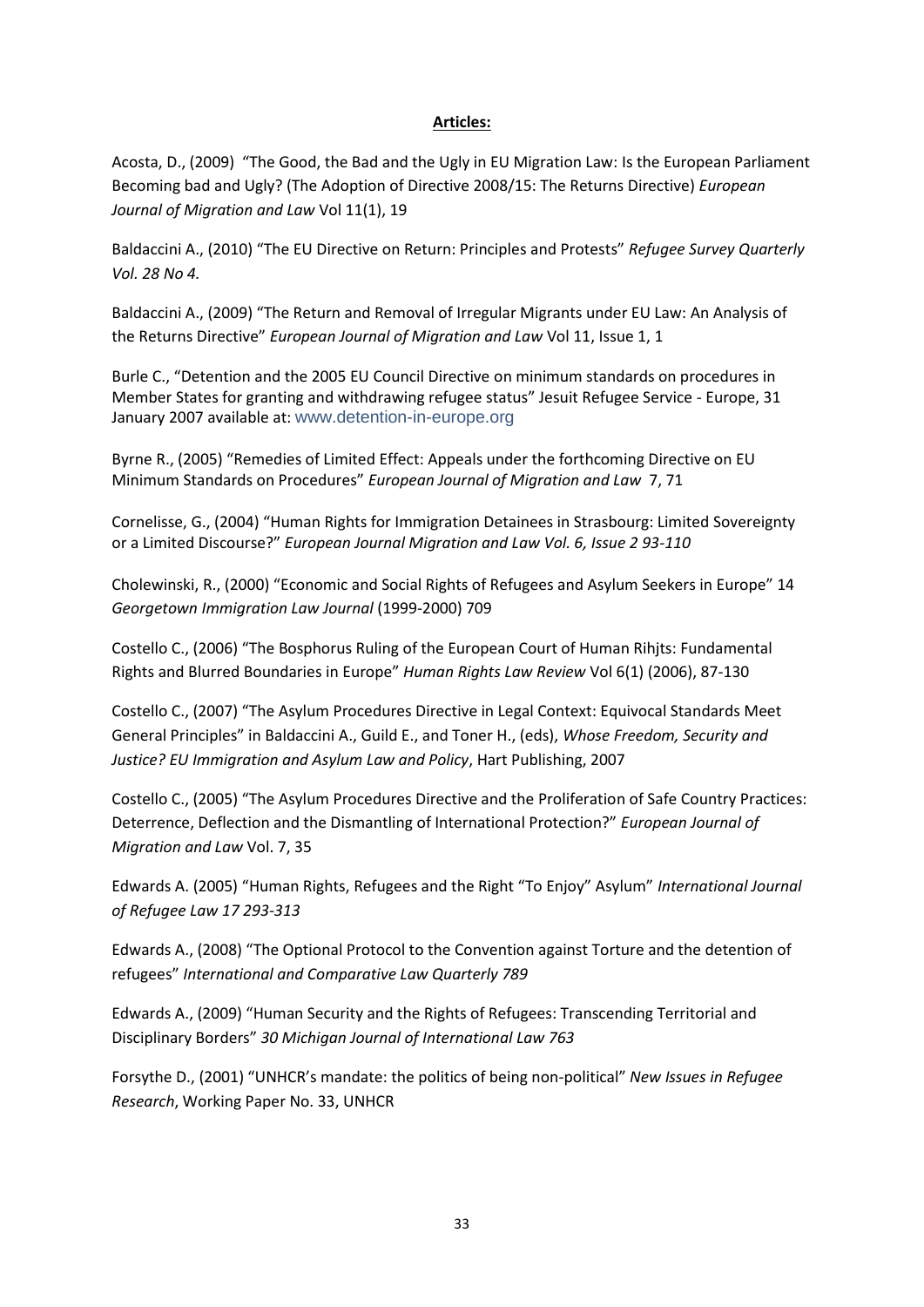Goodwin-Gill G. S., (1987) "International Law and the Detention of Refugees and Asylum Seekers" *International Migration Review 20 No 2, Special Issue: Refugees: Issues and Directions (Summer 1986) 193-219*

Goodwin-Gill G. S., (2001) "Editorial: Asylum 2001 – A Convention and a Purpose" 13 *International Journal of Refugee Law* 1

Goodwin-Gill G. S., (2003) "Article 31 of the 1951 Convention Relating to the Status of Refugees: Non-penalisation, detention, and protection" in E feller, V. Turk and F. Nicholson eds, *Refugee Protection in International Law: UNHCR's Global Consultations on Refugee Protection, 185* 

Gammeltoft-Hansen Th. and Gammeltoft-Hansen T., (2008) "The Right to Seek – Revisited. On the UN Human Rights Declaration Article 14 and Access to Asylum Procedures in the EU", *European Journal of Migration and Law* 10

Guild E., (2006) *Report for the European Parliament: Directorate General Internal Policies of the Union: A Typology of different types of centres in Europe.* DG Internal Policies of the Union, Citizens Rights and Constitutional Affairs, 2006

Hathaway J. (2002) "Refugee Law is not Immigration Law" *World Refugee Survey* 38 - 45

Hathaway J., (2003) "What's in a label?" *European Journal of Migration and Law* 5 pp1-21

Hailbronner K.,(2007) "Detention of Asylum Seekers" *European Journal of Migration and Law* 9 159-172

Hailbronner K., (2010) "Introduction into the EU immigration and asylum law" in Hailbronner (ed.) *EU Immigration and Asylum Law – Commentary* Hart Publishing, 2010

Handoll, J., "Directive 2003/9 on Reception Conditions of Asylum Seekers: Ensuring 'Mere Subsistence' or a 'Dignified Standard of Living'" in Baldaccini, Guild and Toner *Whose Freedom, Security and Justice?* Hart Publishing 2007

Harvey C., (2004) "The Right to Seek Asylum in the European Union*" European Human Rights Law Review* 17

Kalin W., "Supervising the 1951 Convention Relating to the Status of Refugees: Article 35 and beyond" in E feller, V. Turk and F. Nicholson eds, *Refugee Protection in International Law: UNHCR's Global Consultations on Refugee Protection,* 613

Lambert H., (2005) "The European Convention on Human Rights and the Protection of Refugees: Limits and Opportunities" *Refugee Survey Quarterly* Vol. 24 Issue 2, 39

Lambert, H., (2006) "The position of aliens in relation to the European Convention on Human Rights" *Council of Europe Publishing, December 2006*

Legomsky, S. H., "An Asylum Seeker's Bill of Rights in a Non-Utopian World" 14 *Georgetown Immigration Law Journal* (1999-2000) 619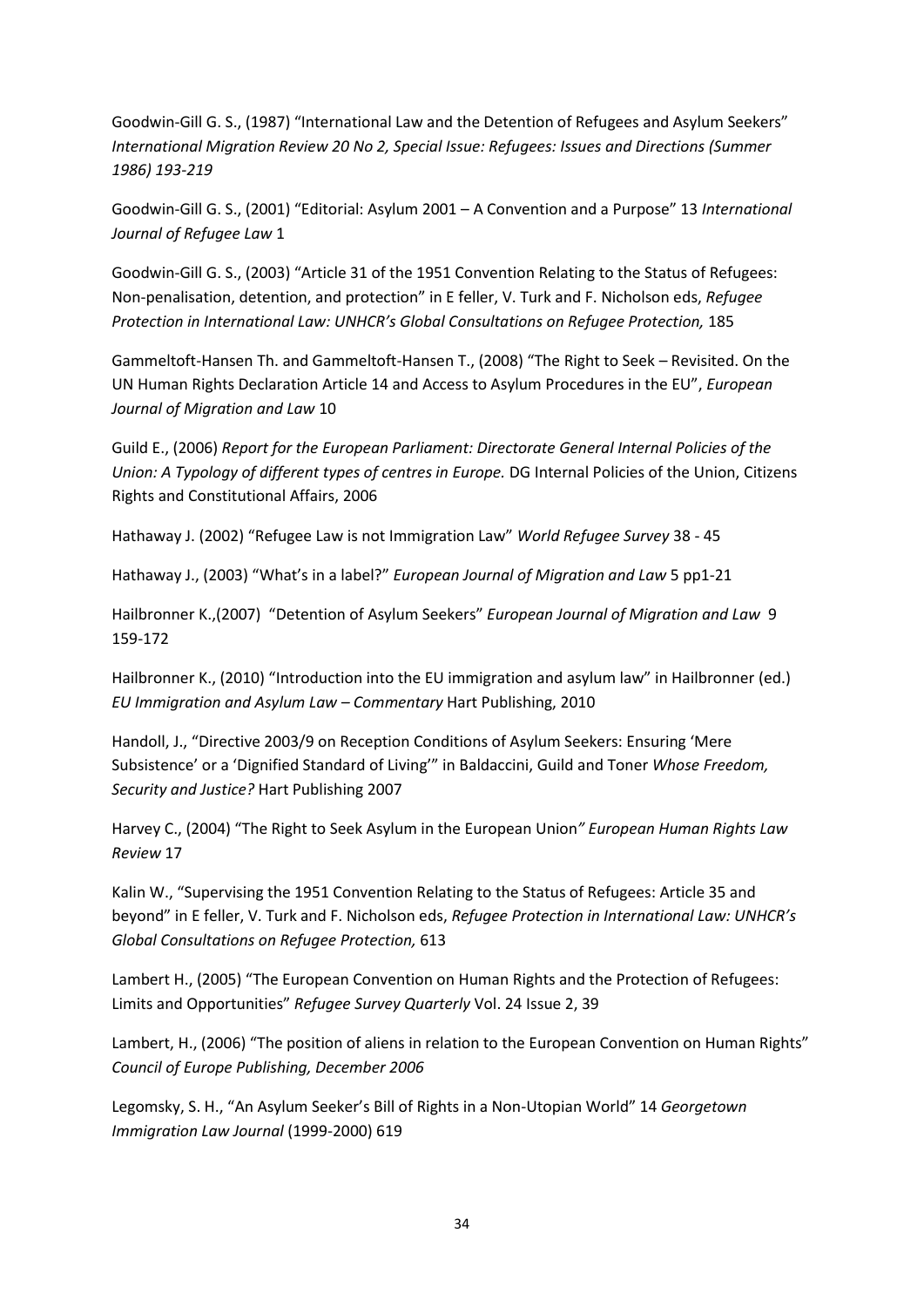Mincheva, E., "Case Report on Kadzoev, 30 November 2009" *European Journal of Migration and Law 12 (2010) 361*

O' Nions, H., (2006) "The Erosion of the Right to Seek Asylum" *2 Web JCLI*

O'Nions, H., (2008a) "No Right to Liberty: The Detention of Asylum Seekers for Administrative Convenience" *European Journal of Migration and Law* Vol. 10, 148

O, Nions H., (2008b) "Exposing Flaws in the Detention of Asylum Seekers: A Critique of Saadi" *Nottingham Law Journal* Vol. 17, 34

Peek M., (2010), "Council Directive 2003/9/EC of 27 January 2003 laying down minimum standards for the reception of asylum seekers" in Hailbronner K., (ed) *EU Immigration and Asylum Law – Commentary*, Hart Publishing 2010

Peers, S., (2001) "Immigration, Asylum and the European Union Charter of Fundamental Rights" *European Journal of Migration and Law* Vol. 3 (2001), 141

Peers, S., (2005) "Human Rights, Asylum and European Community Law" *Refugee Survey Quarterly*, Vol 24, Issue 2, 24

Peers, S., (2007) "The Jurisdiction of the Court of Justice Over EC Immigration and Asylum Law: Time for a Change?" in in Baldaccini A., Guild E., and Toner H., *Whose Freedom, Security and Justice?* Hart Publishing 2007

Peers, S., (2008a) "EU Immigration and Asylum Competence and Decision-making in the Treaty of Lisbon" (2008) *European Journal of Migration and Law* Vol. 10, 219

Peers, S., (2008b), "Statewatch Analysis: The Proposed EU Returns Directive", January 2008

Phuong, C., "Building a Community Return Policy With Third Countries: An Equal Partnership?" in Baldaccini A., Guild E., and Toner H., (eds), *Whose Freedom, Security and Justice? EU Immigration and Asylum Law and Policy*, Hart Publishing, 2007

Rogers, N., (2002) "Minimum Standards for Reception" *European Journal of Migration and Law* Vol. 4, 215

Schieffer M., "Directive 2008/115/EC of the European Parliament and of the Council of 16 December 2008 on common standards and procedures in Member States for returning illegally staying thirdcountry nationals" in Hailbronner (ed.) *EU Immigration and Asylum Law – Commentary* Hart Publishing, 2010

Skordas, A., "Human Rights and Effective Migration Policies: An Uneasy Co-existence: the Conka judgment of the European Court of Human Rights" in *The Emergence of a European Asylum Policy* (Bruylant 2004)

Spijkerboer T., and Arbaoui Y., "Council Directive 2005/85/EC of 1 December 2005 on minimum standards on procedures in Member States for granting and withdrawing refugee status" in Hailbronner K., (ed) *EU Immigration and Asylum Law – Commentary*, Hart Publishing 2010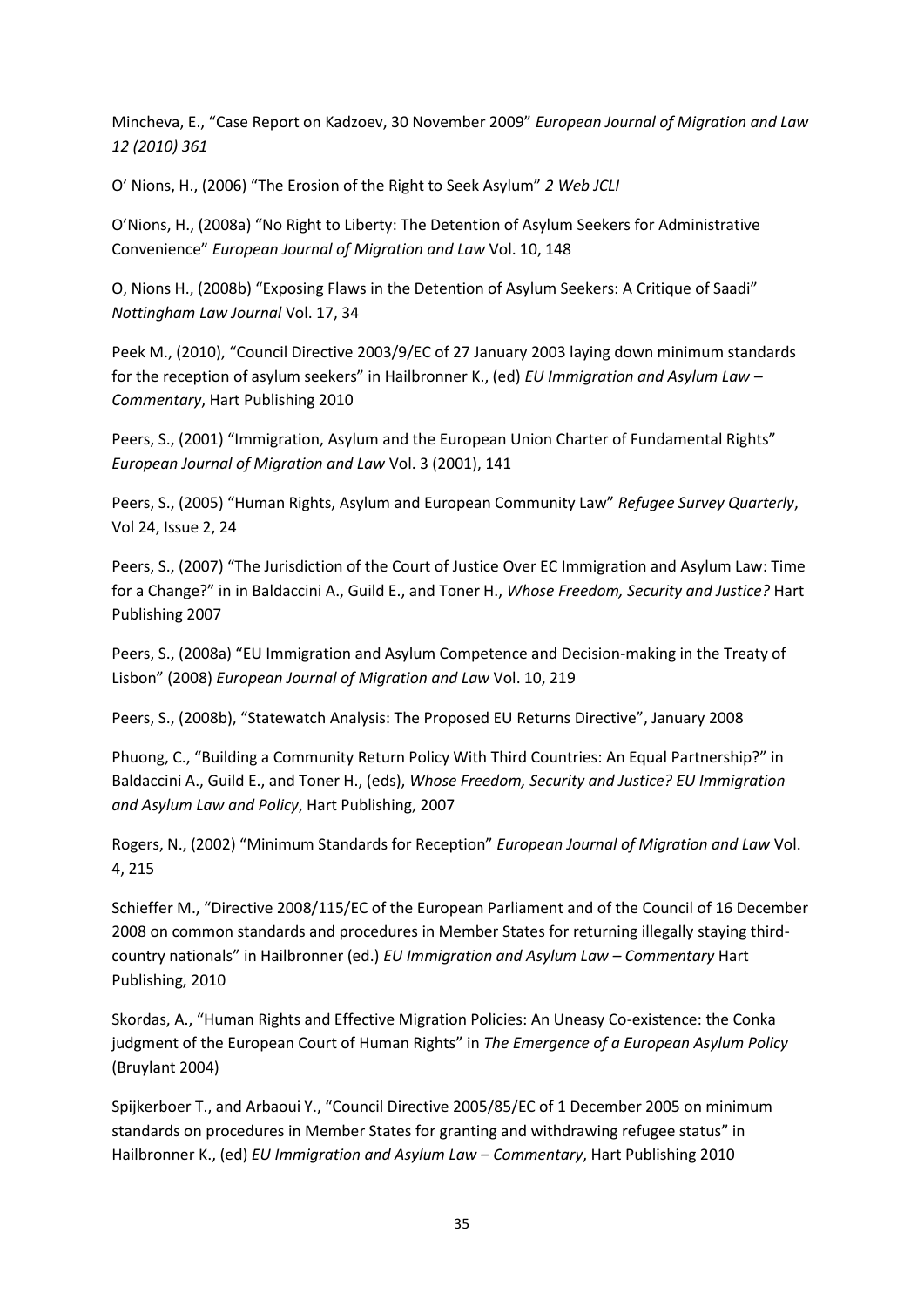Volha, S., (2007) "The Detention of Irregular Migrants and Asylum Seekers" in Cholewinski R., Perruchaoud R., MacDonald E. (eds), *International Migration Law – Developing Paradigms and Key Challenges*, (TMC Asser Press)

Wildhaber L., (2002) "A Constitutional Future for the European Court of Human Rights?" *Human Rights Law Journal* Vol 23 (2002), 161

Wilsher D., (2004) "The Administrative Detention of Non-Nationals Pursuant to Immigration Control: International and Constitutional Law Perspectives" *International Comparative Law Quarterly*, 897

Wilsher D., (2007) "Immigration Detention and the Common European Asylum Policy" in Baldaccini A., Guild E., and Toner H., (eds), *Whose Freedom, Security and Justice? EU Immigration and Asylum Law and Policy* (Hart Publishing)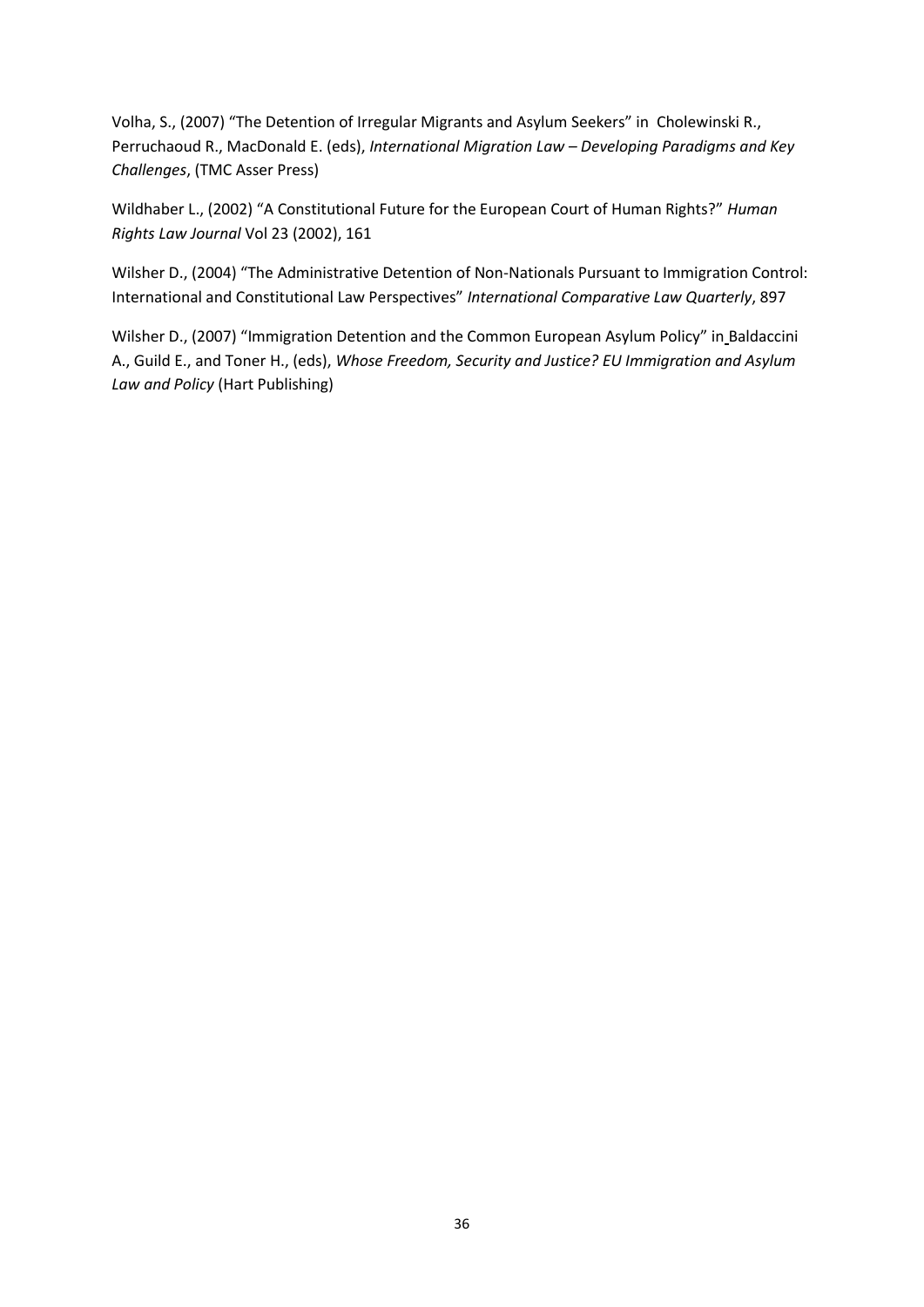## **Other:**

Amnesty International, *United Kingdom - Seeking Asylum Is Not a Crime: Detention of People Who Have Sought Asylum*, 20 June 2005, EUR 45/015/2005, available at: <http://www.unhcr.org/refworld/docid/43b276374.html>

European Migration Network "*Reception Systems, their Capacities and the Social Situation of Asylum Applicants within the Reception System in the EU Member States*" May 2006 – a study contracted to the Academic Network for Legal Studies on Immigration and Asylum in Europe – "Odysseus".

ECRE, Setting Limits (Research paper on the effects of limits on the freedom of movement of asylum seekers within the borders of the European Union Member States), January 2002

UN High Commissioner for Refugees (1986), *Detention of Refugees and Asylum-Seekers*, 13 October 1986, No. 44 (XXXVII) - 1986, available at: <http://www.unhcr.org/refworld/docid/3ae68c43c0.html> UN High Commissioner for Refugees (1999), *Revised Guidelines on Applicable Criteria and Standards relating to the Detention of Asylum-Seekers,* February 1999

UN High Commissioner for Refugees (2006), *Note on International Protection*, 12 July 2006, A/AC.96/1024, available at: <http://www.unhcr.org/refworld/docid/44c9cb212.html>

UN High Commissioner for Refugees, *Alternatives to Detention of Asylum Seekers and Refugees*, April 2006, POLAS/2006/03, available at: <http://www.unhcr.org/refworld/docid/4472e8b84.html>

UN High Commissioner for Refugees (2007), *Saadi v. United Kingdom. Written Submissions on Behalf of the United Nations High Commissioner for Refugees*, 30 March 2007, Appl. No. 13229/03, available at: <http://www.unhcr.org/refworld/docid/47c520722.html>

UN High Commissioner for Refugees (2011a), *Global Roundtable on Alternatives to Detention of Asylum-Seekers, Refugees, Migrants and Stateless Persons: Summary Conclusions*, July 2011, available at: <http://www.unhcr.org/refworld/docid/4e315b882.html>

UN High Commissioner for Refugees (2011b), *Back to Basics: The Right to Liberty and Security of Person and 'Alternatives to Detention' of Refugees, Asylum-Seekers, Stateless Persons and Other Migrants*, April 2011, PPLA/2011/01.Rev.1, available at: <http://www.unhcr.org/refworld/docid/4dc935fd2.html>

UN High Commissioner for Refugees (2011c), *UNHCR Statement on the reception conditions of asylum-seekers under the Dublin procedure*, 1 August 2011, C-179/11, available at: <http://www.unhcr.org/refworld/docid/4e37b5902.html>

UN High Commissioner for Refugees, *Note on International Protection* (2002), 11 September 2002, A/AC.96/965, available at: <http://www.unhcr.org/refworld/docid/3d8857cb7.html>

UN High Commissioner for Human Rights, *Fact Sheet No.26: The Working Group on Arbitrary Detention*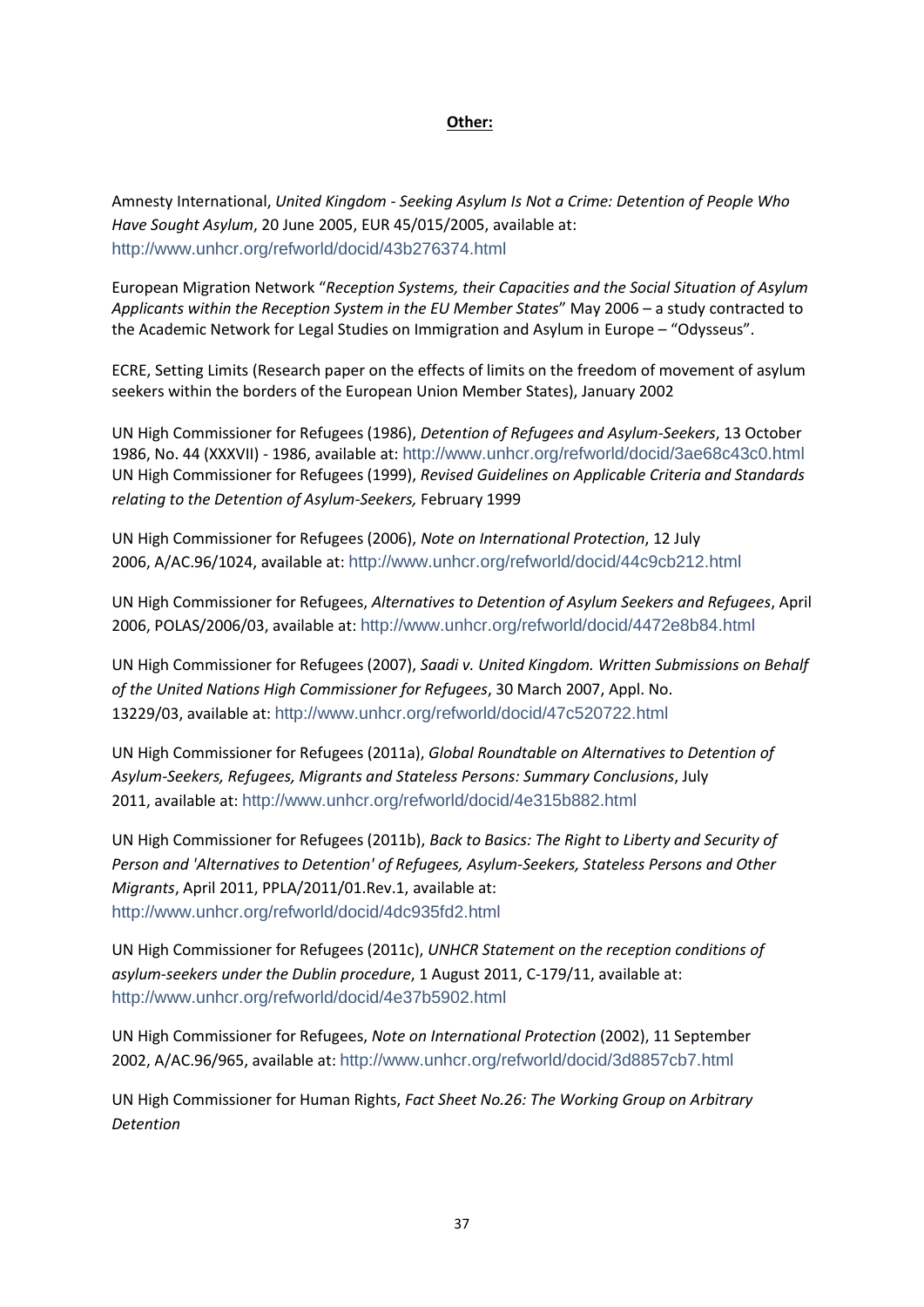UN Commission on Human Rights, *Report of the Working Group on Arbitrary Detention*, 28 December 1999, E/CN.4/2000/4, available at: <http://www.unhcr.org/refworld/docid/3b00f25a6.html>

UN Commission on Human Rights, *Report of the Working Group on Arbitrary Detention*, 28 December 1999, E/CN.4/2000/4, available at: <http://www.unhcr.org/refworld/docid/3b00f25a6.html>

UN Human Rights Committee (HRC), *CCPR General Comment No. 8: Article 9 (Right to Liberty and Security of Persons)*, 30 June 1982, No. 8, available at: <http://www.unhcr.org/refworld/docid/4538840110.htm>

Council of Europe: Parliamentary Assembly, *Resolution 1707 (2010): The detention of asylum seekers and irregular migrants in Europe*, 28 January 2010, RES 1707 (2010), available at: <http://www.unhcr.org/refworld/docid/4b6bec802.html>

Council of Europe: Committee of Ministers, *Recommendation Rec(2003)5 of the Committee of Ministers to Member States on Measures of Detention of Asylum Seekers*, 16 April 2003, (2003) 5, available at: <http://www.unhcr.org/refworld/docid/3f8d65e54.html>

Council of Europe: Commissioner for Human Rights, *"States should not impose penalties on arriving asylum-seekers"*, 17 March 2008, available at: <http://www.unhcr.org/refworld/docid/48abd54f3.html>

Council of Europe: Parliamentary Assembly, Resolution 1707 (2010): *The detention of asylum seekers and irregular migrants in Europe*, 28 January 2010 RES 1707 (2010), available at <http://www.unhcr.org/refworld/docid/4b6bec802.html>

Commission of the European Communities, Proposal for a Council Directive on minimum standards for minimum standards on procedures in Member States for granting and withdrawing refugee status, 20 September 2000, COM (2000) 578 final

Commission of the European Communities, Proposal for a Directive of the European Parliament and of the Council laying down minimum standards for the reception of asylum seekers (Recast) COM (2008) 815 final/2

Commission of the European Communities, Proposal for a Directive of the European Parliament and of the Council laying down minimum standards for the reception of asylum seekers (Recast) COM (2011) 320 final

Commission of the European Communities, Amended Proposal for a Council Directive on minimum standards for minimum standards on procedures in Member States for granting and withdrawing refugee status, 3 July 2002, COM (2002) 326 final

European Parliament Report on the Proposal for a Council Directive on minimum standards for minimum standards on procedures in Member States for granting and withdrawing refugee status, 31 August 2001, A5-0029/2001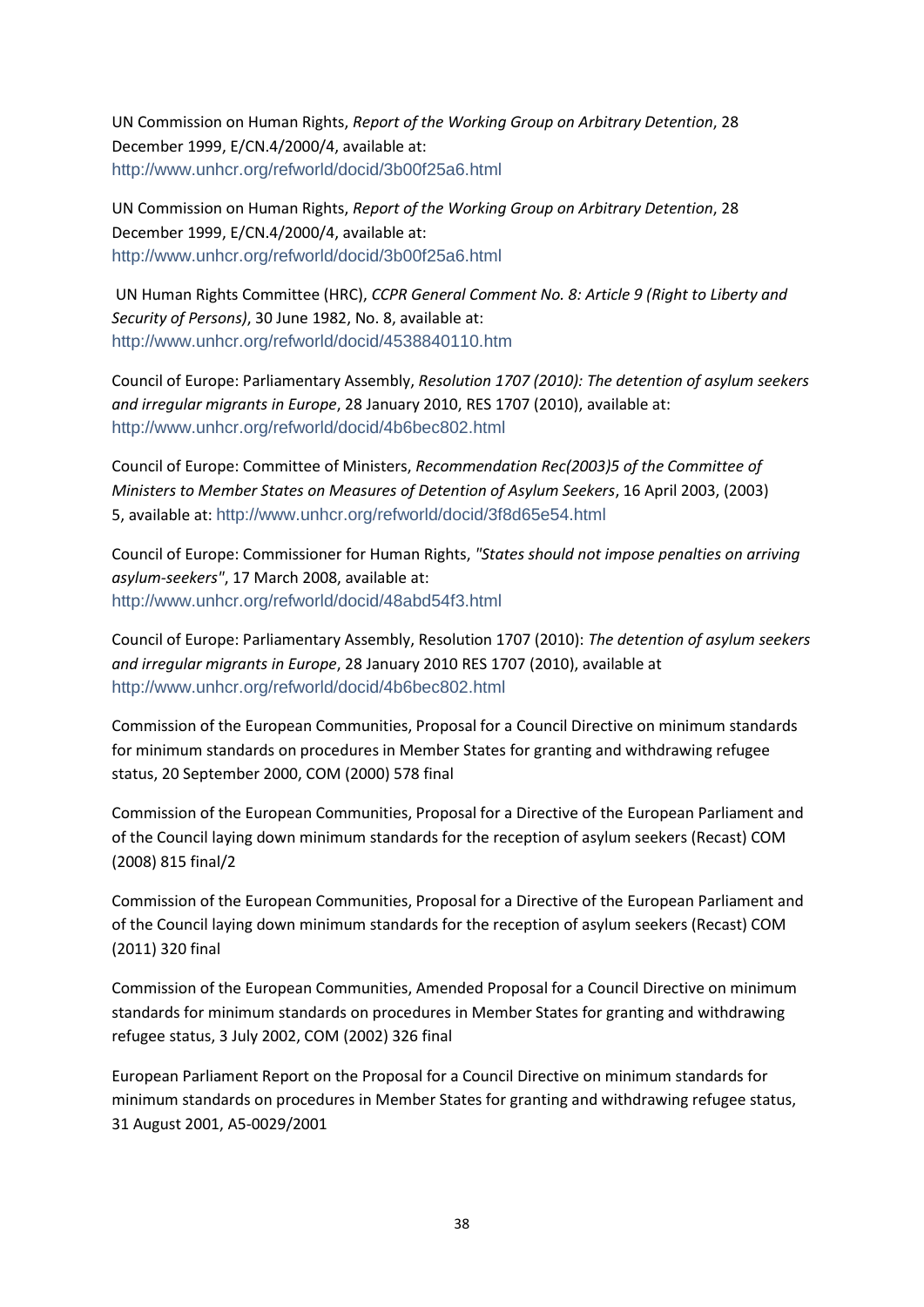#### **Cases**

## UK High Court

R v Uxbridge Magistrates Court and Another ex parte Adimi [1999] EWHC Admin 765; [2001] Q.B. 667

#### UK Supreme Court

Szoma v DP [2005] UKHL 64

#### European Court of Human Rights and European Commission on Human Rights

*Al-Adsani v UK* no 35763/97 2001-XI Amuur *v France*, App no 19776/92 of 25<sup>th</sup> June 1996 *Bozano v France, judgment of 18 December 1986, Series A no. 111 Chahal v UK (1996) 23 EHRR 413 Conka v Belgium App No. 51564/99,* (2002) 34 EHRR 54 *Dougoz v Greece* App No. 40907/98, 6 March 2001 *Litwa v Poland* Reports 2000-III *M.S.S v Belgium and Greece* App No. 30696/09, 21 January 2011 *Mayeka and Mitunga v Belgium*, 12 October 2006, App no 13178/03; *Muskhadzhiyeva v Belgium*, unreported 19 January 2010 *Othman v UK* App No. 8139/09, 21 January 2012 *Paramanathan v Germany* App No. 12068/86 51 DR 237 *Saadi v UK* App 13229/03 judgment of 29<sup>th</sup> January 2008 *Sultani v France* 20 September 2007 *Varbanov v Bulgaria*, 5 October 2000, Reports 2000-X *Winterwerp v the Netherlands*, judgment of 24 October 1979, Series A no 33

#### European Court of Justice

Abdulla and others, judgment of 2 March 2010, joined cases C-175/08, C-176/08, C-178/08, C179/08 Bolbol C-31/09, judgment of 17 June 2010 B and D, C-57/09 and C-101/09, judgment of 1 June 2010 El-Dridi C-61/11 PPU not yet reported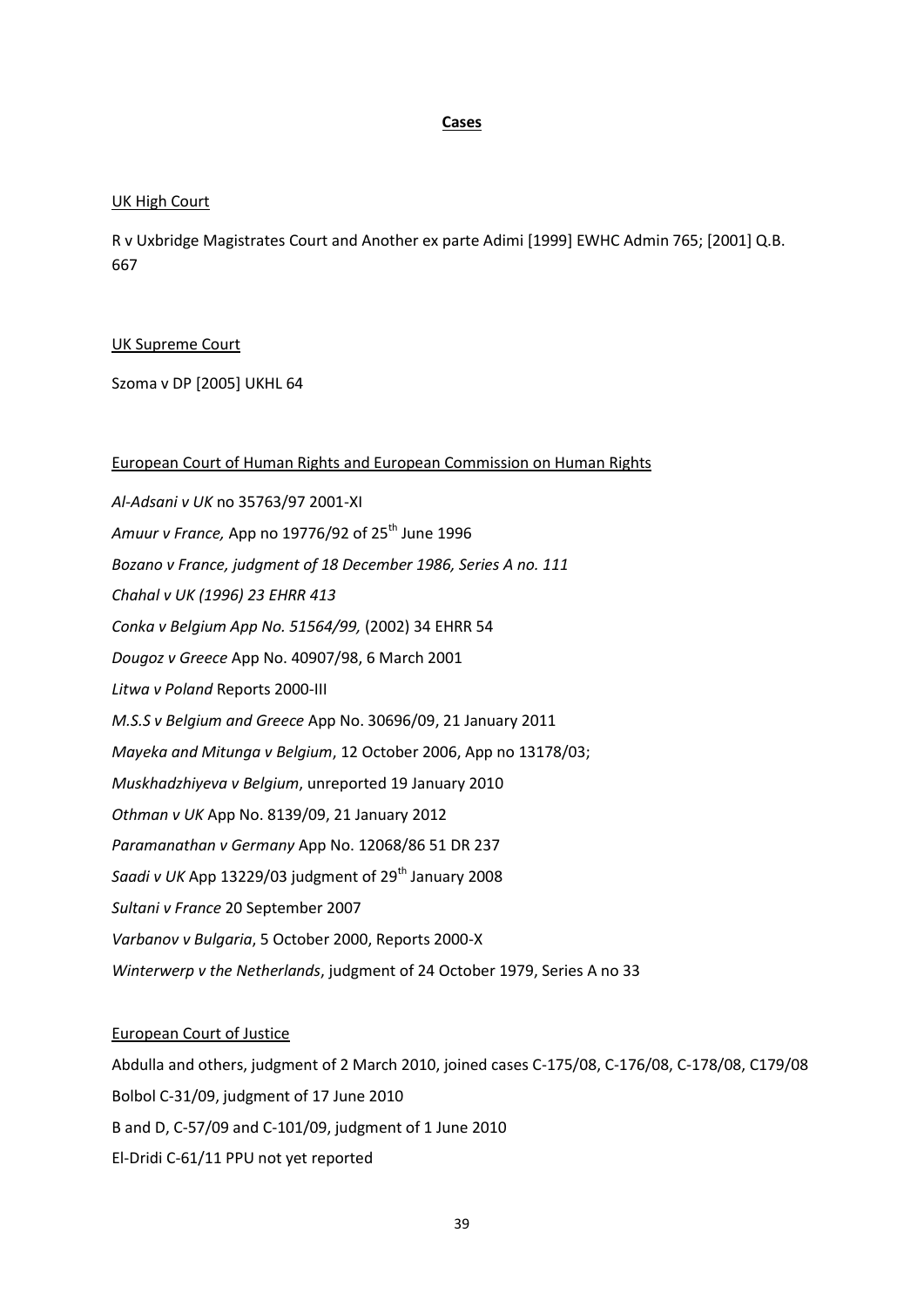Elgafaji and Elgafagi [2009] ECR I-921 EP v Council C-540/03 [2006] ECR I-5769 Grant C-249/96 [1998] ECR I-621 Johnston C-222/84, [1986] ECR 1651 Kadzoev C-357/09 PPU, 30 November 2009 Pupino C-105/03 [2005]ECR I-5285 Sagulo C-8/77 [1977] ECR 1495

## Human Rights Commission

*Celepi v Sweden* (456/91) *A v Australia* Comm. No. 560/1993, 3 April 1997 *Van-Alphen v the Netherlands* No 305/1988 *C v Australia* No 900/1999

#### **International Legal Instruments**

African Charter on Human and People's Rights, OAU Doc. CAB/LEG/67/3 Rev; 21ILM 58 (1982)

American Convention on Human Rights, 1969, 1144 UNTS 123

Convention Relating to the Status of Refugees 1951, 189 UNTS 137, entered into force 22<sup>nd</sup> April 1954

Convention for the Protection of Human Rights and Fundamental Freedoms, 1950, ETS No 5, entered into force 3 September 1953

International Covenant on Civil and Political Rights, 1966, 999 UNTS 171, entered into force 23<sup>rd</sup> March 1976

International Covenant on Economic, Social and Cultural Rights 1966, 993 UNTS 3, entered into force 3<sup>rd</sup> January 1976

International Convention on the Protection of all Migrant Workers and Members of their Families UNGA Resolution 45/158

Vienna Convention on the Law of Treaties, 1969, 1155 UNTS 331, entered into force 27 January 1980

Universal Declaration of Human Rights, 1948, UNGA Res 217A (III), 10<sup>th</sup> December 1948)

United Nations Convention on the Rights of a Child, 1157 UNTS 3